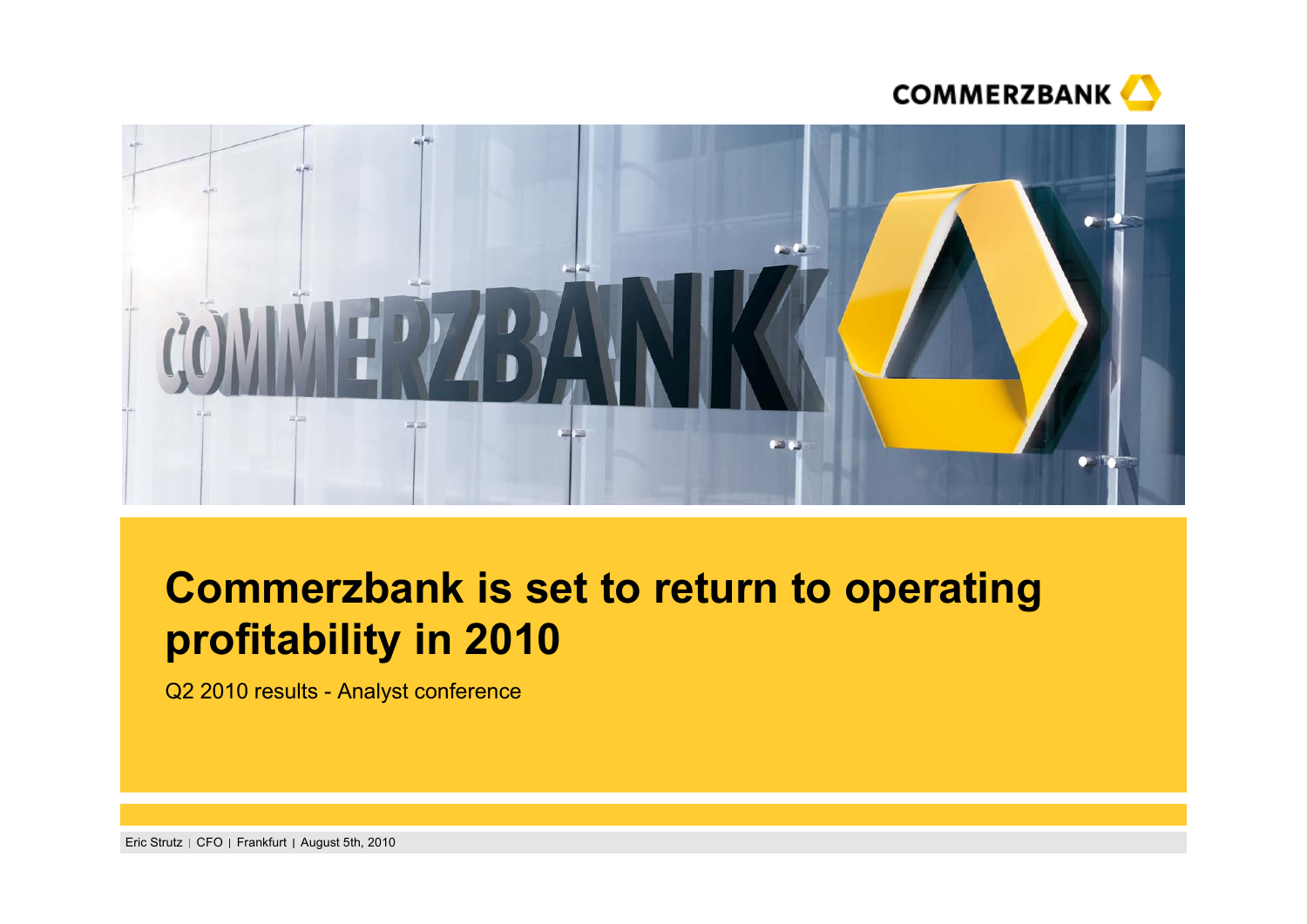

# **Positive Q2 again despite investments in integration and de-risking**

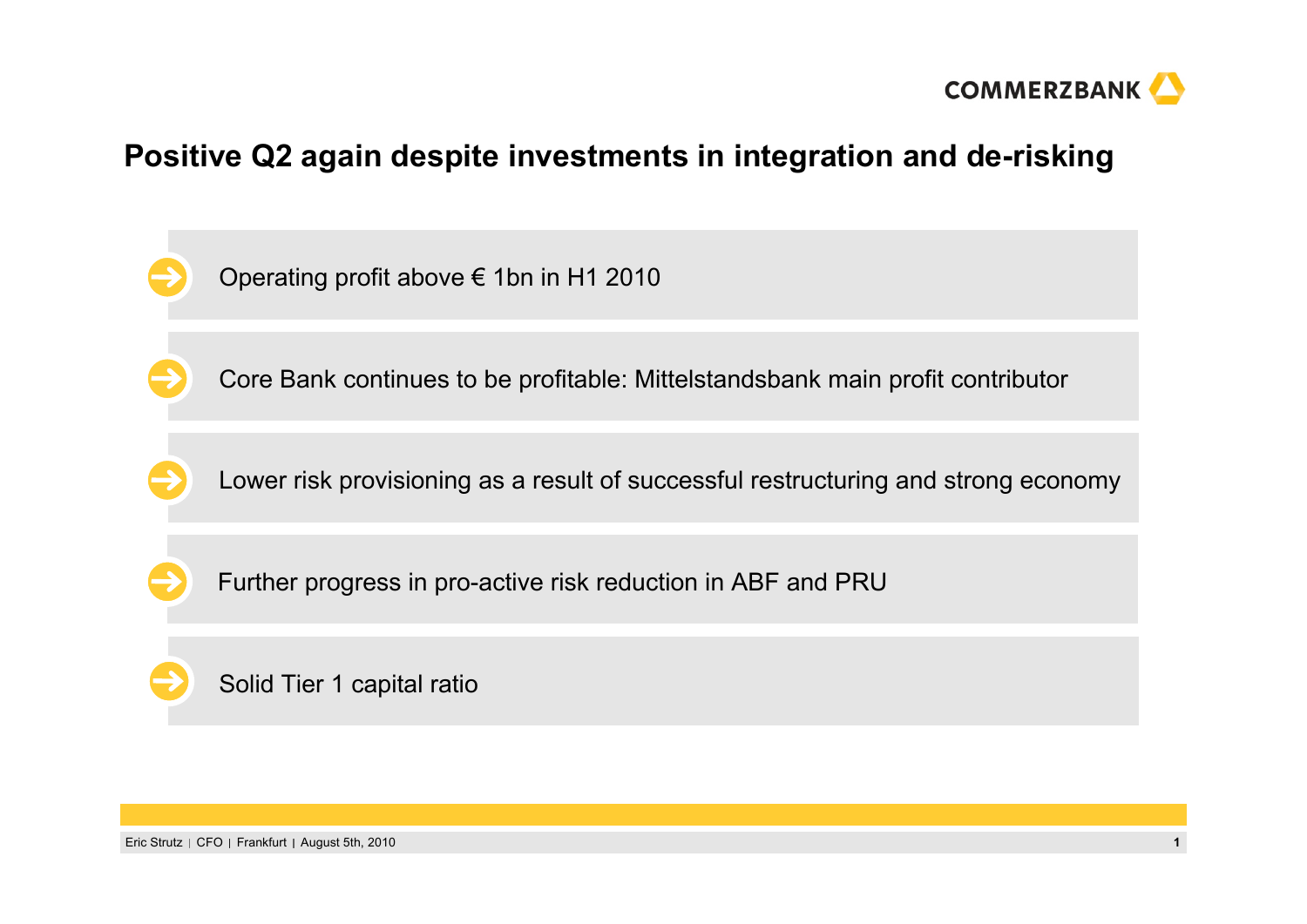

## **Tier 1 ratio well above the target range**

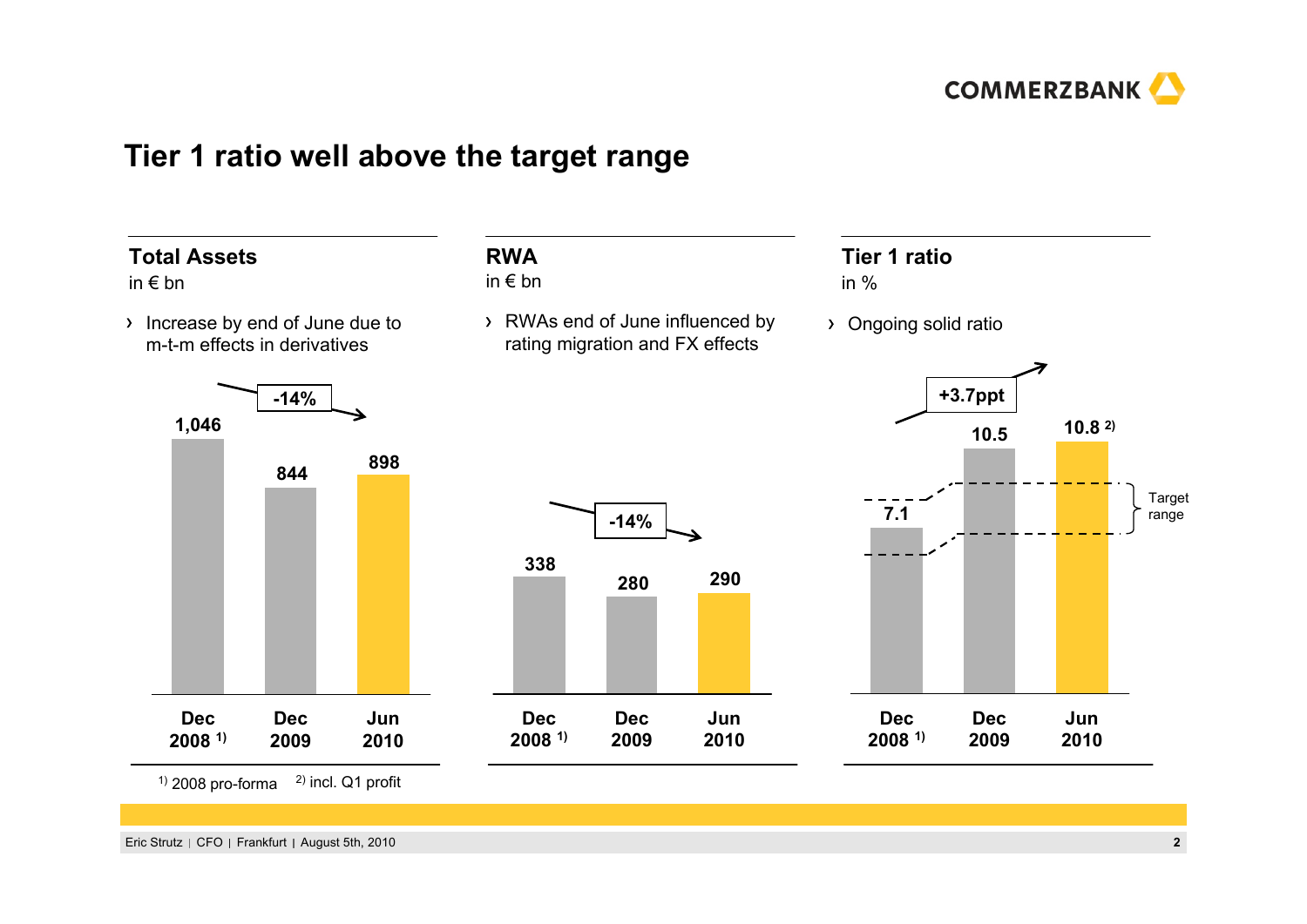

# **Q2 2010 – Core bank continues to be profitable**

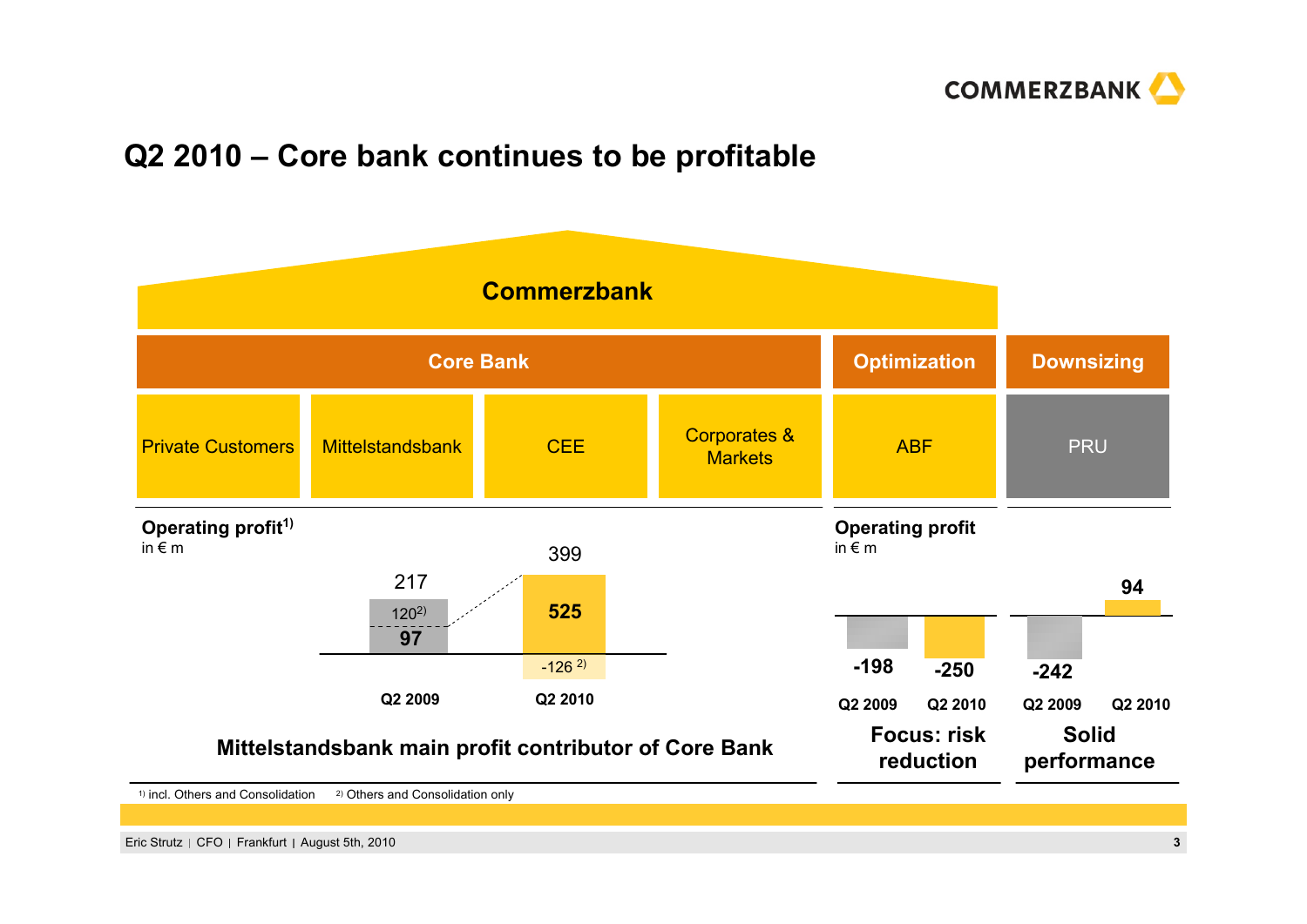

## **Integration progress**

- End of June 2010 >40% of planned synergy targets achieved
- $\rightarrow$  Forecast 2010 at  $\epsilon$ 1.1bn

## **Cost synergies Personnel reduction Integration charges**

- Integration charges 2010 due to higher IT investments above plan
- Announced total integration charges of € 2.5bn confirmed

- 2/3 of overall reduction contracted
- Reduction of staff faster than planned

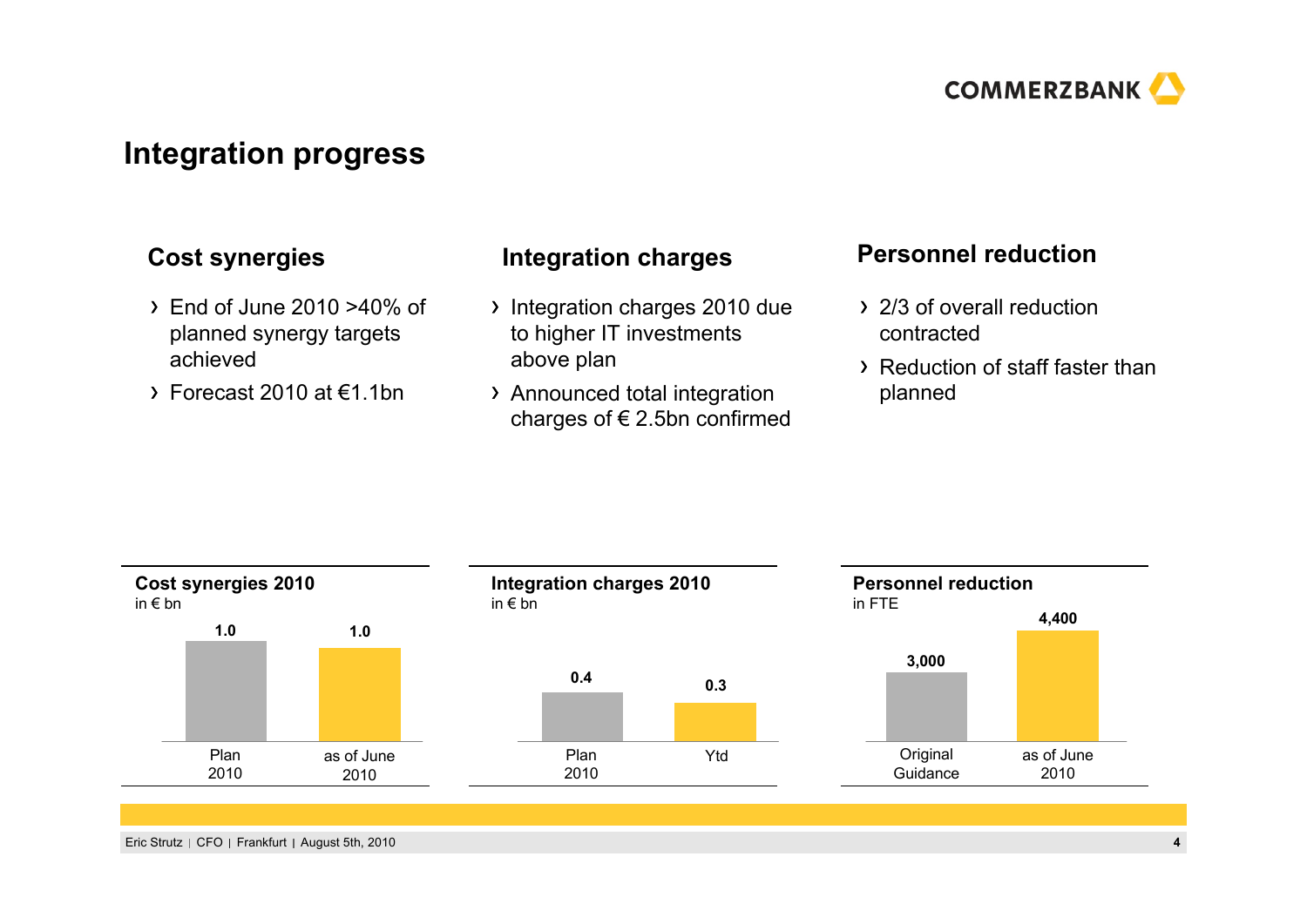

# **Commerzbank with a solid operating profit of €243m in Q2 2010**

|                               |                 | Q2 2010 |        | Q1 2010 vs Q1 2010 |        | Q2 2009 vs Q2 2009 | H1 2010  | H1 2009* |
|-------------------------------|-----------------|---------|--------|--------------------|--------|--------------------|----------|----------|
| <b>Revenues</b>               | in $\epsilon$ m | 3,110   | 3,624  | $-514$             | 3,033  | $+77$              | 6,734    | 5,363    |
| thereof net interest income   | in $\epsilon$ m | 1,859   | 1,888  | $-29$              | 1,838  | +21                | 3,747    | 3,530    |
| thereof commission income     | in $\epsilon$ m | 884     | 983    | $-99$              | 947    | $-63$              | 1,867    | 1,797    |
| thereof trading profit        | in $\epsilon$ m | 337     | 850    | $-513$             | 71     | $+266$             | 1,187    | $-456$   |
| thereof net investment income | in $\epsilon$ m | 60      | $-119$ | $+179$             | 172    | $-112$             | $-59$    | 558      |
| <b>Loan Loss Provisions</b>   | in $\epsilon$ m | $-639$  | $-644$ | $+5$               | $-993$ | $+354$             | $-1,283$ | $-1,837$ |
| <b>Operating expenses</b>     | in $\epsilon$ m | 2,228   | 2,209  | $+19$              | 2,263  | $-35$              | 4,437    | 4,344    |
| <b>Operating profit</b>       | in $\epsilon$ m | 243     | 771    | $-528$             | $-223$ | $+466$             | 1,014    | $-818$   |
| $***$<br>Net profit           | in $\epsilon$ m | 352     | 708    | $-356$             | -761   | $+1,113$           | 1,060    | $-1,625$ |

- Net interest income remained on sound level
- Commission income and trading profit impacted by uncertainty in the financial markets
- Loan loss provisions on Q1 level, again mainly ABF
- Cost base affected by integration charges
- > Net profit supported by tax credit
- \* without first 12 days result of Dresdner Bank \*\* Net profit attributable to Commerzbank shareholders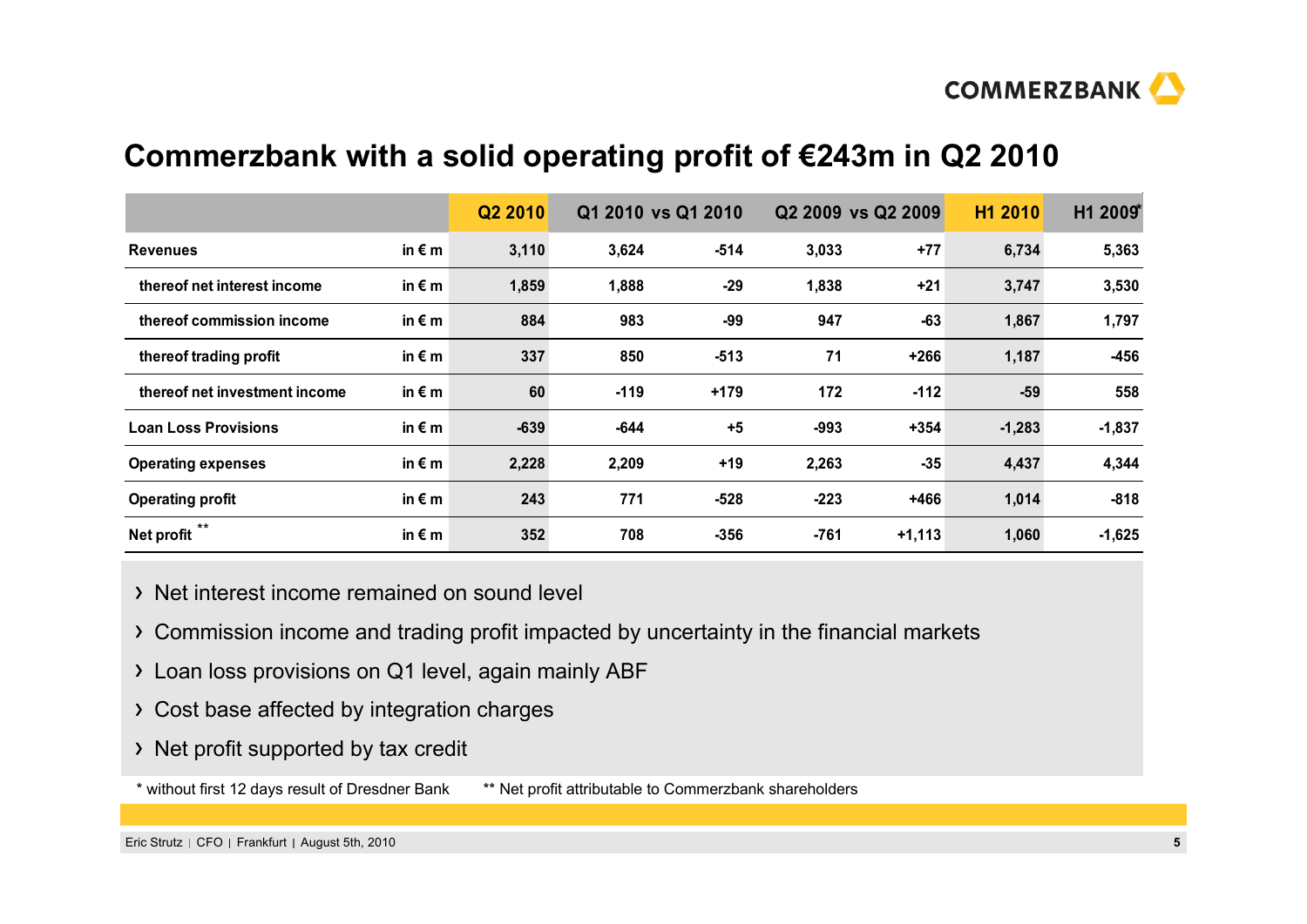

## **Stable and sound net interest income level**



## NII in Q2 2010 marginally up y-o-y and slightly down q-o-q

- q-o-q: One-off effect in Q1 €75m from non-payment of coupons from profit related hybrids and Genussscheine
- y-o-y: Δ exit units -€12m
- Core bank y-o-y: significantly lower deposit margins could not be compensated by improved lending margins
- <sub>2010</sub> > Treasury benefited from yield curve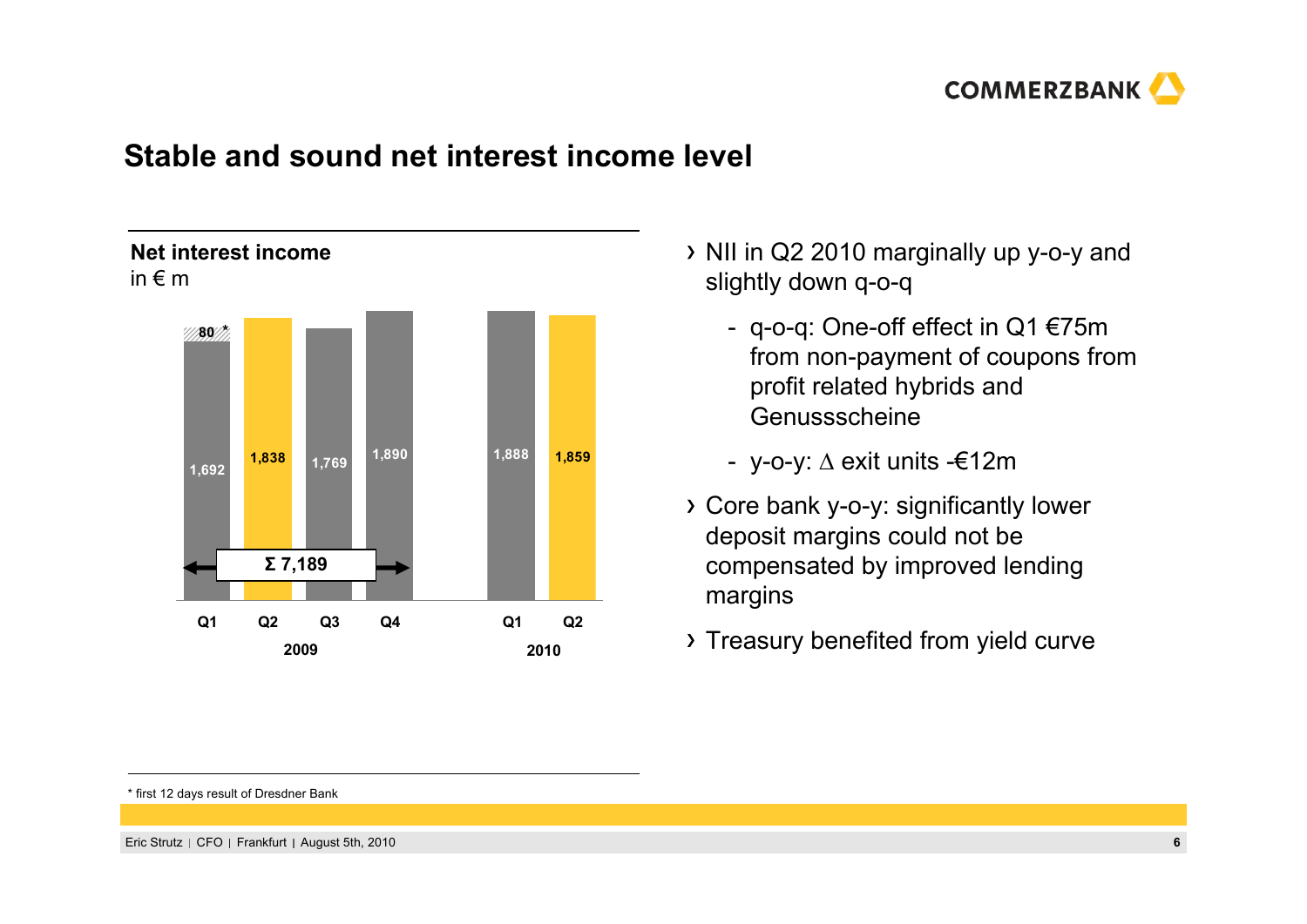

# **Commission income impacted by high uncertainty in the financial markets**

## **Commission income**in € m



- Commission income down 7% y-o-y and 10% q-o-q
- Exit units detract €36m on y-o-y base
- PC missed €50m in reluctant securities transactions q-o-q
- MSB and CM with less syndication businesses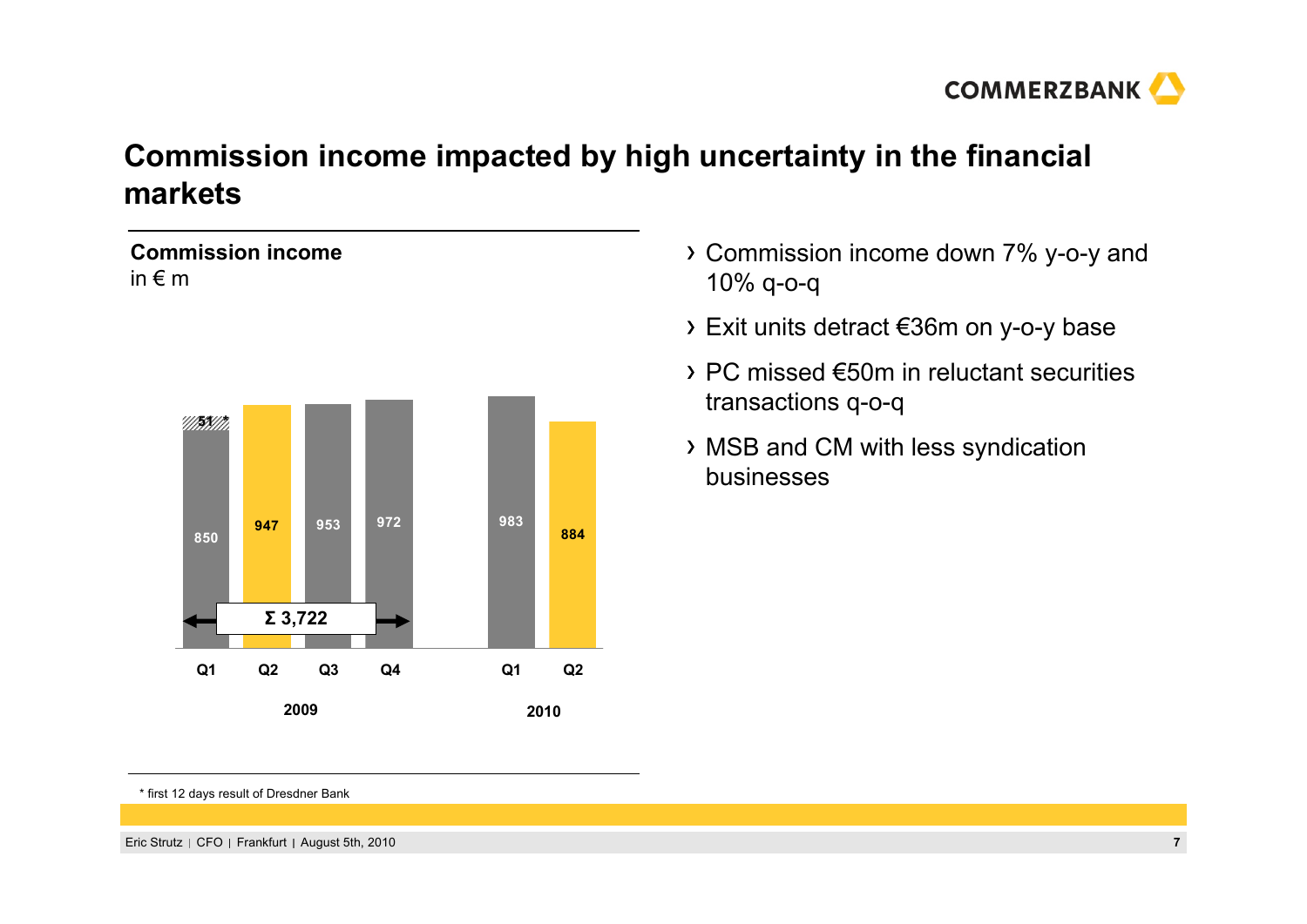

# **Positive trading profit despite difficult market conditions**



- Trading profit significantly higher than in Q2 2009, but more than halved vs. strong first quarter – in line with overall industry trend
- FIC revenues were impacted by difficult market conditions and substantially lower primary market activities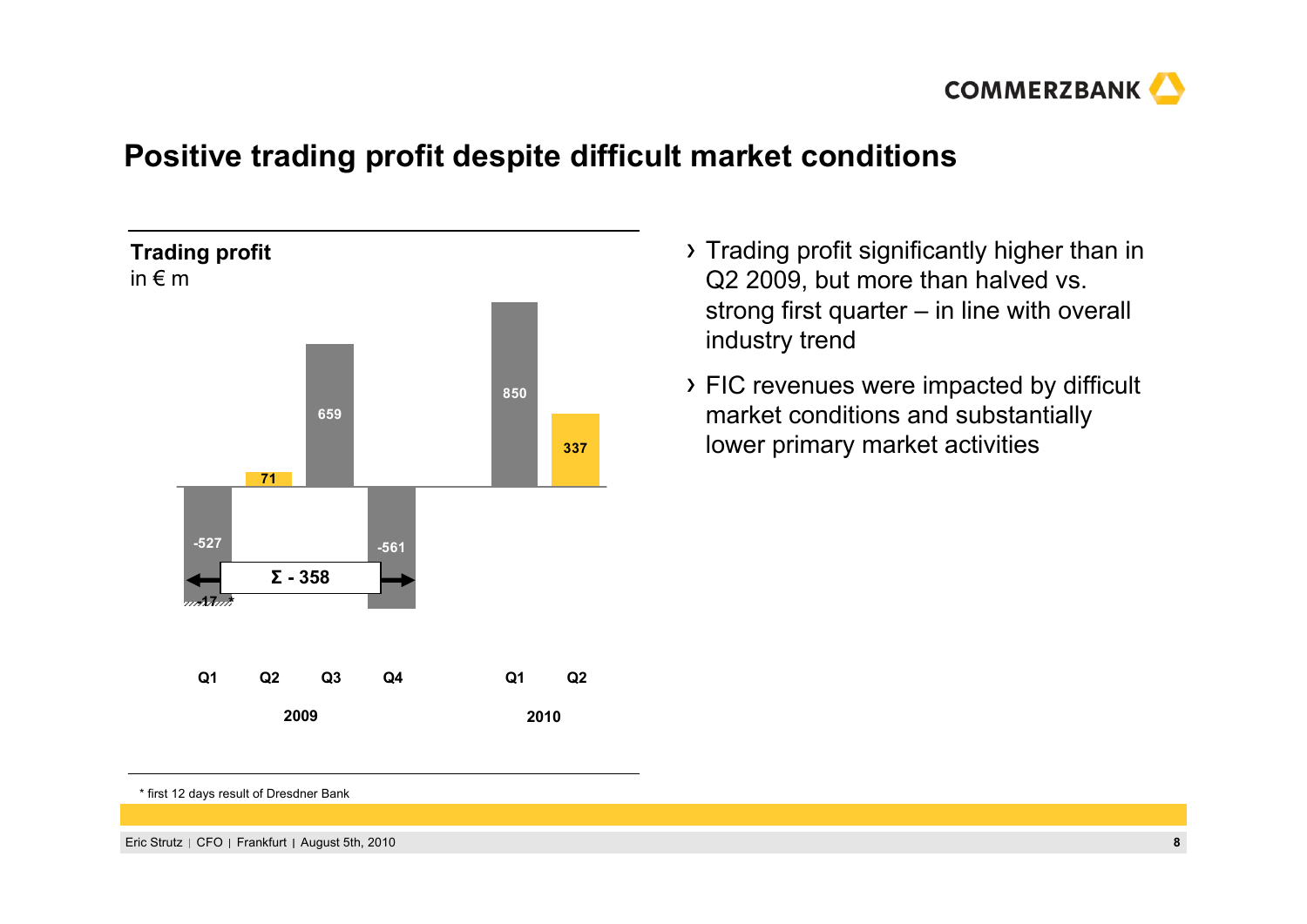

## **Net investment income**

### **Net investment income**in € m



- Positive contribution in Q2 2010
- Realized gains from equity disposals (Generali and Heidelberger Zement) but also in PRU
- Positive effects offset by charges for further de-risking (Public Finance -€153m)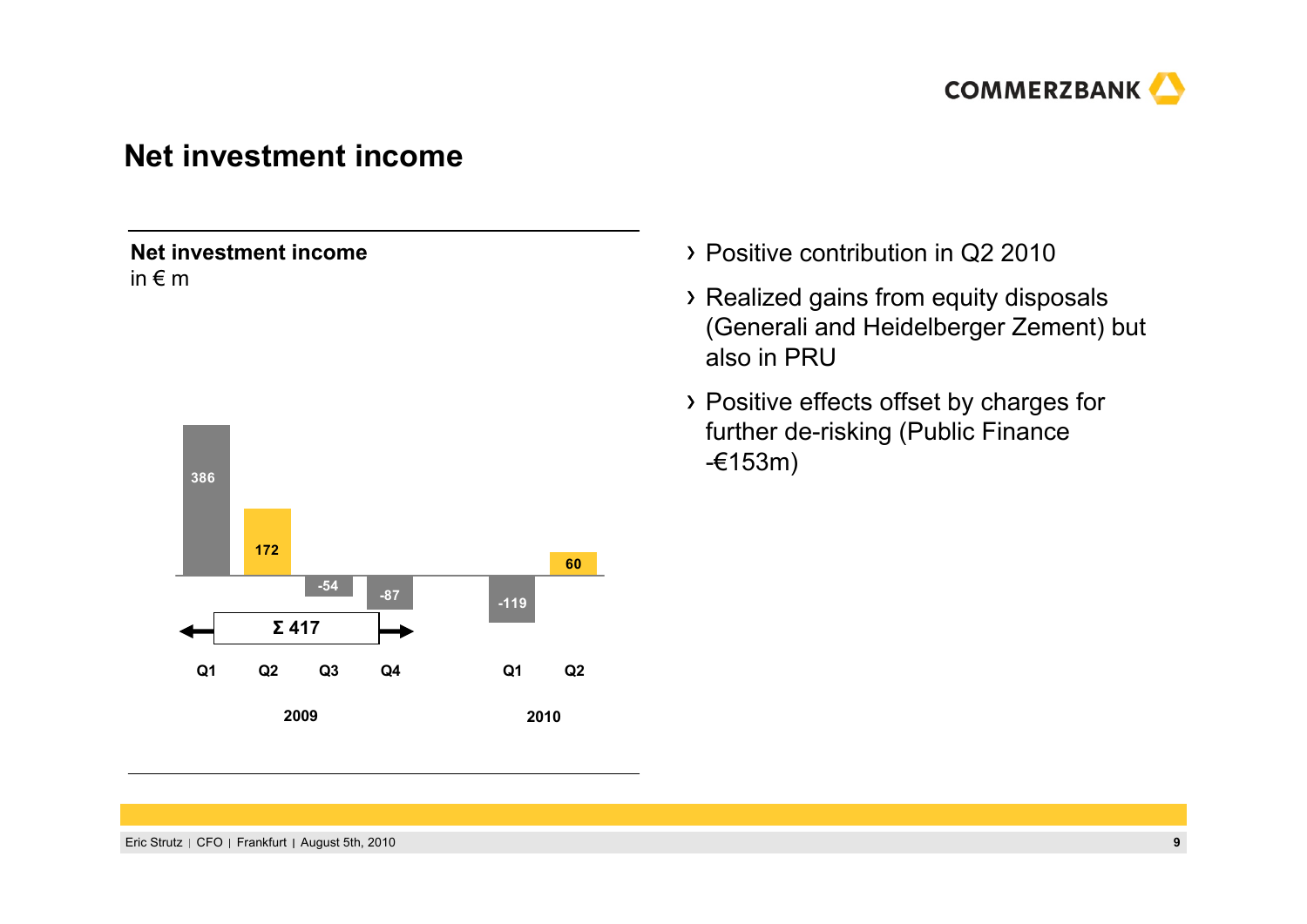

# **Loan loss provisions reflecting the successful workout and improved economic conditions**

## **Loan loss provisions** in € m



- Proceeding improvement in the core bank towards normalized levels
- ABF continues to be difficult
	- CRE Banking with €287m in Q2 2010
- 2010 full year expectation is reduced to ≤ €3bn, mainly due to improvements in corporate businesses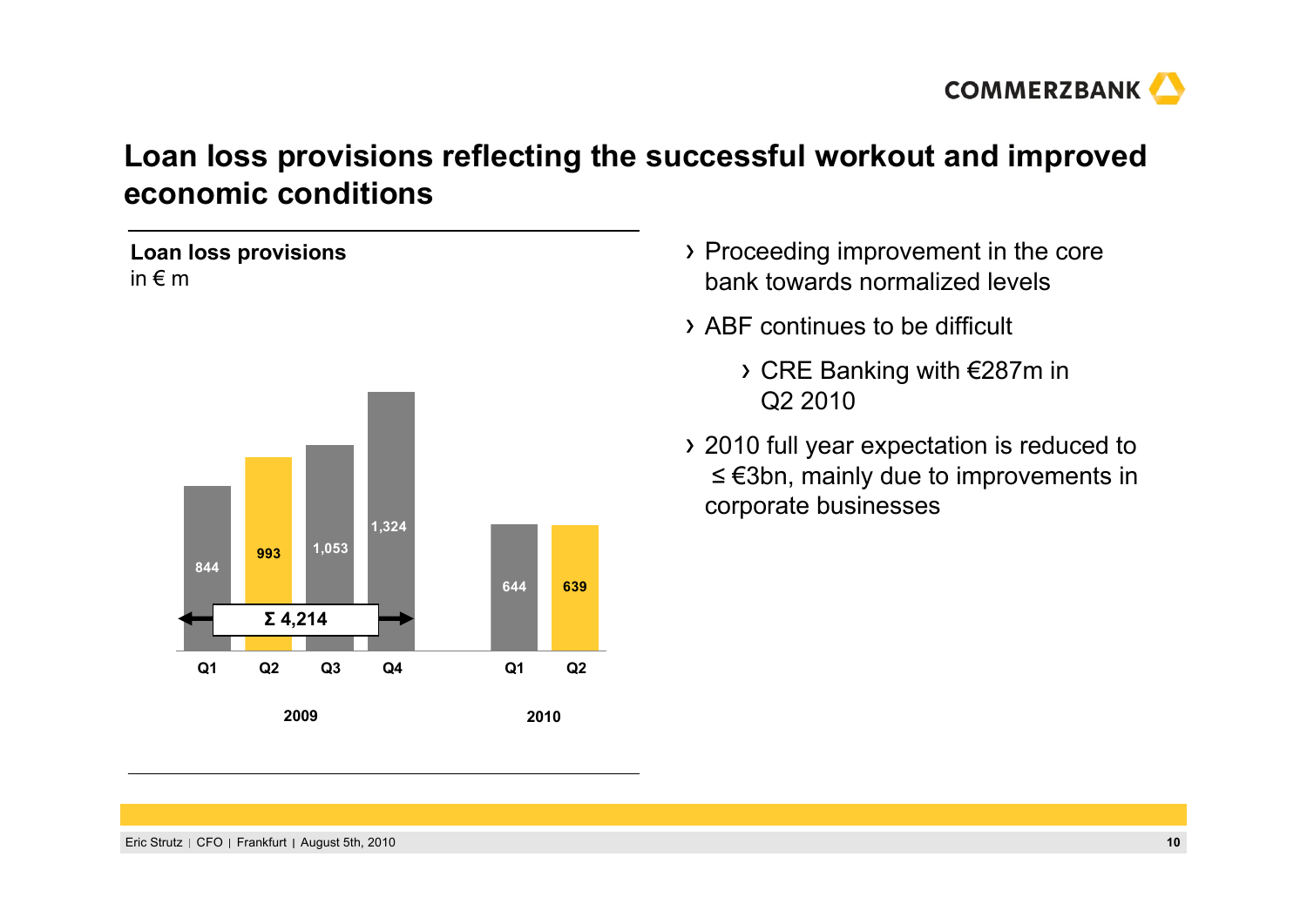

# **Cost base influenced by investments into integration**



- Operating expenses on Q1 level
	- - Including €148m integration expenses
- Personnel expenses down 13% y-o-y and 3% q-o-q
- Lower personnel cost were counterbalanced by planned investments into integration
- Clean operating expenses down by 4.8% y-o-y, confirming synergy case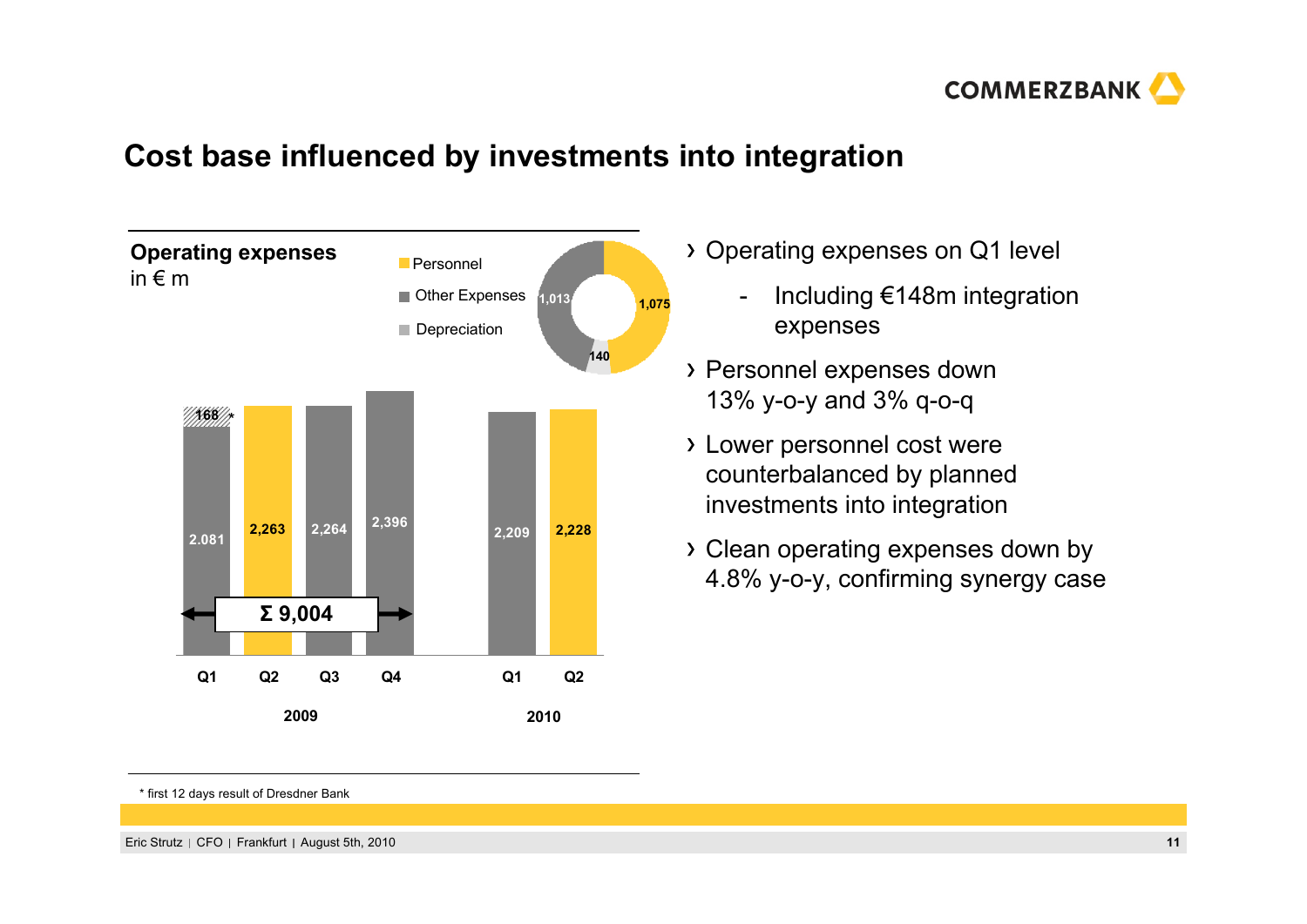

## **Clean cost base Q2 2009 vs. Q2 2010**

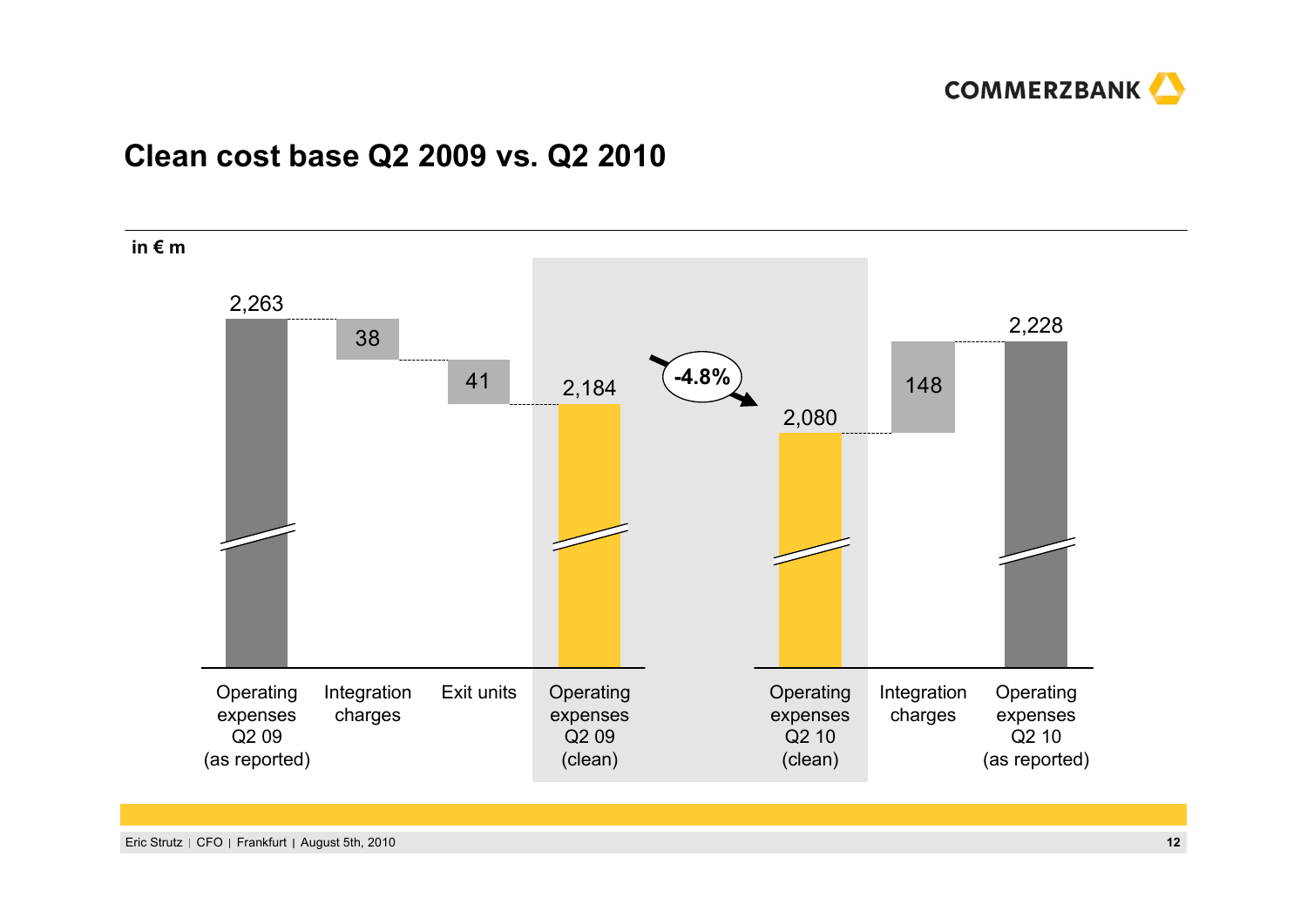

## **Operating profit and Net profit**

## **Operating profit & Net profit** in € m



- Operating profit of €243m in Q2 2010
- Further restructuring efforts in ABF (CommerzReal) caused dedicated restructuring costs of €33m
- Tax credit of €151m
- Net profit of €352m
- $\rightarrow$  H1 2010 EPS of €0.90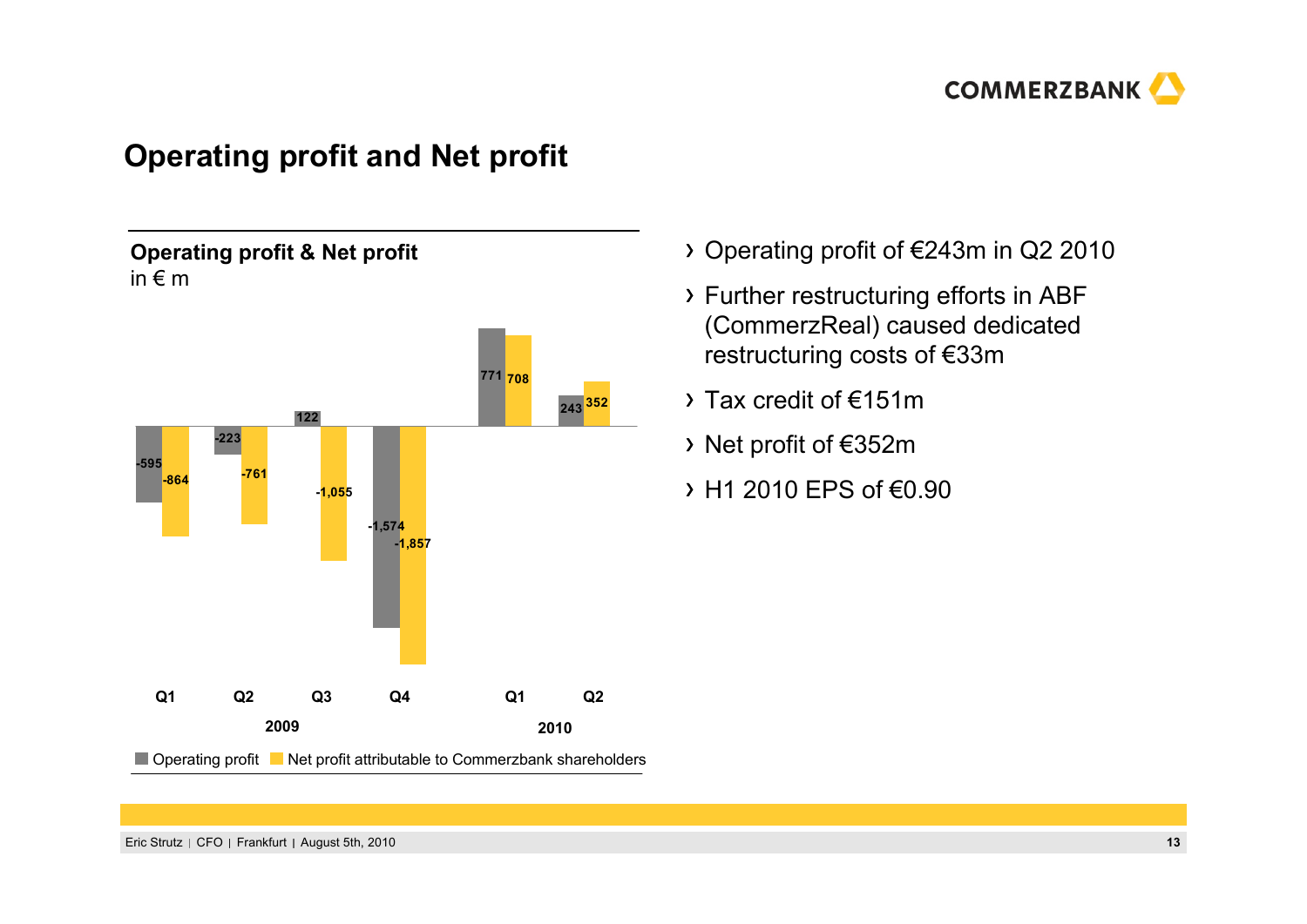

## **MSB is main profit contributor**



All operating segments on a full period base, Q1/09-12-day-effect adjusted in O&C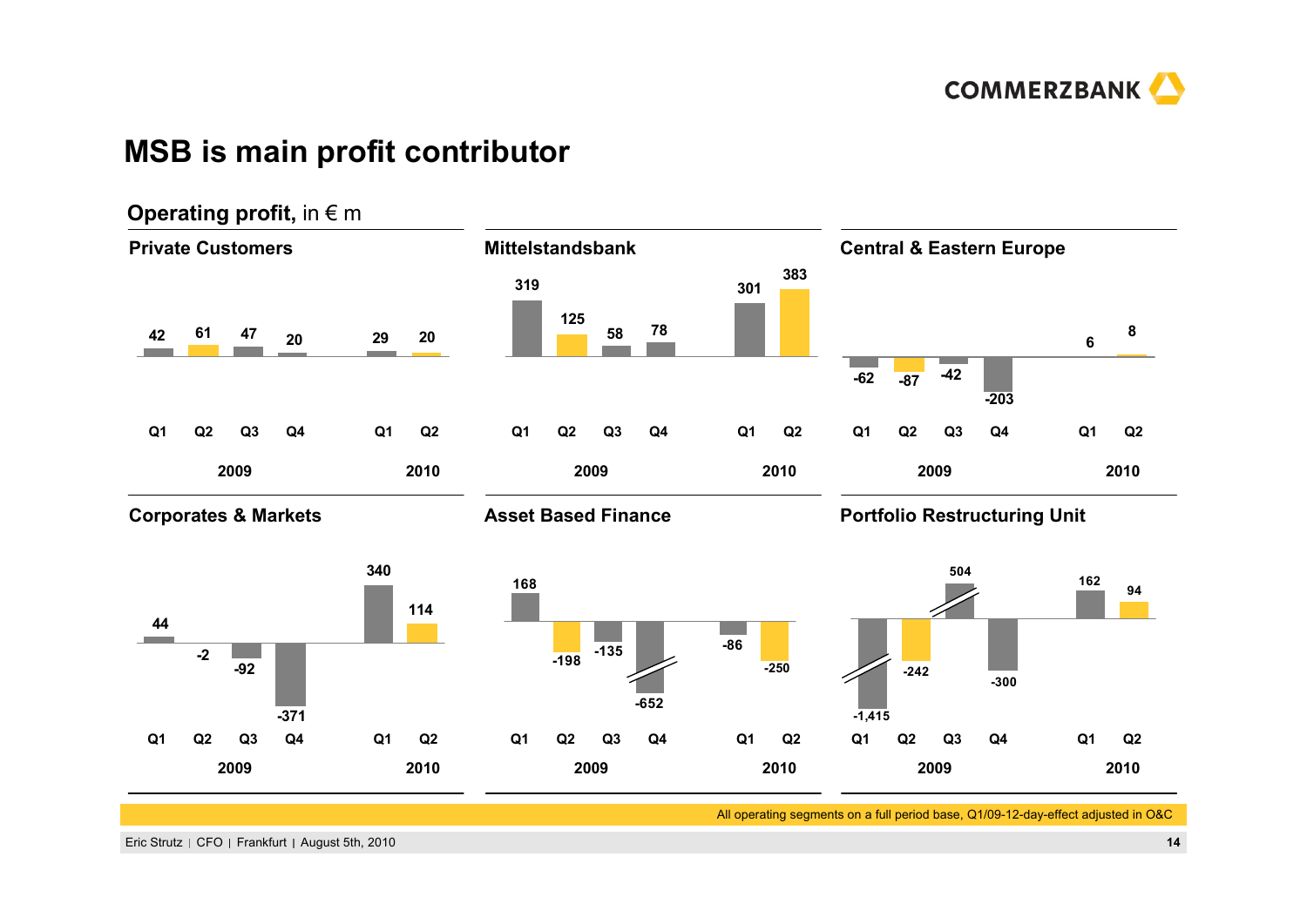

## **Private Customers affected by weak commissions and deposit margin**

| <b>Operating profit</b><br>in $\epsilon$ m |    |    |                |                   |             |       |              | <b>Main P&amp;L items</b>      |
|--------------------------------------------|----|----|----------------|-------------------|-------------|-------|--------------|--------------------------------|
|                                            |    |    |                |                   |             |       |              | in $\epsilon$ m                |
|                                            |    |    |                |                   |             |       |              | Net interest inco              |
|                                            | 42 | 61 | 47             | 20                | 29          | 20    |              | Risk provisionin               |
|                                            |    |    |                |                   |             |       |              | Commission ind                 |
|                                            |    |    |                |                   |             |       |              | Trading profit                 |
|                                            |    |    |                |                   |             |       |              | Net investment i               |
|                                            | Q1 | Q2 | Q <sub>3</sub> | Q4                | Q1          | Q2    |              | Operating exper                |
|                                            |    |    | 2009           |                   |             | 2010  |              | <b>Operating prof</b>          |
|                                            |    |    |                | Q2`09 Q1`10 Q2`10 |             | H1`09 | <b>H1`10</b> | > Y-o-Y effects                |
| $Ø$ equity (€ m)                           |    |    | 3,268          |                   | 3,422 3,458 | 3,300 | 3,440        | operating exp                  |
| Op. RoE* (%)                               |    |    | 7.5            | 3.4               | 2.3         | 6.2   | 2.8          | > PC suffers fro               |
| $CIR(\%)$                                  |    |    | 89.2           | 90.6              | 91.0        | 90.3  | 90.8         | transactions                   |
| Ø Q2 equity                                |    |    |                |                   |             |       | 11.2%        | > Brand migrati<br>performance |

|   | <b>Main P&amp;L items</b> |       |       |       |        |        |
|---|---------------------------|-------|-------|-------|--------|--------|
|   | in $\notin$ m             | Q2'09 | Q1'10 | Q2'10 | H1`09  | H1`10  |
|   | Net interest income       | 553   | 497   | 492   | 1,106  | 989    |
|   | Risk provisioning         | $-54$ | $-66$ | $-70$ | $-104$ | $-136$ |
|   | Commission income         | 539   | 546   | 492   | 1,049  | 1,038  |
|   | Trading profit            | -3    | 5     |       | 0      | 12     |
|   | Net investment income     | -7    | 9     | 5     | -8     | 14     |
|   | Operating expenses        | 952   | 913   | 913   | 1,922  | 1,826  |
| 0 | <b>Operating profit</b>   | 61    | 29    | 20    | 103    | 49     |
|   |                           |       |       |       |        |        |

ffects from exit units sold in 2009: total revenues -€53m, g expenses -€41m, operating profit -€12m

ers from ongoing low deposit margin and reluctant securities ions

higration successfully completed, but influenced operating ance

All operating segments on a full period base, Q1/09-12-day-effect adjusted in O&C

allocation within

Group

\*annualized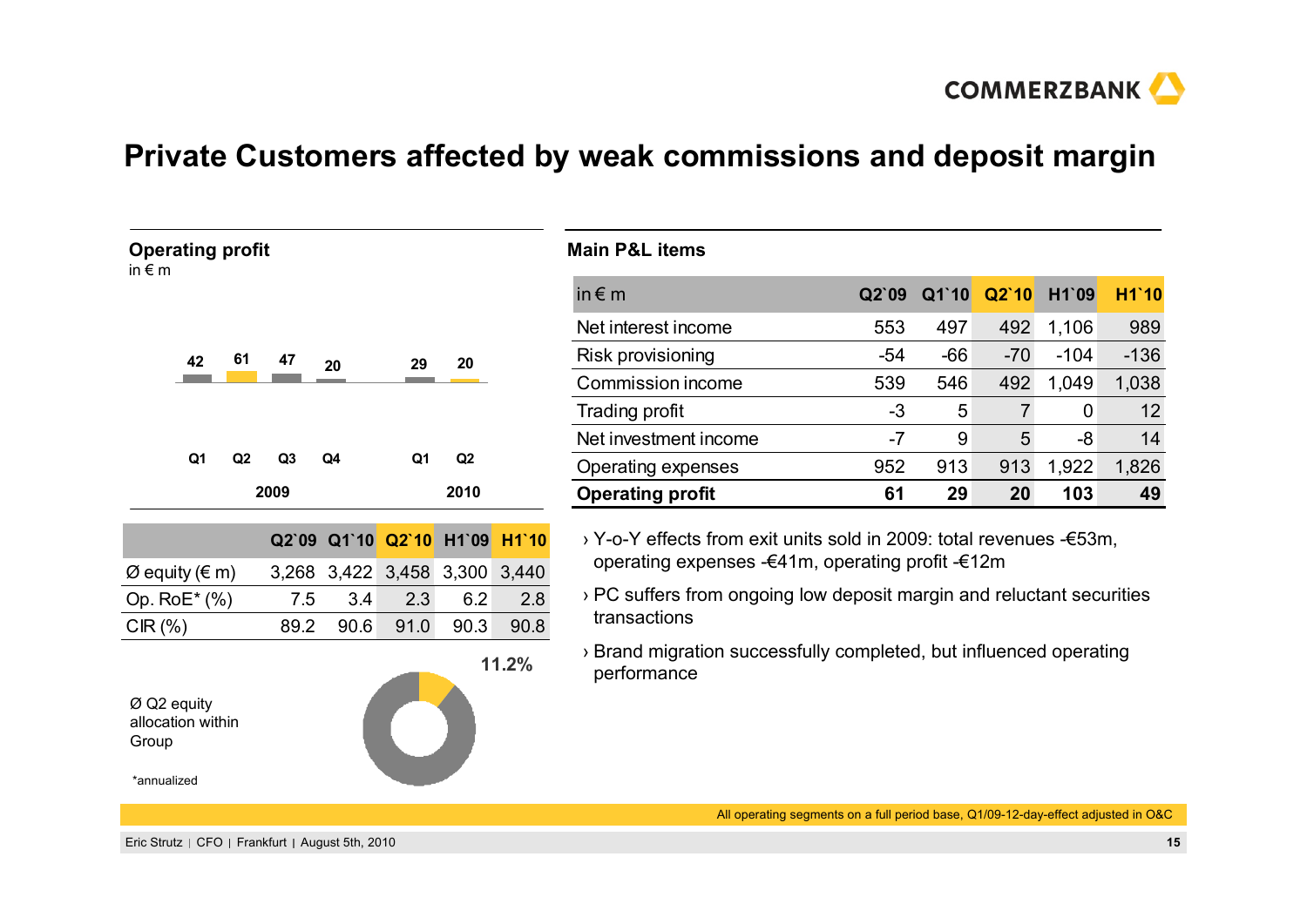

## **MSB delivered one of its best quarterly result ever**



### **Main P&L items**

| 3 | in $\notin$ m           | Q2'09  | Q1`10  | Q2'10 | H1`09  | H1`10  |
|---|-------------------------|--------|--------|-------|--------|--------|
|   | Net interest income     | 541    | 515    | 550   | 1,088  | 1,065  |
|   | Risk provisioning       | $-236$ | $-161$ | $-94$ | $-326$ | $-255$ |
|   | Commission income       | 211    | 256    | 210   | 449    | 466    |
|   | Trading profit          | $-42$  | 6      | 62    | $-33$  | 68     |
|   | Net investment income   | -1     | $-3$   | 15    | -1     | 12     |
|   | Operating expenses      | 342    | 357    | 349   | 672    | 706    |
| 0 | <b>Operating profit</b> | 125    | 301    | 383   | 444    | 684    |
|   |                         |        |        |       |        |        |

› NII increased by 7% q-o-q as a result of higher margins

› LLPs markedly lower q-o-q

› Commission income flat on Q2 2009 level

› Operating expenses under control, CIR at 42% in Q2

All operating segments on a full period base, Q1/09-12-day-effect adjusted in O&C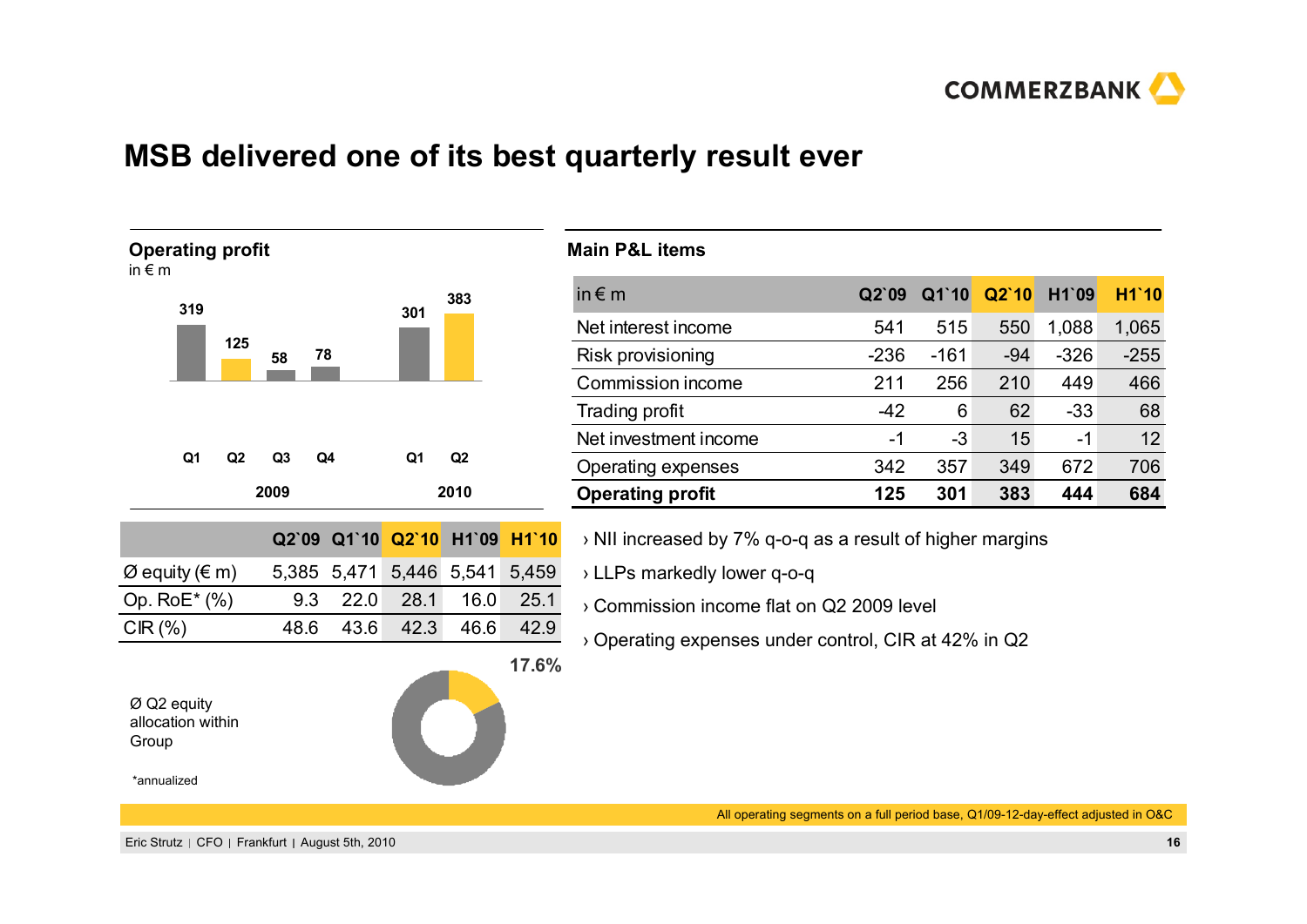

# **CEE: Profit contribution from BRE Bank offset by Bank Forum**

| <b>Operating profit</b><br>in $\epsilon$ m  |       |                |                   |       |                |                |       | <b>Main P&amp;L items</b>                                                |        |       |                |        |        |  |
|---------------------------------------------|-------|----------------|-------------------|-------|----------------|----------------|-------|--------------------------------------------------------------------------|--------|-------|----------------|--------|--------|--|
|                                             |       |                |                   |       |                |                |       | in $\notin$ m                                                            | Q2'09  | Q1`10 | Q2`10          | H1`09  | H1`10  |  |
|                                             |       |                |                   |       |                |                |       | Net interest income                                                      | 162    | 159   | 161            | 326    | 320    |  |
|                                             |       |                |                   |       |                | 8              |       | Risk provisioning                                                        | $-202$ | -94   | $-92$          | $-375$ | $-186$ |  |
|                                             |       |                |                   |       | 6              |                |       | Commission income                                                        | 46     | 47    | 53             | 77     | 100    |  |
| $-62$                                       | $-87$ | $-42$          |                   |       |                |                |       | Trading profit                                                           | 19     | 18    | 20             | 48     | 38     |  |
|                                             |       |                | $-203$            |       |                |                |       | Net investment income                                                    | $-1$   | $-1$  | $\overline{4}$ | -6     | 3      |  |
| Q <sub>1</sub>                              | Q2    | Q <sub>3</sub> | Q4                |       | Q <sub>1</sub> | Q <sub>2</sub> |       | Operating expenses                                                       | 116    | 126   | 147            | 230    | 273    |  |
|                                             |       | 2009           |                   |       |                | 2010           |       | <b>Operating profit</b><br>6<br>$-87$<br>8<br>$-149$                     |        |       |                |        | 14     |  |
|                                             |       |                | Q2`09 Q1`10 Q2`10 |       |                | H1`09          | H1`10 | > NII and Commission income levels maintained                            |        |       |                |        |        |  |
| $\varnothing$ equity ( $\in$ m)             |       | 1,595          |                   | 1,598 |                | 1,597 1,621    | 1,597 | $\rightarrow$ LLP at the levels of the previous quarter                  |        |       |                |        |        |  |
| Op. $RoE^*(% )$                             |       | $-21.8$        |                   | 1.5   | 2.0            | $-18.4$        | 1.8   | > Costs influenced by FX effects                                         |        |       |                |        |        |  |
| $CIR(\% )$                                  |       | 50.2           |                   | 55.8  | 59.5           | 50.4           | 57.7  | $\rightarrow$ BRE, Eurasija and Prague with sustainable contributions to |        |       |                |        |        |  |
|                                             |       |                |                   |       |                |                | 5.2%  | result                                                                   |        |       |                |        |        |  |
| $Ø$ Q2 equity<br>allocation within<br>Group |       |                |                   |       |                |                |       | > Bank Forum hit by decreased revenues and high LLPs                     |        |       |                |        |        |  |

\*annualized

All operating segments on a full period base, Q1/09-12-day-effect adjusted in O&C

3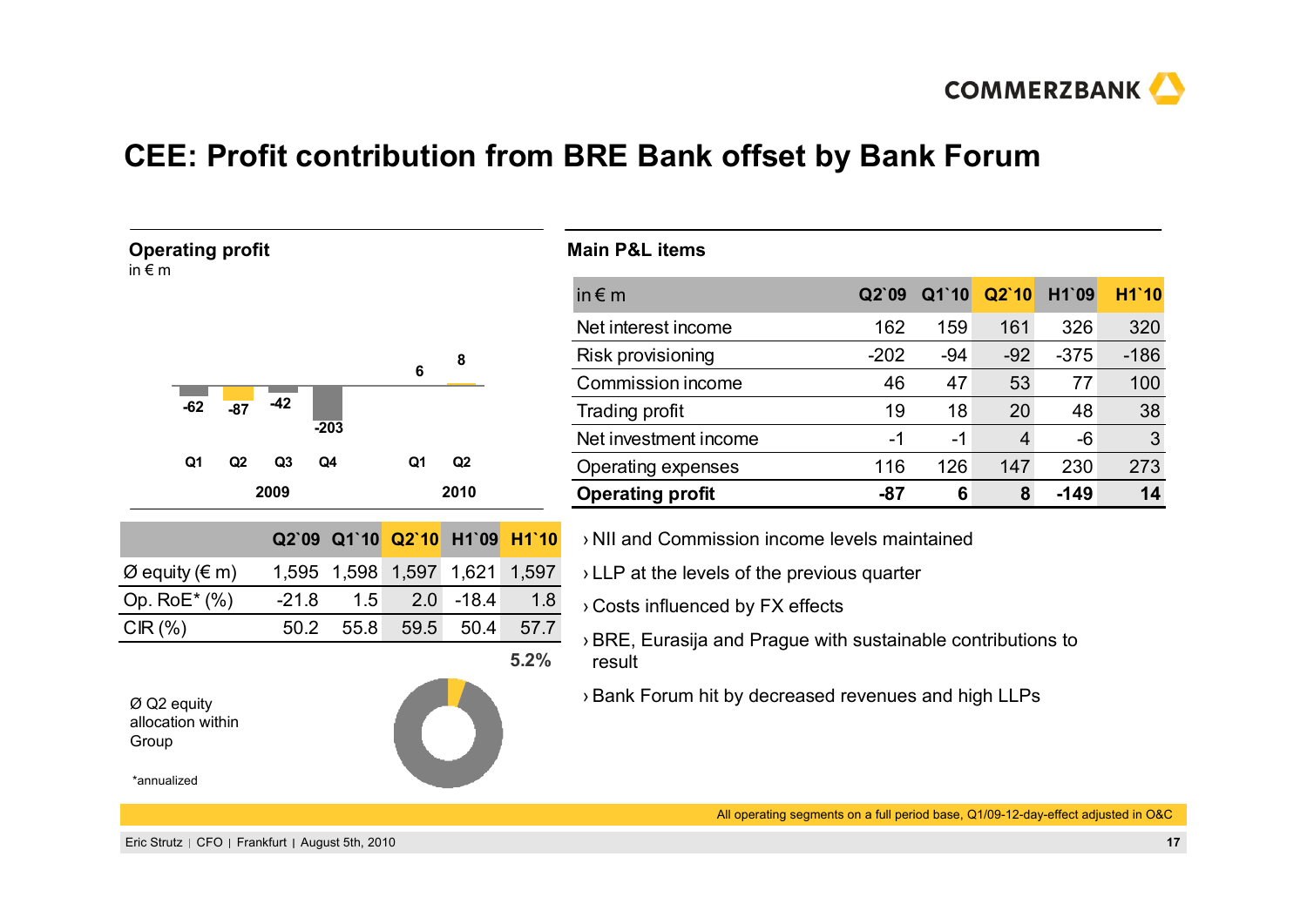

## **C&M with positive result despite difficult market conditions**



| <b>Main P&amp;L items</b> |       |       |       |        |       |
|---------------------------|-------|-------|-------|--------|-------|
| in $\notin$ m             | Q2'09 | Q1`10 | Q2'10 | H1`09  | H1`10 |
| Net interest income       | 195   | 212   | 205   | 373    | 417   |
| Risk provisioning         | 33    | 19    | 1     | $-221$ | 20    |
| Commission income         | 91    | 76    | 63    | 171    | 139   |
| Trading profit            | 186   | 449   | 188   | 760    | 637   |
| Net investment income     | -6    | $-14$ | 43    | $-25$  | 29    |
| Operating expenses        | 520   | 411   | 395   | 1,020  | 806   |
| <b>Operating profit</b>   | $-2$  | 340   | 114   | 42     | 454   |

› Revenues (pre LLP) down -€224m q-o-q mainly driven by lower trading income

› FIC faced difficult market environment

› EMC with stable revenues

› Corporate Finance continues success story, driven especially by DCM Bonds and Loans

› Release of LLPs due to better economic environment

› Successful and ongoing cost management across all business lines (-21% vs H1 09)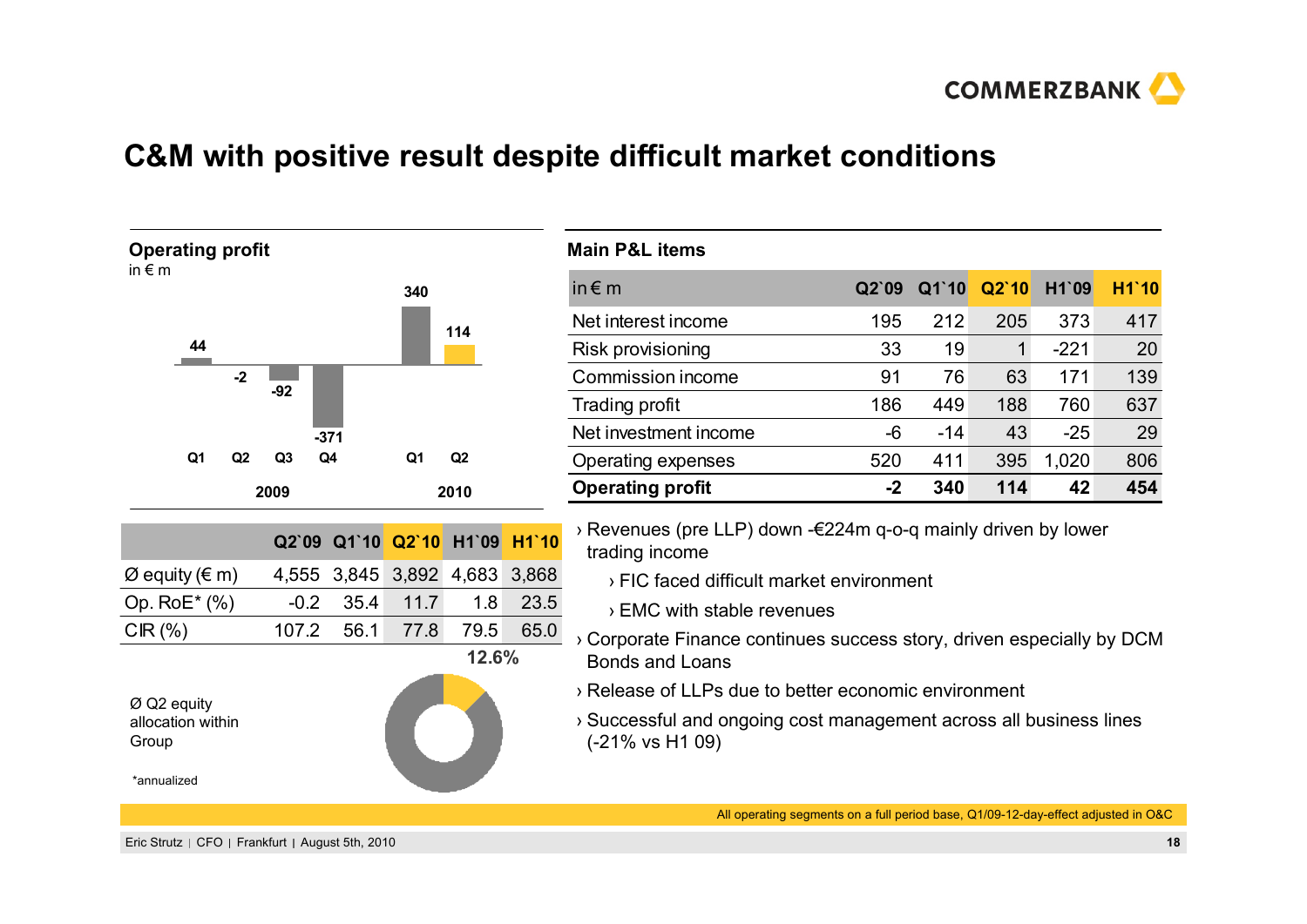

## **ABF suffered from high LLPs and de-risking in Public Finance**



| *annualized |
|-------------|
|-------------|

| <b>Main P&amp;L items</b> |     |      |       |                               |     |
|---------------------------|-----|------|-------|-------------------------------|-----|
| in $\epsilon$ m           |     |      |       | Q2`09 Q1`10 Q2`10 H1`09 H1`10 |     |
| Net interest income       | 328 | 296. | - 319 | 586                           | 615 |

| <b>Operating profit</b> | $-198$ | -86    | $-250$ | -30    | $-336$ |
|-------------------------|--------|--------|--------|--------|--------|
| Operating expenses      | 170    | 152    | 147    | 338    | 299    |
| Net investment income   | 3      | $-2$   | $-158$ | -40    | $-160$ |
| Trading profit          | $-73$  | -4     | 31     | 189    | 27     |
| Commission income       | 75     | 88     | 80     | 138    | 168    |
| Risk provisioning       | $-359$ | $-325$ | $-354$ | $-566$ | $-679$ |
| Net interest income     | 328    | 296    | 319    | 586    | 615    |
|                         |        |        |        |        |        |

- › NII stable due to significantly higher margins
- › Risk provisions stay on high level due to write downs on CRE portfolio
- › Commission income up y-o-y due to restructuring fees in CRE Banking
- › Losses realized from reducing public sector portfolio hit investment income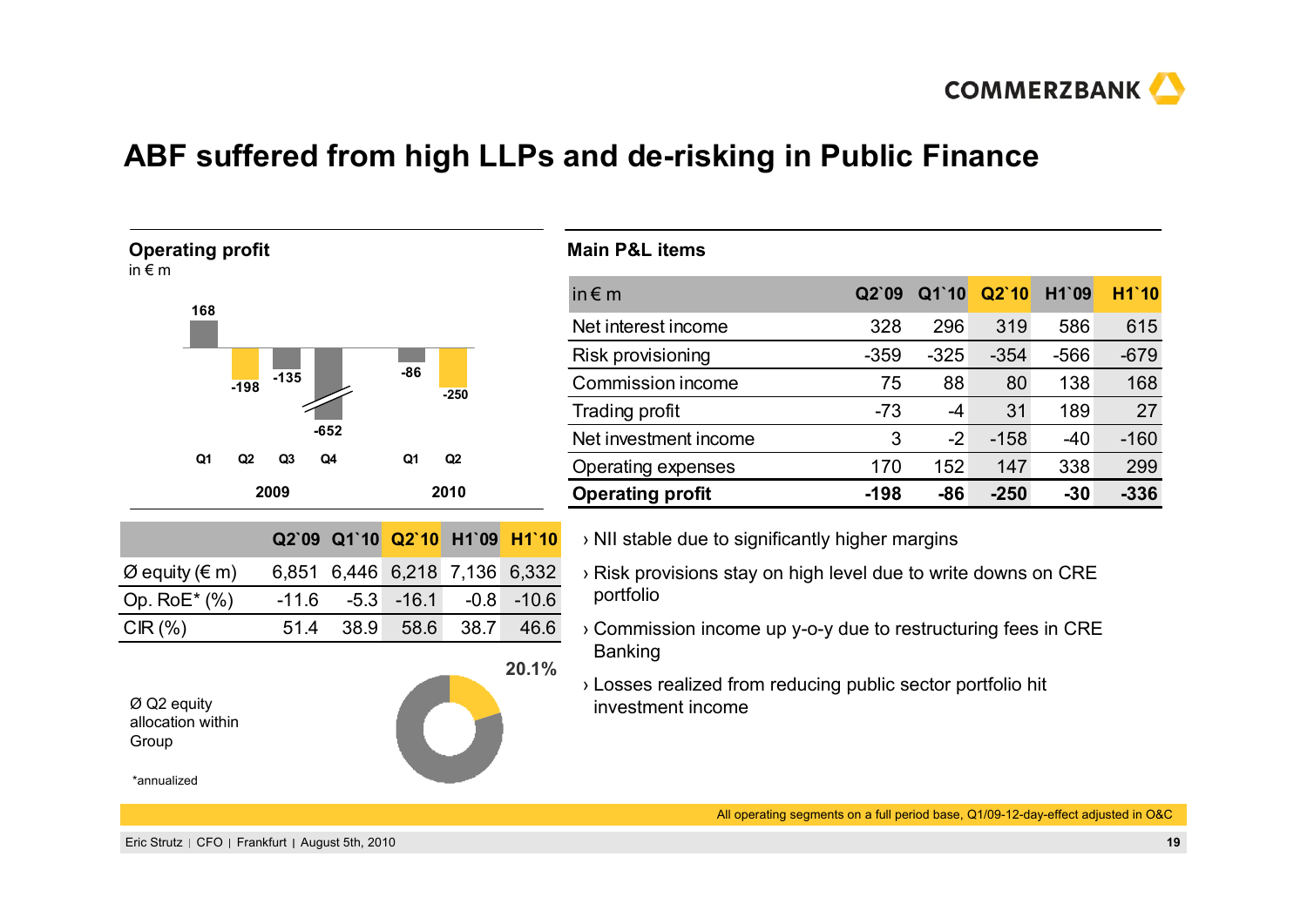

## **PRU with solid operating result**





#### **Main P&L items**

| Q2'09  |       |       | H1`09    | <b>H1'10</b>   |
|--------|-------|-------|----------|----------------|
| 65     | 23    | 10    | 137      | 33             |
| $-169$ | $-22$ | $-28$ | $-240$   | $-50$          |
|        | -3    | 7     | 12       | $\overline{4}$ |
| 24     | 282   |       | $-1,235$ | 338            |
| $-130$ | -94   | 70    | $-265$   | $-24$          |
| 33     | 24    | 28    | 66       | 52             |
| -242   | 162   |       | $-1,657$ | 256            |
|        |       |       | Q1`10    | Q2'10<br>56    |

- $\rightarrow$ Operating result of €94m; OCI reserve improved by €78m q-o-q
- Portfolio reduction decelerated in the face of lower liquidity due to the European sovereign crisis
- FX effects compensated portfolio reduction in Q2
- Positive FY result expected

All operating segments on a full period base, Q1/09-12-day-effect will be adjusted in O&C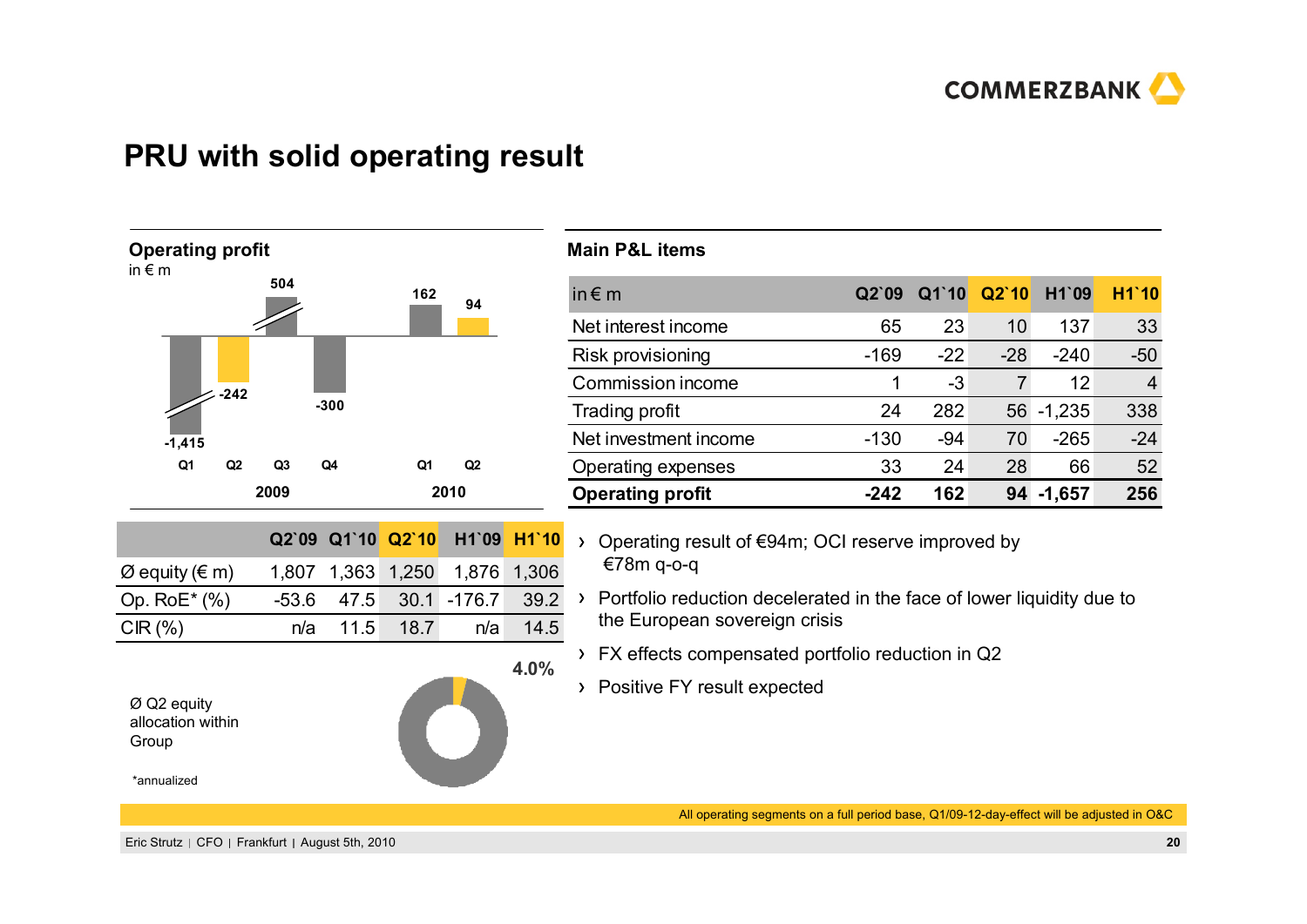

# **Significantly improved risk profile of ABS portfolio**

| <b>Risk Exposure</b>                               |            |     |     |            |               |              |         | <b>Details</b>                 |                      |         |
|----------------------------------------------------|------------|-----|-----|------------|---------------|--------------|---------|--------------------------------|----------------------|---------|
| in $\epsilon$ bn                                   | <b>AAA</b> | AA  | A   | <b>BBB</b> | <b>Non IG</b> | <b>Total</b> | $m-d-r$ |                                | <b>Risk Exposure</b> | $m-d-r$ |
| <b>RMBS</b>                                        |            |     |     |            |               | 5.8          | 34%     | Write-back potential           | €11.1 bn             | 19%     |
| <b>CMBS</b>                                        |            |     |     |            |               | 0.5          | 32%     | <b>Neutral</b>                 |                      |         |
| CDO                                                |            |     |     |            |               | 7.6          | 40%     | $(+/-€25m$ P&L)                | €3.9 bn              | 14%     |
| Other ABS                                          |            |     |     |            |               | 3.7          | 16%     | Impairments<br>likely/possible | €2.6 bn              | 69%     |
| <b>Total</b>                                       | 5.4        | 2.6 | 2.6 | 3.8        | 3.4           | 17.6         | 34%     | Total                          | €17.6 bn             |         |
| Markdown-Ratio = 1-(Risk Exposure / Nominal Value) |            |     |     |            |               |              |         |                                |                      |         |

- Write back potential on a large part of the portfolio (63%)
- Portion of portfolio with loss potential significantly reduced from 21% to 15% since September 2009
- Further impairments expected on non-investment grade US RMBS and ABS CDO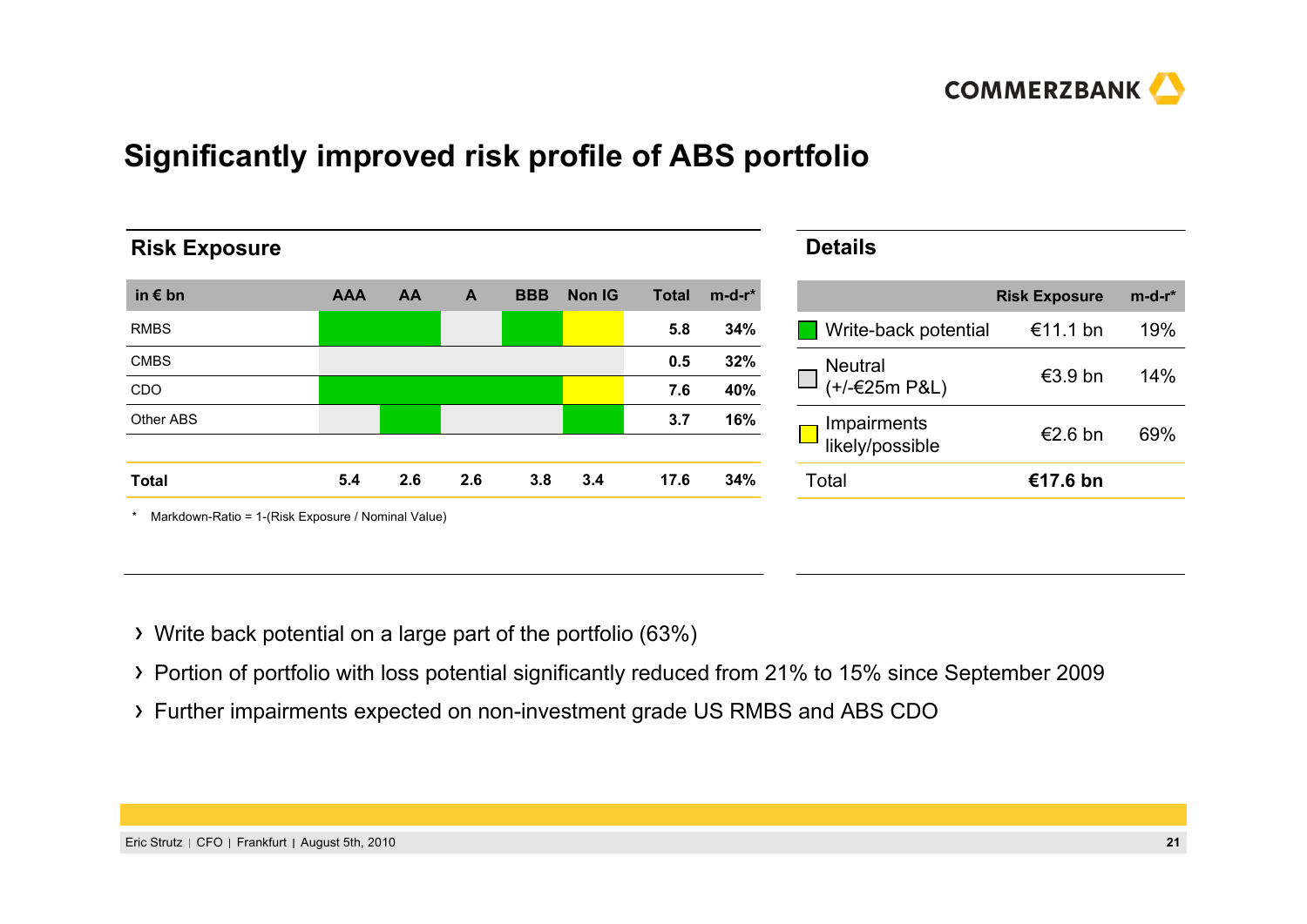

## **Others & Consolidation**



#### **Main P&L items**

| in $\notin$ m           | Q2'09 | $Q1$ 10 | Q2'10  | H1`09  | <b>H1'10</b> |
|-------------------------|-------|---------|--------|--------|--------------|
| Net interest income     | -6    | 186     | 122    | $-86$  | 308          |
| Risk provisioning       | -6    | 5       | $-2$   | -5     | 3            |
| Commission income       | $-16$ | $-27$   | $-21$  | $-99$  | $-48$        |
| Trading profit          | -40   | 94      | $-27$  | $-185$ | 67           |
| Net investment income   | 314   | $-14$   | 81     | 903    | 67           |
| Operating expenses      | 130   | 226     | 249    | 96     | 475          |
| <b>Operating profit</b> | 120   | 19      | $-126$ | 429    | -107         |

› NII supported by continuously strong performance of Treasury

› Net investment income benefitted from sale of participations

› Operating expenses driven by integration charges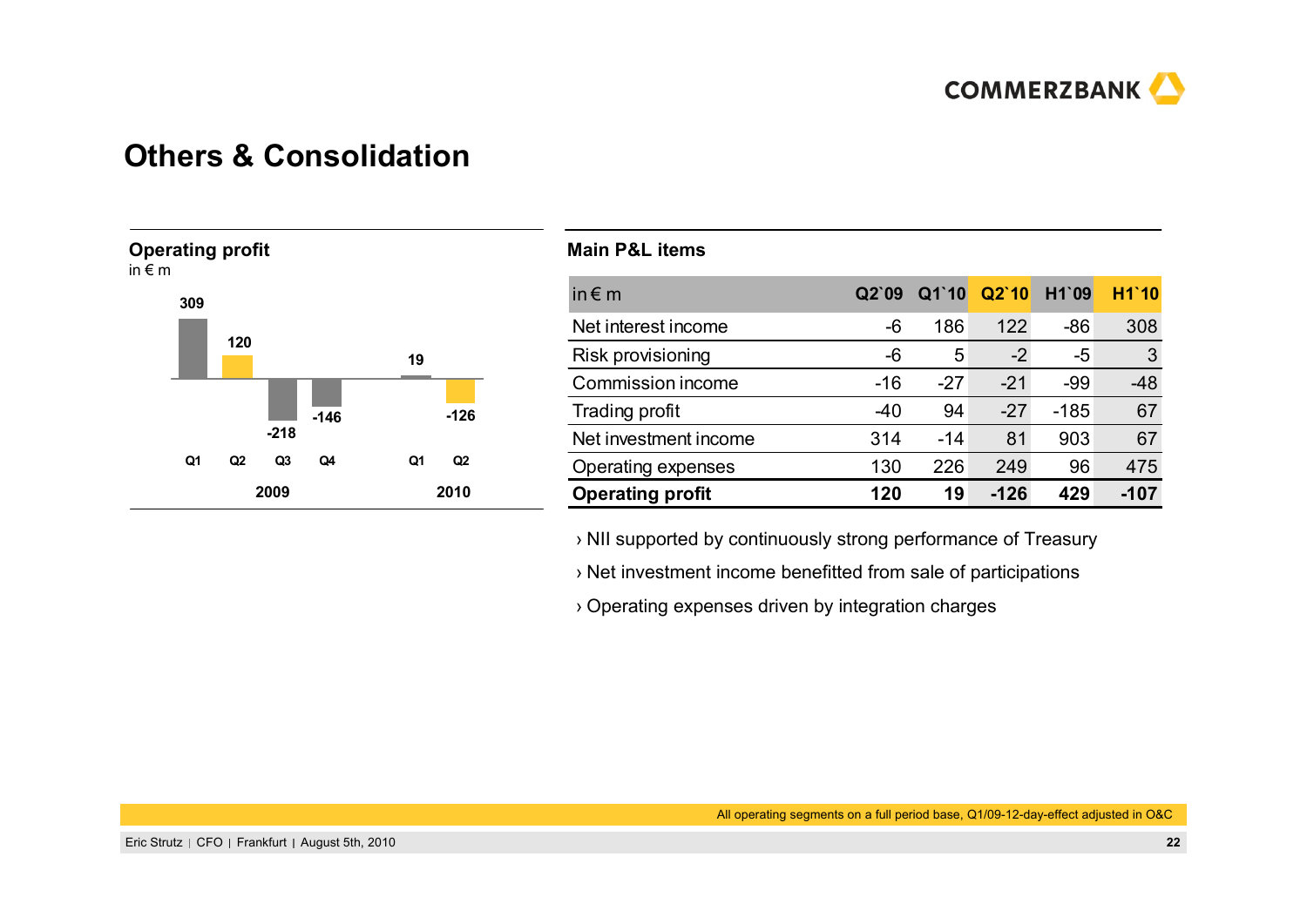

## **Germany is the economic engine in the Eurozone**

### **Status quo**

- German economy most promising in EMU
- Stable economic situation
	- Low level of private sector debt
	- Low inflation risk
	- No bubbles, low spreads
- Favourable political environment
- Competitive banking landscape

## **DAX**

(average p.a.)

# **5,059 7,100 7,000 6,200 20092010 2011 2012**



#### Eric Strutz CFO Frankfurt August 5th, 2010 **23**

### **2010**

- › Germany recovering strongly from collapse after Lehman default
- › Germany is profiting from strong demand for investment goods and its strong position on Asian markets
- › "Labour market miracle": number of unemployed almost back at precrisis level
- › Elevated level of (small) corporate and private defaults

**0.86**

#### **Euribor**

**1.23**

**2009**

in % (average p.a.)

## **2011 – 2012**

- › Recovery will go on, no double dip neither in the US nor in EMU/Germany
- › Germany still outperformer in EMU
- › Less dynamic world economy and ongoing consolidation efforts in EMU will slow down growth somewhat
- ›Stabilization of inflation on a low level
- › ECB will not start to hike rates until the end of 2011

## **GDP**

**2.07**

**1.35**

**2010 2011 2012**

(Change vs previous year in %)

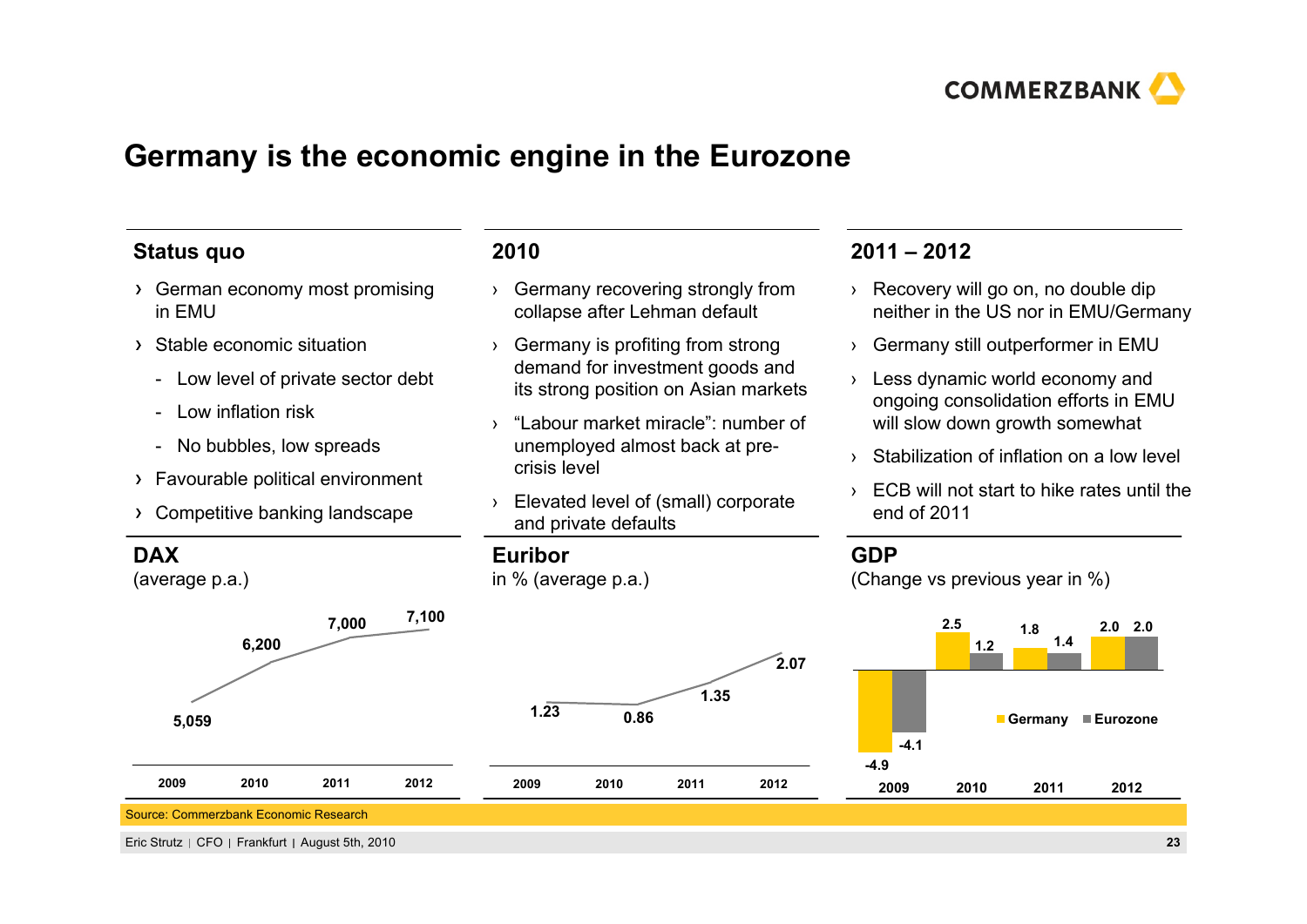

## **Commerzbank is set to return to operating profitability in 2010**

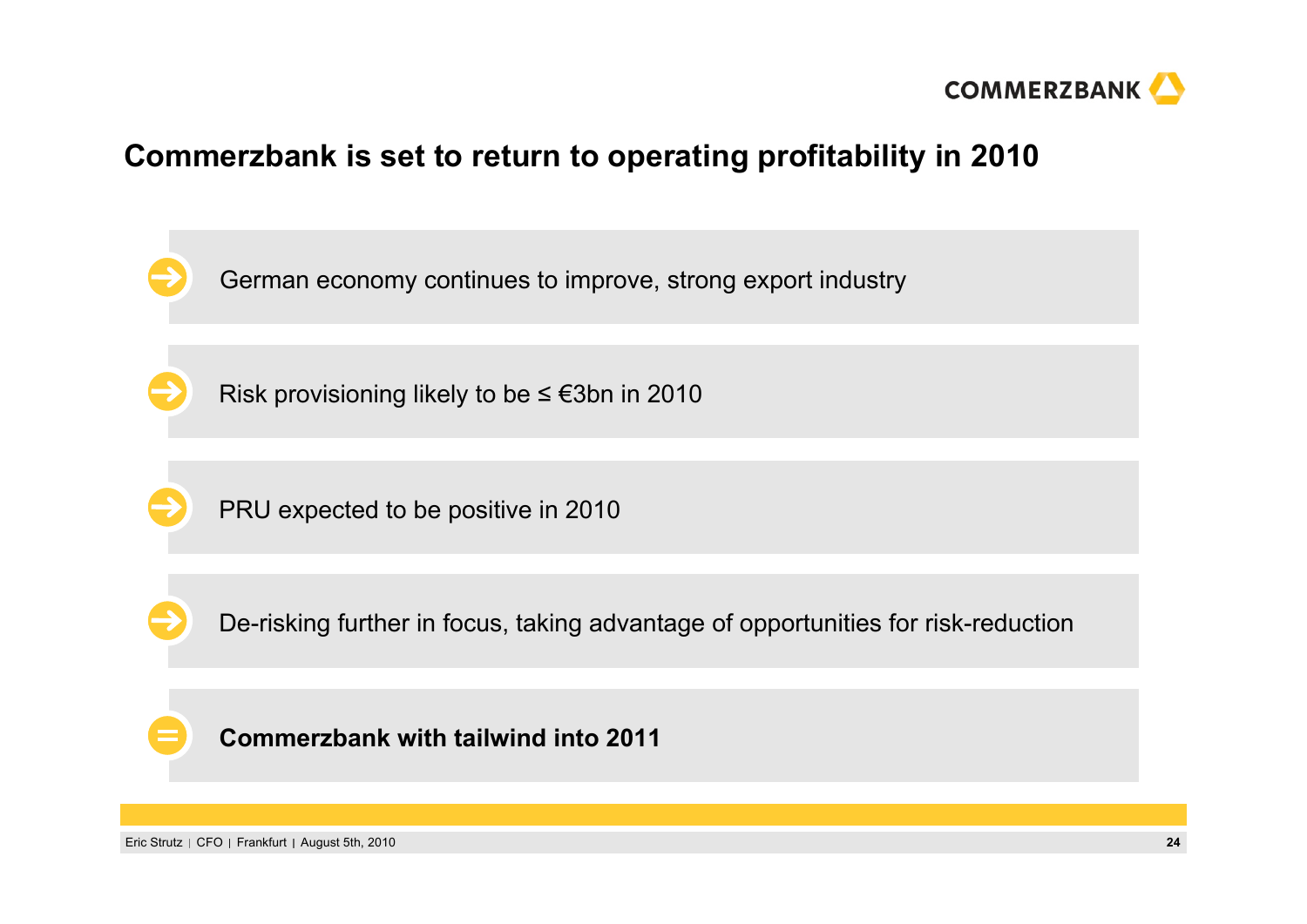

## **Appendix 1: Segmental reporting**

Eric Strutz | CFO | Frankfurt | August 5th, 2010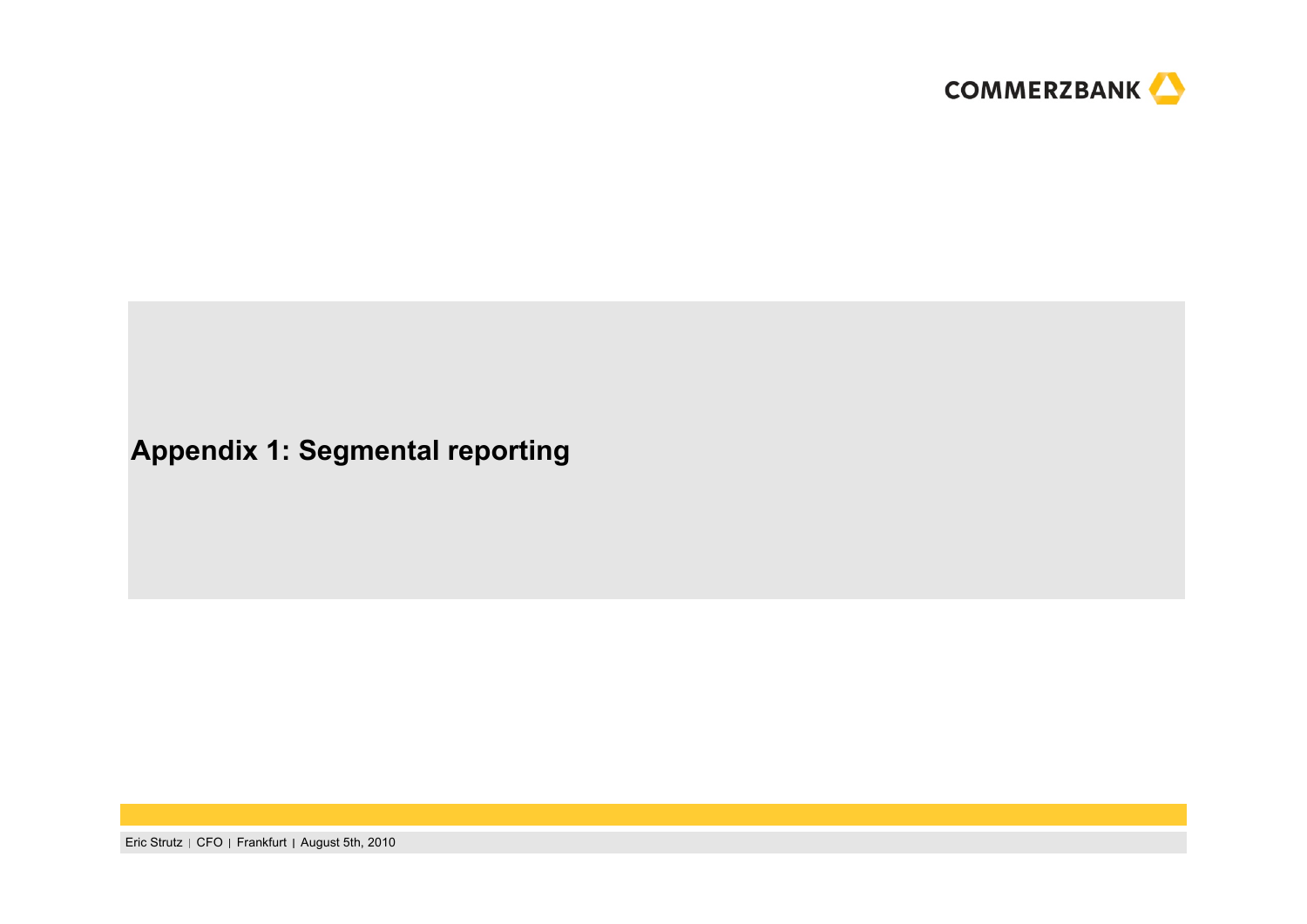

# **Commerzbank Group**

| in $\epsilon$ m                        | Q <sub>1</sub><br>2009 | Q2<br>2009 | 6M<br>2009 | Q <sub>3</sub><br>2009 | Q <sub>4</sub><br>2009 | Q <sub>1</sub><br>2010 | Q <sub>2</sub><br>2010 | 6M<br>2010 |
|----------------------------------------|------------------------|------------|------------|------------------------|------------------------|------------------------|------------------------|------------|
| Net interest income                    | 1,692                  | 1,838      | 3,530      | 1,769                  | 1,890                  | 1,888                  | 1,859                  | 3,747      |
| Provision for possible loan losses     | $-844$                 | $-993$     | $-1.837$   | $-1,053$               | $-1,324$               | $-644$                 | $-639$                 | $-1,283$   |
| Net interest income after provisioning | 848                    | 845        | 1,693      | 716                    | 566                    | 1,244                  | 1,220                  | 2,464      |
| Net commission income                  | 850                    | 947        | 1.797      | 953                    | 972                    | 983                    | 884                    | 1,867      |
| Trading profit                         | $-527$                 | 71         | $-456$     | 659                    | $-561$                 | 850                    | 337                    | 1,187      |
| Net investment income                  | 386                    | 172        | 558        | $-54$                  | $-87$                  | $-119$                 | 60                     | $-59$      |
| Other result                           | $-71$                  | 5          | $-66$      | 112                    | $-68$                  | 22                     | $-30$                  | -8         |
| Revenue before LLP                     | 2,330                  | 3,033      | 5,363      | 3,439                  | 2,146                  | 3,624                  | 3,110                  | 6,734      |
| Revenue after LLP                      | 1,486                  | 2,040      | 3,526      | 2,386                  | 822                    | 2,980                  | 2,471                  | 5,451      |
| Operating expenses                     | 2,081                  | 2,263      | 4,344      | 2,264                  | 2,396                  | 2,209                  | 2,228                  | 4,437      |
| Operating profit                       | $-595$                 | $-223$     | $-818$     | 122                    | $-1,574$               | 771                    | 243                    | 1,014      |
| Impairments of goodwill                | $\Omega$               | 70         | 70         | 646                    | 52                     | 0                      | $\Omega$               | 0          |
| Restructuring expenses                 | 289                    | 216        | 505        | 904                    | 212                    | 0                      | 33                     | 33         |
| Pre-tax profit                         | $-884$                 | $-509$     | $-1,393$   | $-1,428$               | $-1,838$               | 771                    | 210                    | 981        |
|                                        |                        |            |            |                        |                        |                        |                        |            |
| <b>Investors Capital</b>               | 23,639                 | 25,741     | 24,690     | 32,872                 | 31,156                 | 30,283                 | 30,967                 | 30,625     |
| RWA (End of Period)                    | 315,733                | 296,579    | 296,579    | 292,712                | 280,133                | 278,886                | 290,200                | 290,200    |
| Cost/income ratio (%)                  | 89.3%                  | 74.6%      | 81.0%      | 65.8%                  | 111.6%                 | 61.0%                  | 71.6%                  | 65.9%      |
| Operating return on equity (%)         | $-10.1%$               | $-3.5%$    | $-6.6%$    | 1.5%                   | $-20.2%$               | 10.2%                  | 3.1%                   | 6.6%       |
| Return on equity of pre-tax profit (%) | $-15.0%$               | $-7.9%$    | $-11.3%$   | $-17.4%$               | $-23.6%$               | 10.2%                  | 2.7%                   | 6.4%       |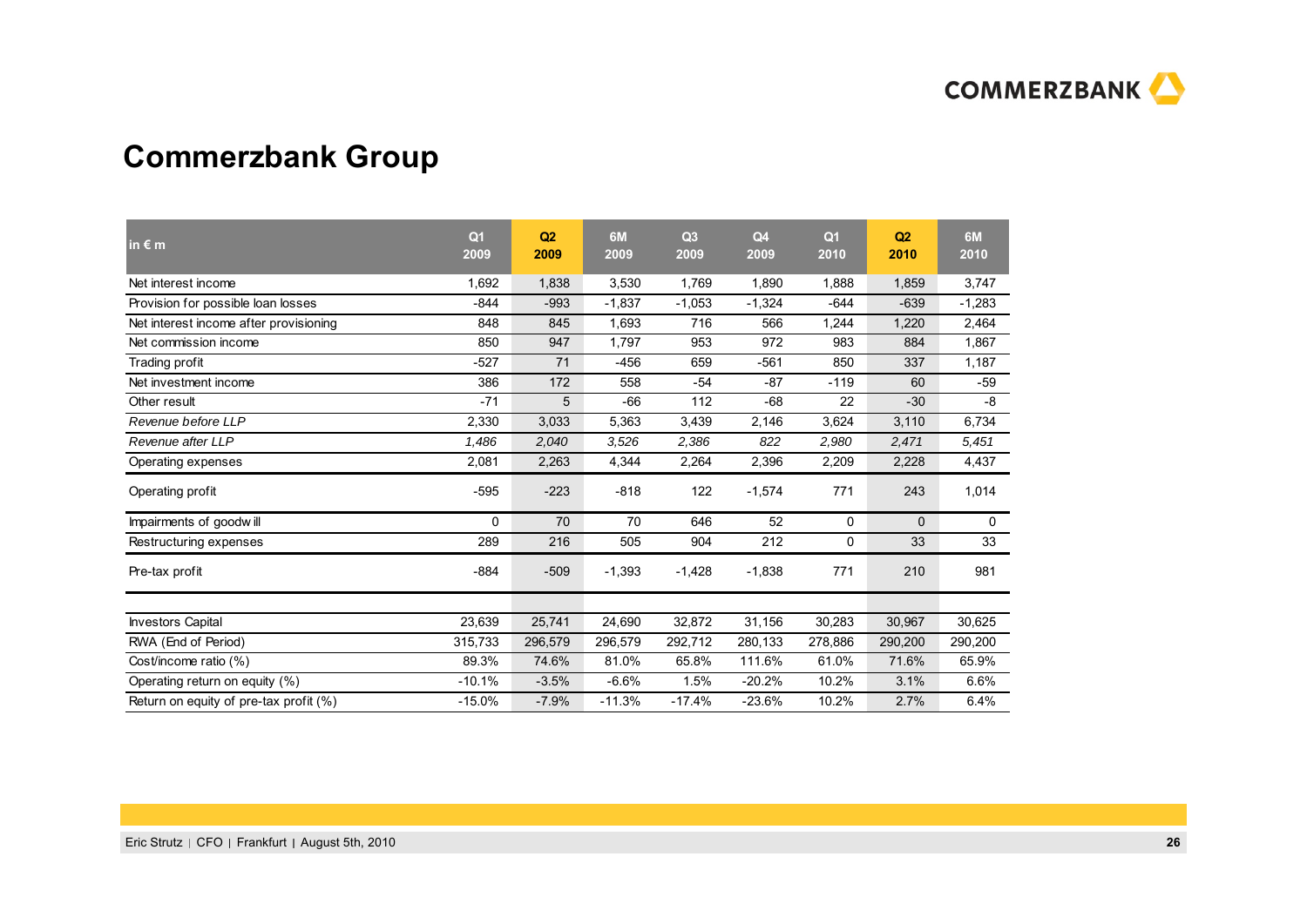

## **Private Customers**

| in $\epsilon$ m                        | Q1 2009 | Q <sub>2</sub> 2009 | H1 2009 | Q3 2009  | Q4 2009 | Q1 2010 | Q2 2010        | H <sub>1</sub> 2010 |
|----------------------------------------|---------|---------------------|---------|----------|---------|---------|----------------|---------------------|
| Net interest income                    | 553     | 553                 | 1,106   | 529      | 534     | 497     | 492            | 989                 |
| Provision for possible loan losses     | $-50$   | $-54$               | $-104$  | $-70$    | $-72$   | $-66$   | $-70$          | $-136$              |
| Net interest income after provisioning | 503     | 499                 | 1,002   | 459      | 462     | 431     | 422            | 853                 |
| Net commission income                  | 510     | 539                 | 1,049   | 565      | 546     | 546     | 492            | 1,038               |
| Trading profit                         | 3       | $-3$                | 0       | 6        | 4       | 5       | $\overline{7}$ | 12                  |
| Net investment income                  | $-1$    | $-7$                | $-8$    | 13       | -9      | 9       | 5              | 14                  |
| Other result                           | -3      | $-15$               | $-18$   | $-58$    | $-22$   | $-49$   | $\overline{7}$ | $-42$               |
| Revenue before LLP                     | 1,062   | 1,067               | 2,129   | 1,055    | 1,053   | 1,008   | 1,003          | 2,011               |
| Revenue after LLP                      | 1,012   | 1,013               | 2,025   | 985      | 981     | 942     | 933            | 1,875               |
| Operating expenses                     | 970     | 952                 | 1,922   | 938      | 961     | 913     | 913            | 1,826               |
| Operating profit                       | 42      | 61                  | 103     | 47       | 20      | 29      | 20             | 49                  |
| Impairments of goodwill                | 0       | $\mathbf{0}$        | 0       | 0        | 0       | 0       | $\mathbf{0}$   | 0                   |
| Restructuring expenses                 | 51      | 43                  | 94      | 192      | 52      | 0       | 0              | 0                   |
| Pre-tax profit                         | -9      | 18                  | 9       | $-145$   | $-32$   | 29      | 20             | 49                  |
|                                        |         |                     |         |          |         |         |                |                     |
| Average equity tied up                 | 3,332   | 3,268               | 3,300   | 3,252    | 3,171   | 3,422   | 3,458          | 3,440               |
| RWA (End of Period)                    | 31,428  | 31,253              | 31,253  | 31,524   | 30,265  | 29,450  | 30,100         | 30,100              |
| Cost/income ratio (%)                  | 91.3%   | 89.2%               | 90.3%   | 88.9%    | 91.3%   | 90.6%   | 91.0%          | 90.8%               |
| Operating return on equity (%)         | 5.0%    | 7.5%                | 6.2%    | 5.8%     | 2.5%    | 3.4%    | 2.3%           | 2.8%                |
| Return on equity of pre-tax profit (%) | $-1.1%$ | 2.2%                | 0.5%    | $-17.8%$ | $-4.0%$ | 3.4%    | 2.3%           | 2.8%                |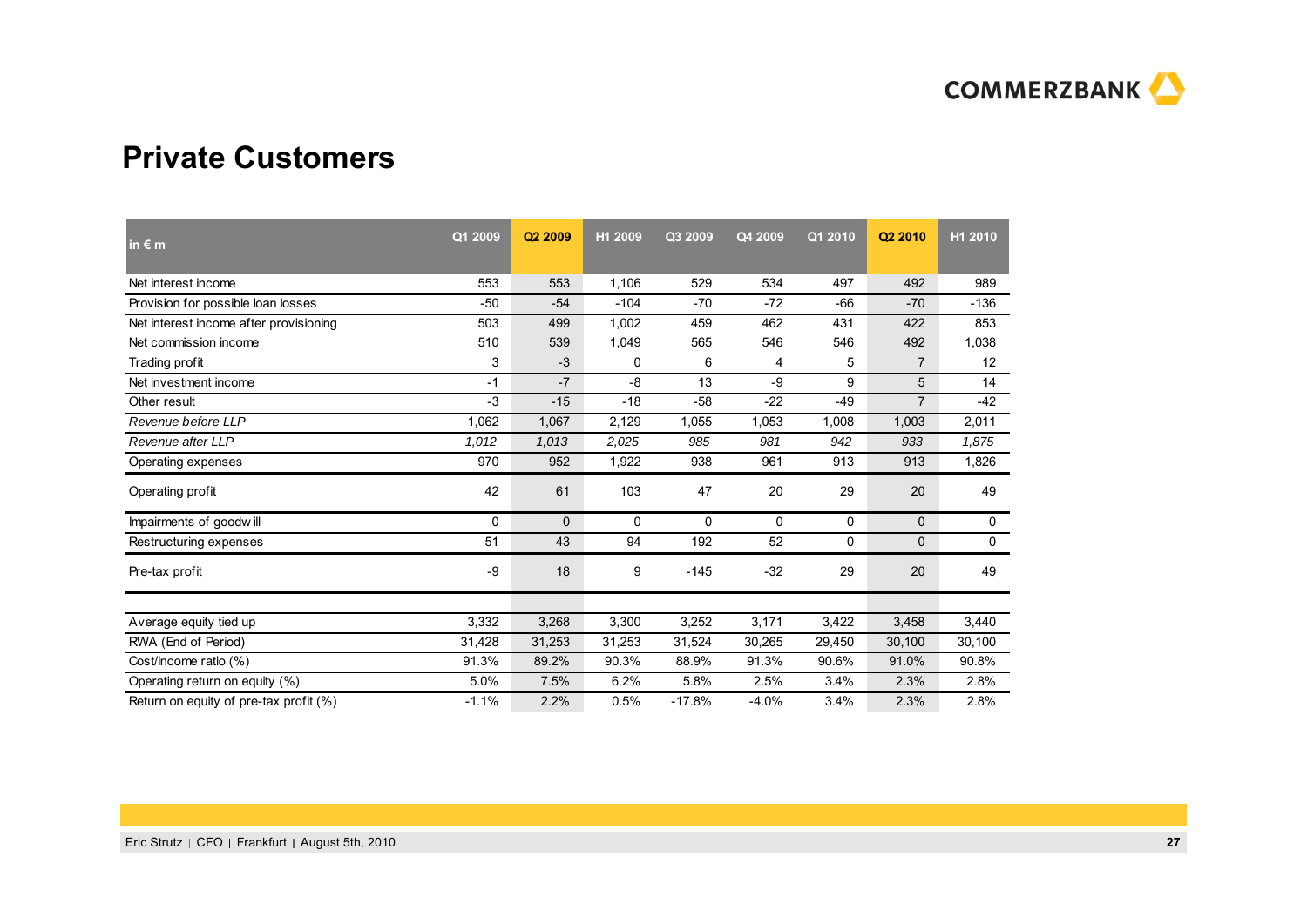

## **Mittelstandsbank**

| in $\epsilon$ m                        | Q1 2009  | Q2 2009      | H1 2009 | Q3 2009 | Q4 2009 | Q1 2010 | Q <sub>2</sub> 2010 | H1 2010     |
|----------------------------------------|----------|--------------|---------|---------|---------|---------|---------------------|-------------|
| Net interest income                    | 547      | 541          | 1,088   | 502     | 557     | 515     | 550                 | 1,065       |
| Provision for possible loan losses     | $-90$    | $-236$       | $-326$  | $-330$  | $-298$  | $-161$  | $-94$               | $-255$      |
| Net interest income after provisioning | 457      | 305          | 762     | 172     | 259     | 354     | 456                 | 810         |
| Net commission income                  | 238      | 211          | 449     | 217     | 217     | 256     | 210                 | 466         |
| Trading profit                         | 9        | $-42$        | $-33$   | $-56$   | -6      | 6       | 62                  | 68          |
| Net investment income                  | 0        | $-1$         | $-1$    | 1       | 1       | $-3$    | 15                  | 12          |
| Other result                           | $-55$    | $-6$         | $-61$   | 63      | $-72$   | 45      | $-11$               | 34          |
| Revenue before LLP                     | 739      | 703          | 1,442   | 727     | 697     | 819     | 826                 | 1,645       |
| Revenue after LLP                      | 649      | 467          | 1,116   | 397     | 399     | 658     | 732                 | 1,390       |
| Operating expenses                     | 330      | 342          | 672     | 339     | 321     | 357     | 349                 | 706         |
| Operating profit                       | 319      | 125          | 444     | 58      | 78      | 301     | 383                 | 684         |
| Impairments of goodwill                | $\Omega$ | $\mathbf{0}$ | 0       | 0       | 0       | 0       | 0                   | 0           |
| Restructuring expenses                 | 17       | 8            | 25      | 50      | $-1$    | 0       | $\mathbf{0}$        | $\mathbf 0$ |
| Pre-tax profit                         | 302      | 117          | 419     | 8       | 79      | 301     | 383                 | 684         |
|                                        |          |              |         |         |         |         |                     |             |
| Average equity tied up                 | 5,697    | 5,385        | 5,541   | 5,254   | 5,239   | 5,471   | 5,446               | 5,459       |
| RWA (End of Period)                    | 67,580   | 66,587       | 66,587  | 63,881  | 63,127  | 63,459  | 68,338              | 68,338      |
| Cost/income ratio (%)                  | 44.7%    | 48.6%        | 46.6%   | 46.6%   | 46.1%   | 43.6%   | 42.3%               | 42.9%       |
| Operating return on equity (%)         | 22.4%    | 9.3%         | 16.0%   | 4.4%    | 6.0%    | 22.0%   | 28.1%               | 25.1%       |
| Return on equity of pre-tax profit (%) | 21.2%    | 8.7%         | 15.1%   | 0.6%    | 6.0%    | 22.0%   | 28.1%               | 25.1%       |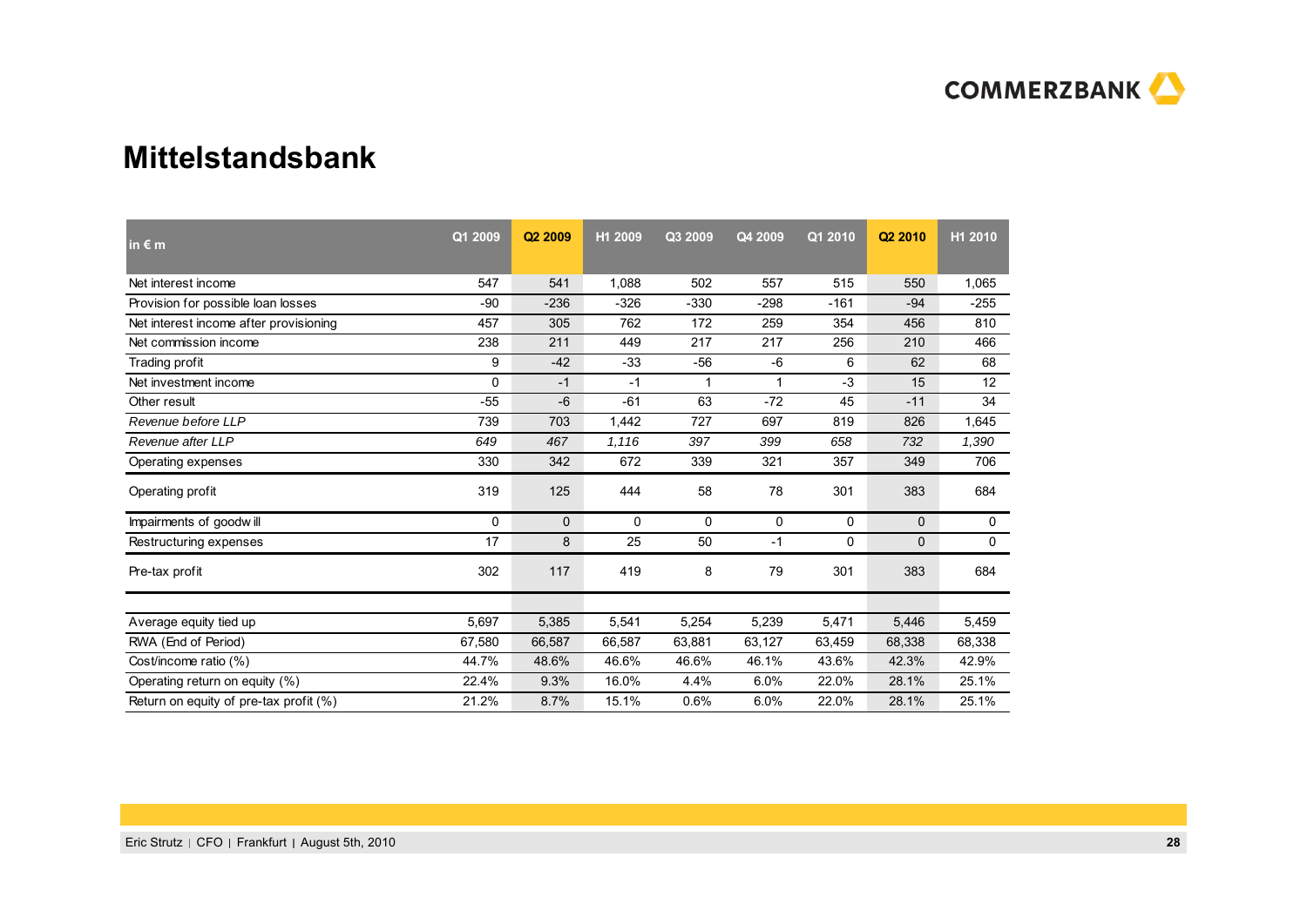

# **Central and Eastern Europe**

| in $\epsilon$ m                        | Q1 2009  | Q2 2009      | H1 2009  | Q3 2009  | Q4 2009  | Q1 2010 | Q <sub>2</sub> 2010 | H1 2010 |
|----------------------------------------|----------|--------------|----------|----------|----------|---------|---------------------|---------|
| Net interest income                    | 164      | 162          | 326      | 161      | 178      | 159     | 161                 | 320     |
| Provision for possible loan losses     | $-173$   | $-202$       | $-375$   | $-141$   | $-296$   | $-94$   | $-92$               | $-186$  |
| Net interest income after provisioning | -9       | $-40$        | $-49$    | 20       | $-118$   | 65      | 69                  | 134     |
| Net commission income                  | 31       | 46           | 77       | 46       | 47       | 47      | 53                  | 100     |
| Trading profit                         | 29       | 19           | 48       | 15       | 16       | 18      | 20                  | 38      |
| Net investment income                  | $-5$     | $-1$         | $-6$     | $-3$     | $-5$     | $-1$    | 4                   | 3       |
| Other result                           | 6        | 5            | 11       | 1        | -6       | 3       | 9                   | 12      |
| Revenue before LLP                     | 225      | 231          | 456      | 220      | 230      | 226     | 247                 | 473     |
| Revenue after LLP                      | 52       | 29           | 81       | 79       | -66      | 132     | 155                 | 287     |
| Operating expenses                     | 114      | 116          | 230      | 121      | 137      | 126     | 147                 | 273     |
| Operating profit                       | $-62$    | $-87$        | $-149$   | $-42$    | $-203$   | 6       | 8                   | 14      |
| Impairments of goodwill                | 0        | $\mathbf{0}$ | 0        | 0        | 0        | 0       | $\mathbf{0}$        | 0       |
| Restructuring expenses                 | 0        | 0            | 0        | 0        | 5        | 0       | $\mathbf{0}$        | 0       |
| Pre-tax profit                         | $-62$    | $-87$        | $-149$   | $-42$    | $-208$   | 6       | 8                   | 14      |
|                                        |          |              |          |          |          |         |                     |         |
| Average equity tied up                 | 1,647    | 1,595        | 1,621    | 1,623    | 1,544    | 1,598   | 1,597               | 1,597   |
| RWA (End of Period)                    | 19,214   | 18,626       | 18,626   | 19,066   | 18,336   | 18,727  | 19,701              | 19,701  |
| Cost/income ratio (%)                  | 50.7%    | 50.2%        | 50.4%    | 55.0%    | 59.6%    | 55.8%   | 59.5%               | 57.7%   |
| Operating return on equity (%)         | $-15.1%$ | $-21.8%$     | $-18.4%$ | $-10.4%$ | $-52.6%$ | 1.5%    | 2.0%                | 1.8%    |
| Return on equity of pre-tax profit (%) | $-15.1%$ | $-21.8%$     | $-18.4%$ | $-10.4%$ | $-53.9%$ | 1.5%    | 2.0%                | 1.8%    |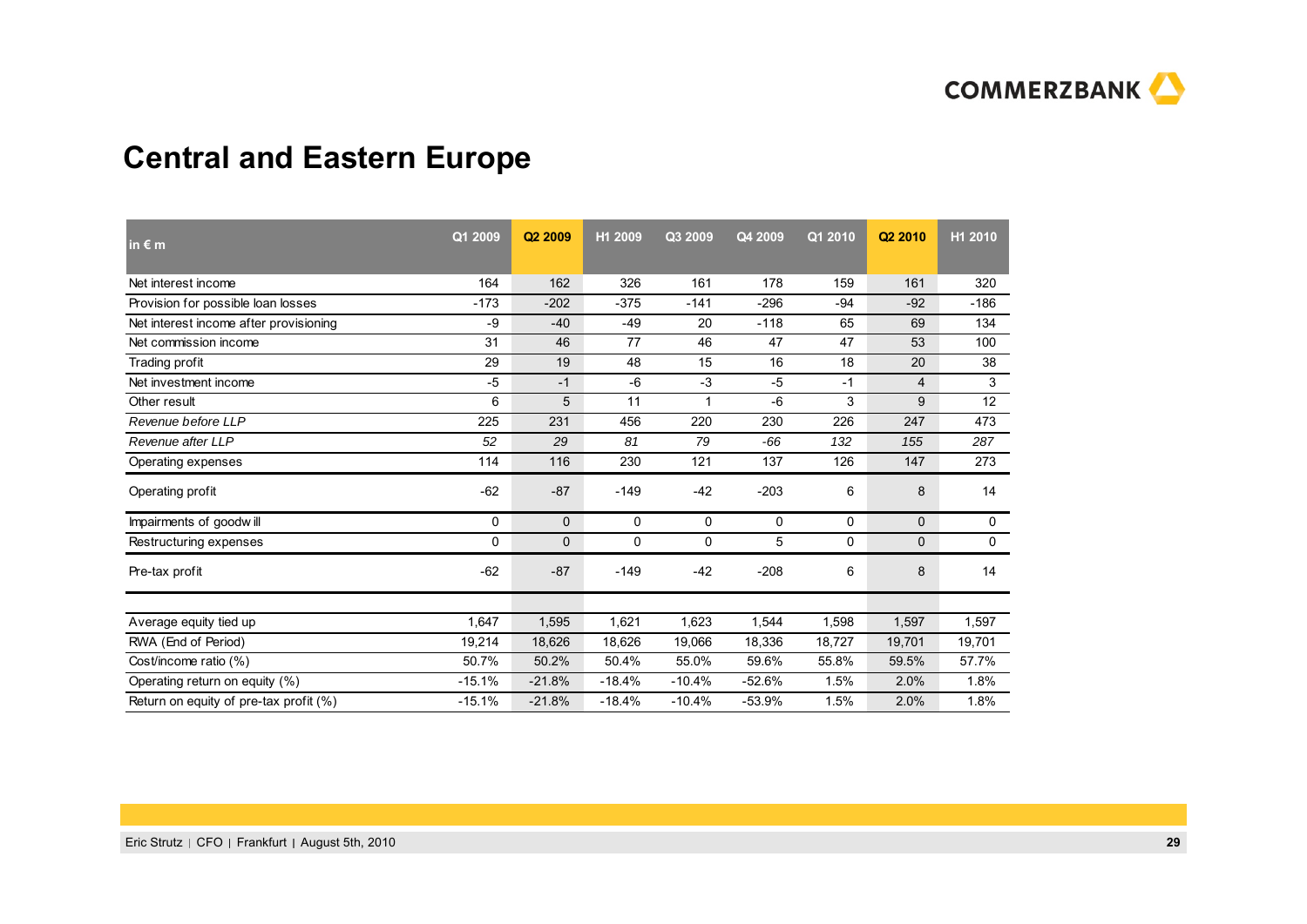

# **Corporates & Markets**

| in $\epsilon$ m                        | Q1 2009 | Q <sub>2</sub> 2009 | H1 2009 | Q3 2009  | Q4 2009        | Q1 2010  | Q <sub>2</sub> 2010 | H1 2010 |
|----------------------------------------|---------|---------------------|---------|----------|----------------|----------|---------------------|---------|
| Net interest income                    | 178     | 195                 | 373     | 264      | 142            | 212      | 205                 | 417     |
| Provision for possible loan losses     | $-254$  | 33                  | $-221$  | $-43$    | $-25$          | 19       | 1                   | 20      |
| Net interest income after provisioning | $-76$   | 228                 | 152     | 221      | 117            | 231      | 206                 | 437     |
| Net commission income                  | 80      | 91                  | 171     | 95       | 82             | 76       | 63                  | 139     |
| Trading profit                         | 574     | 186                 | 760     | 48       | $-124$         | 449      | 188                 | 637     |
| Net investment income                  | $-19$   | $-6$                | $-25$   | 28       | 24             | $-14$    | 43                  | 29      |
| Other result                           | $-15$   | 19                  | 4       | 5        | $-3$           | 9        | 9                   | 18      |
| Revenue before LLP                     | 798     | 485                 | 1,283   | 440      | 121            | 732      | 508                 | 1,240   |
| Revenue after LLP                      | 544     | 518                 | 1,062   | 397      | 96             | 751      | 509                 | 1,260   |
| Operating expenses                     | 500     | 520                 | 1,020   | 489      | 467            | 411      | 395                 | 806     |
| Operating profit                       | 44      | $-2$                | 42      | $-92$    | $-371$         | 340      | 114                 | 454     |
| Impairments of goodwill                | 0       | $\Omega$            | 0       | 21       | $\overline{2}$ | 0        | 0                   | 0       |
| Restructuring expenses                 | 62      | 63                  | 125     | 79       | $-76$          | $\Omega$ | 0                   | 0       |
| Pre-tax profit                         | $-18$   | $-65$               | $-83$   | $-192$   | $-297$         | 340      | 114                 | 454     |
|                                        |         |                     |         |          |                |          |                     |         |
| Average equity tied up                 | 4,810   | 4,555               | 4,683   | 4,208    | 4,121          | 3,845    | 3,892               | 3,868   |
| RWA (End of Period)                    | 66,101  | 56,873              | 56,873  | 57,205   | 52,692         | 51,420   | 53,200              | 53,200  |
| Cost/income ratio (%)                  | 62.7%   | 107.2%              | 79.5%   | 111.1%   | 386.0%         | 56.1%    | 77.8%               | 65.0%   |
| Operating return on equity (%)         | 3.7%    | $-0.2%$             | 1.8%    | $-8.7%$  | $-36.0%$       | 35.4%    | 11.7%               | 23.5%   |
| Return on equity of pre-tax profit (%) | $-1.5%$ | $-5.7%$             | $-3.5%$ | $-18.3%$ | $-28.8%$       | 35.4%    | 11.7%               | 23.5%   |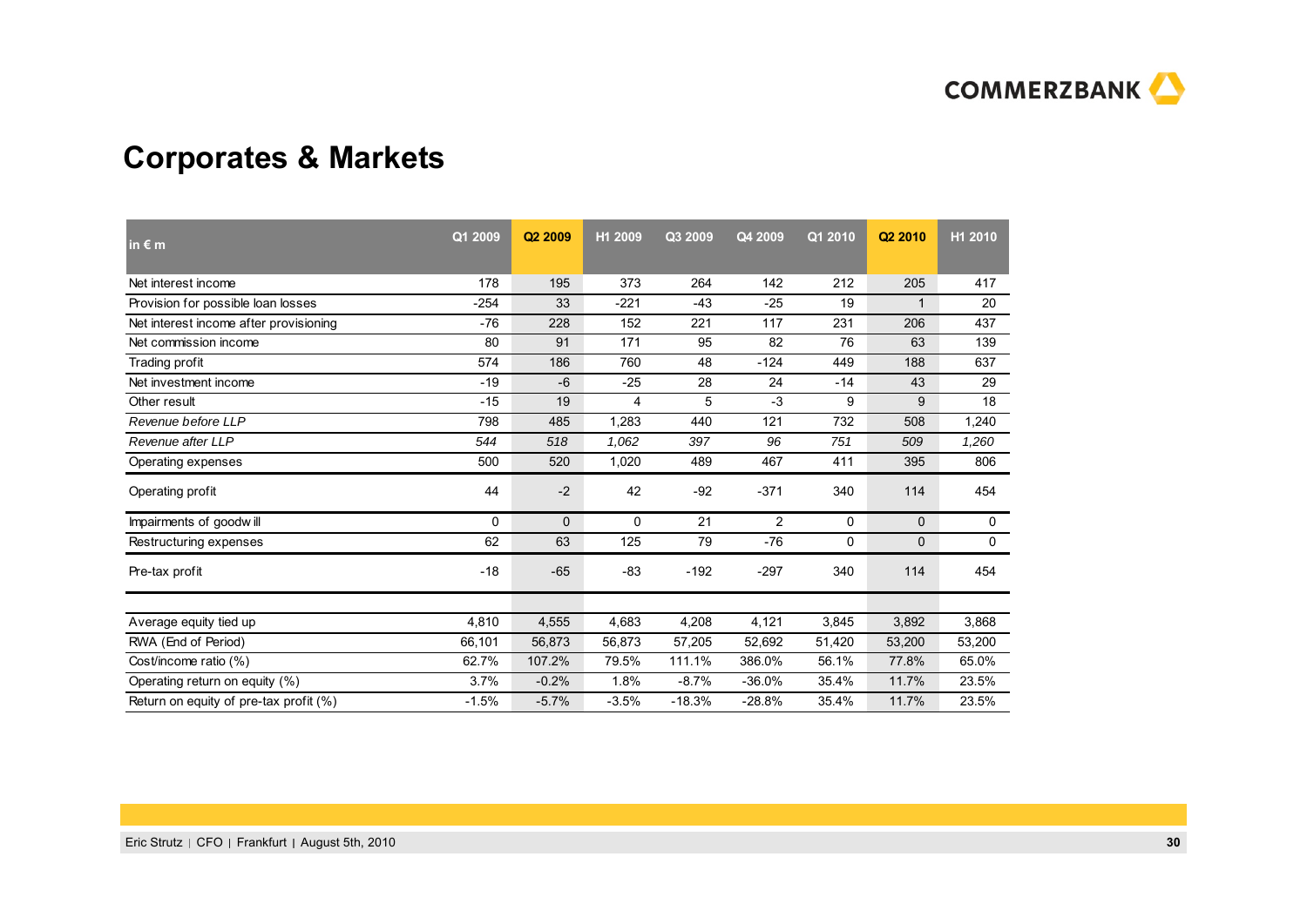

## **Asset Based Finance**

| in $\epsilon$ m                        | Q1 2009 | Q <sub>2</sub> 2009 | H1 2009 | Q3 2009  | Q4 2009  | Q1 2010 | Q <sub>2</sub> 2010 | H1 2010  |
|----------------------------------------|---------|---------------------|---------|----------|----------|---------|---------------------|----------|
| Net interest income                    | 258     | 328                 | 586     | 247      | 264      | 296     | 319                 | 615      |
| Provision for possible loan losses     | $-207$  | $-359$              | $-566$  | $-371$   | $-651$   | $-325$  | $-354$              | $-679$   |
| Net interest income after provisioning | 51      | $-31$               | 20      | $-124$   | $-387$   | $-29$   | $-35$               | $-64$    |
| Net commission income                  | 63      | 75                  | 138     | 66       | 93       | 88      | 80                  | 168      |
| Trading profit                         | 262     | $-73$               | 189     | 69       | $-61$    | $-4$    | 31                  | 27       |
| Net investment income                  | $-43$   | 3                   | $-40$   | $-2$     | $-45$    | $-2$    | $-158$              | $-160$   |
| Other result                           | 3       | $-2$                | 1       | 15       | $-81$    | 13      | $-21$               | -8       |
| Revenue before LLP                     | 543     | 331                 | 874     | 395      | 170      | 391     | 251                 | 642      |
| Revenue after LLP                      | 336     | $-28$               | 308     | 24       | $-481$   | 66      | $-103$              | $-37$    |
| Operating expenses                     | 168     | 170                 | 338     | 159      | 171      | 152     | 147                 | 299      |
| Operating profit                       | 168     | $-198$              | $-30$   | $-135$   | $-652$   | $-86$   | $-250$              | $-336$   |
| Impairments of goodwill                | 0       | 70                  | 70      | 624      | 51       | 0       | $\Omega$            | 0        |
| Restructuring expenses                 | 0       | 47                  | 47      | 16       | 4        | 0       | 33                  | 33       |
| Pre-tax profit                         | 168     | $-315$              | $-147$  | $-775$   | $-707$   | $-86$   | $-283$              | $-369$   |
|                                        |         |                     |         |          |          |         |                     |          |
| Average equity tied up                 | 7,420   | 6,851               | 7,136   | 6,574    | 6,439    | 6,446   | 6,218               | 6,332    |
| RWA (End of Period)                    | 94,739  | 88,593              | 88,593  | 90,090   | 89,685   | 88,087  | 90,327              | 90,327   |
| Cost/income ratio (%)                  | 30.9%   | 51.4%               | 38.7%   | 40.3%    | 100.6%   | 38.9%   | 58.6%               | 46.6%    |
| Operating return on equity (%)         | 9.1%    | $-11.6%$            | $-0.8%$ | $-8.2%$  | $-40.5%$ | $-5.3%$ | $-16.1%$            | $-10.6%$ |
| Return on equity of pre-tax profit (%) | 9.1%    | $-18.4%$            | $-4.1%$ | $-47.2%$ | $-43.9%$ | $-5.3%$ | $-18.2%$            | $-11.7%$ |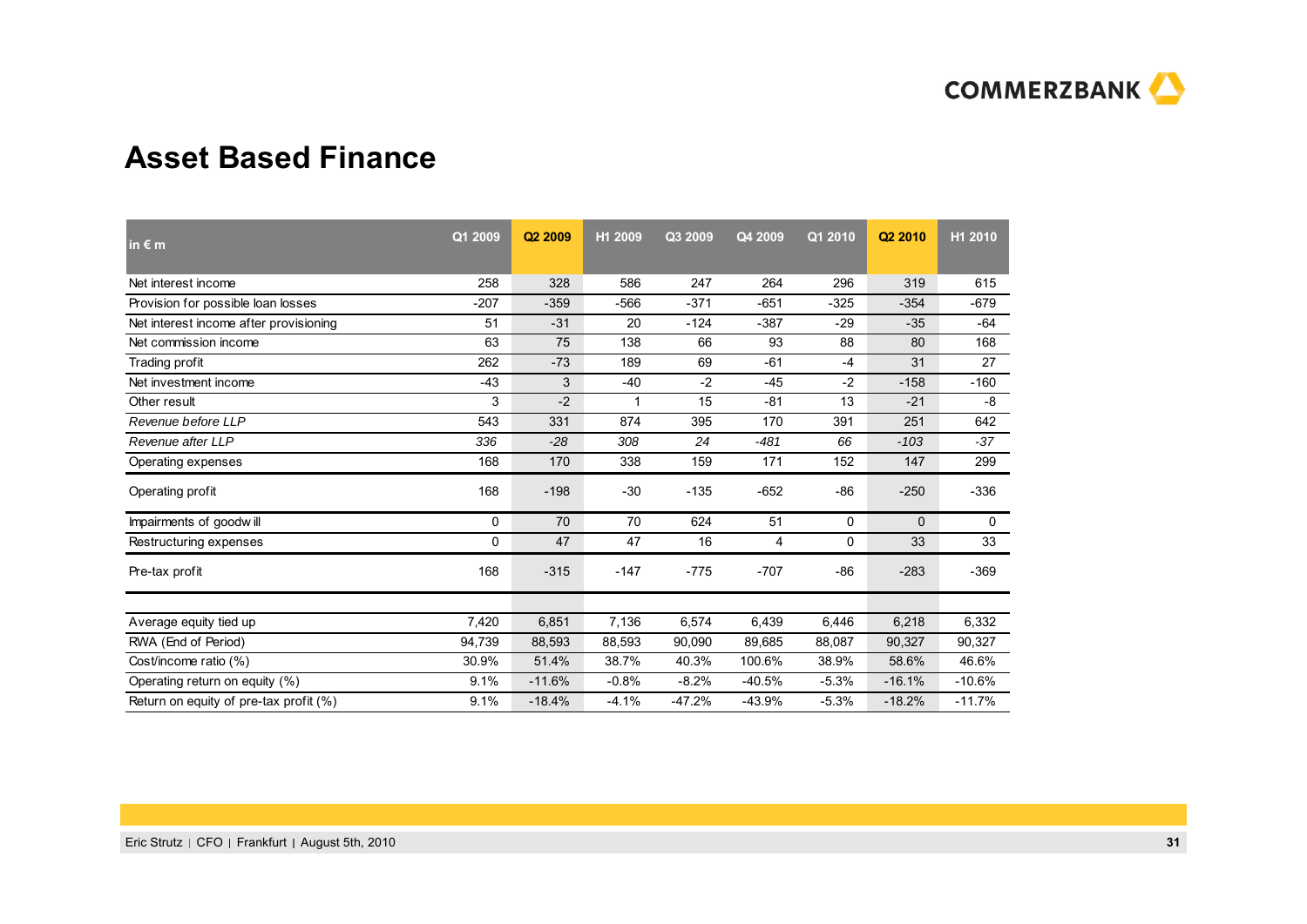

# **Portfolio Restructuring Unit**

| in $\epsilon$ m                        | Q1 2009   | Q <sub>2</sub> 2009 | H1 2009        | Q3 2009 | Q4 2009        | Q1 2010  | Q <sub>2</sub> 2010 | H1 2010        |
|----------------------------------------|-----------|---------------------|----------------|---------|----------------|----------|---------------------|----------------|
| Net interest income                    | 72        | 65                  | 137            | 52      | 64             | 23       | 10                  | 33             |
| Provision for possible loan losses     | $-71$     | $-169$              | $-240$         | $-98$   | 11             | $-22$    | $-28$               | $-50$          |
| Net interest income after provisioning | 1         | $-104$              | $-103$         | $-46$   | 75             | 1        | $-18$               | $-17$          |
| Net commission income                  | 11        | $\mathbf{1}$        | 12             | $-2$    | $\overline{2}$ | $-3$     | $\overline{7}$      | $\overline{4}$ |
| Trading profit                         | $-1,259$  | 24                  | $-1,235$       | 697     | $-274$         | 282      | 56                  | 338            |
| Net investment income                  | $-135$    | $-130$              | $-265$         | $-105$  | $-62$          | $-94$    | 70                  | $-24$          |
| Other result                           | 0         | $\Omega$            | $\Omega$       | 0       | $\overline{2}$ | $\Omega$ | $\overline{7}$      | $\overline{7}$ |
| Revenue before LLP                     | $-1,311$  | $-40$               | $-1,351$       | 642     | $-268$         | 208      | 150                 | 358            |
| Revenue after LLP                      | $-1,382$  | $-209$              | $-1,591$       | 544     | $-257$         | 186      | 122                 | 308            |
| Operating expenses                     | 33        | 33                  | 66             | 40      | 43             | 24       | 28                  | 52             |
| Operating profit                       | $-1,415$  | $-242$              | $-1,657$       | 504     | $-300$         | 162      | 94                  | 256            |
| Impairments of goodwill                | 0         | $\mathbf{0}$        | 0              | 0       | 0              | 0        | $\mathbf{0}$        | 0              |
| Restructuring expenses                 | 3         | $-1$                | $\overline{2}$ | 0       | 0              | $\Omega$ | 0                   | 0              |
| Pre-tax profit                         | $-1,418$  | $-241$              | $-1.659$       | 504     | $-300$         | 162      | 94                  | 256            |
|                                        |           |                     |                |         |                |          |                     |                |
| Average equity tied up                 | 1,944     | 1,807               | 1.876          | 1,673   | 1,533          | 1,363    | 1,250               | 1,306          |
| RWA (End of Period)                    | 19,990    | 18,361              | 18,361         | 16,113  | 11,112         | 13,462   | 12,234              | 12,234         |
| Cost/income ratio (%)                  | n/a       | n/a                 | n/a            | 6.2%    | n/a            | 11.5%    | 18.7%               | 14.5%          |
| Operating return on equity (%)         | $-291.2%$ | $-53.6%$            | $-176.7%$      | 120.5%  | $-78.3%$       | 47.5%    | 30.1%               | 39.2%          |
| Return on equity of pre-tax profit (%) | $-291.8%$ | $-53.3%$            | $-176.9%$      | 120.5%  | $-78.3%$       | 47.5%    | 30.1%               | 39.2%          |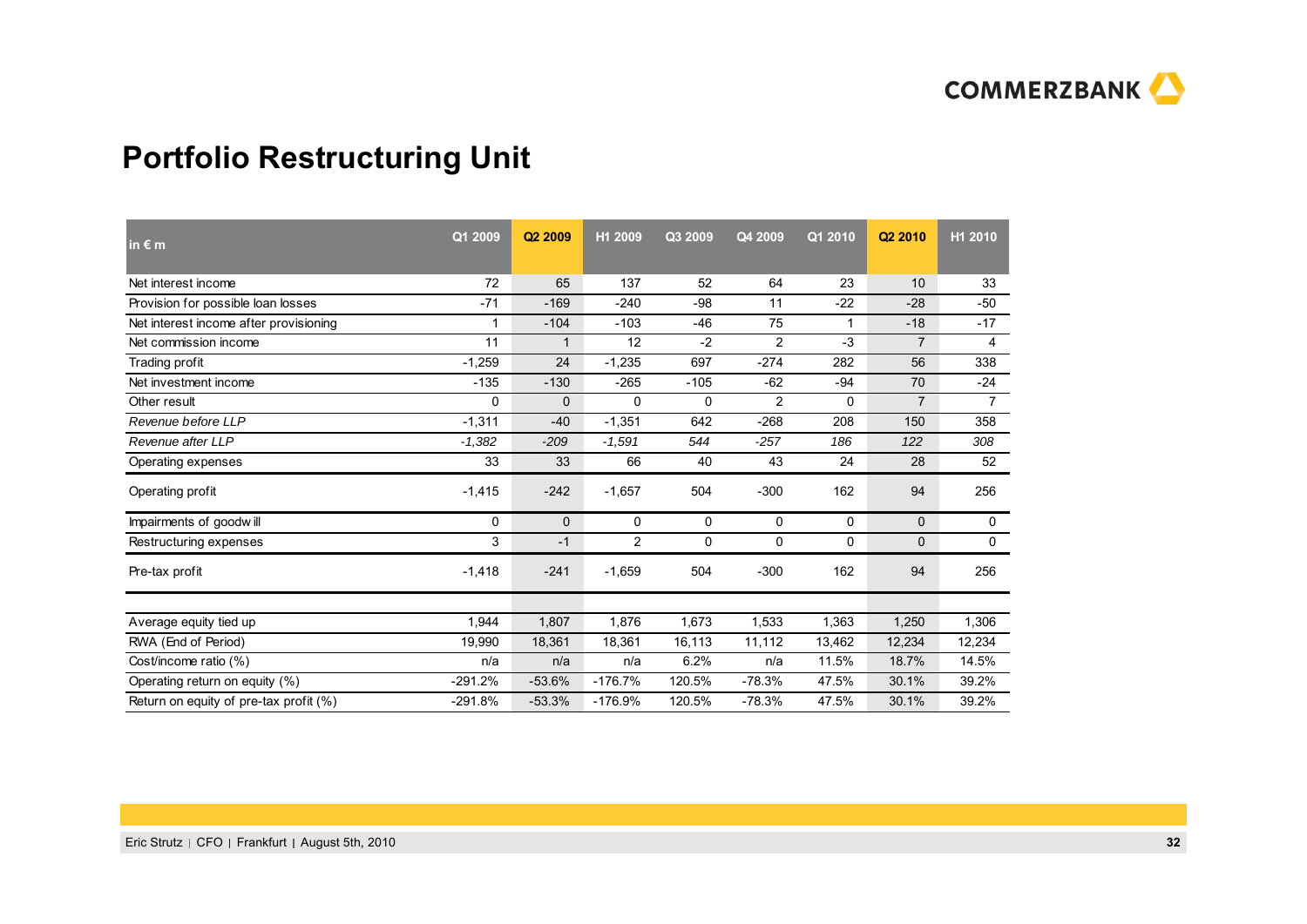

## **Others & Consolidation**

| in $\epsilon$ m                        | Q1 2009   | Q2 2009 | H1 2009  | Q3 2009  | Q4 2009        | Q1 2010 | Q <sub>2</sub> 2010 | H1 2010 |
|----------------------------------------|-----------|---------|----------|----------|----------------|---------|---------------------|---------|
| Net interest income                    | $-80$     | $-6$    | $-86$    | 14       | 151            | 186     | 122                 | 308     |
| Provision for possible loan losses     | 1         | $-6$    | $-5$     | $\Omega$ | $\overline{7}$ | 5       | $-2$                | 3       |
| Net interest income after provisioning | $-79$     | $-12$   | $-91$    | 14       | 158            | 191     | 120                 | 311     |
| Net commission income                  | $-83$     | $-16$   | $-99$    | $-34$    | $-15$          | $-27$   | $-21$               | $-48$   |
| Trading profit                         | $-145$    | $-40$   | $-185$   | $-120$   | $-116$         | 94      | $-27$               | 67      |
| Net investment income                  | 589       | 314     | 903      | 14       | 9              | $-14$   | 81                  | 67      |
| Other result                           | $-7$      | 4       | $-3$     | 86       | 114            | 1       | $-30$               | $-29$   |
| Revenue before LLP                     | 274       | 256     | 530      | $-40$    | 143            | 240     | 125                 | 365     |
| Revenue after LLP                      | 275       | 250     | 525      | $-40$    | 150            | 245     | 123                 | 368     |
| Operating expenses                     | $-34$     | 130     | 96       | 178      | 296            | 226     | 249                 | 475     |
| Operating profit                       | 309       | 120     | 429      | $-218$   | $-146$         | 19      | $-126$              | $-107$  |
| Impairments of goodwill                | 0         | 0       | $\Omega$ |          | $-1$           | 0       | $\Omega$            | 0       |
| Restructuring expenses                 | 156       | 56      | 212      | 567      | 228            | 0       | 0                   | 0       |
| Pre-tax profit                         | 153       | 64      | 217      | $-786$   | $-373$         | 19      | $-126$              | $-107$  |
|                                        |           |         |          |          |                |         |                     |         |
| Average equity tied up                 | $-1,211$  | 2,280   | 533      | 10,288   | 9,109          | 8,138   | 9,106               | 8,623   |
| RWA (End of Period)                    | 16,681    | 16,285  | 16,285   | 14,833   | 14,916         | 14,283  | 16,301              | 16,301  |
| Cost/income ratio (%)                  | n/a       | 50.8%   | 18.1%    | n/a      | 207.0%         | 94.2%   | 199.2%              | 130.1%  |
| Operating return on equity (%)         | $-102.1%$ | 21.1%   | 161.0%   | $-8.5%$  | $-6.4%$        | 0.9%    | $-5.5%$             | $-2.5%$ |
| Return on equity of pre-tax profit (%) | $-50.5%$  | 11.2%   | 81.4%    | $-30.6%$ | $-16.4%$       | 0.9%    | $-5.5%$             | $-2.5%$ |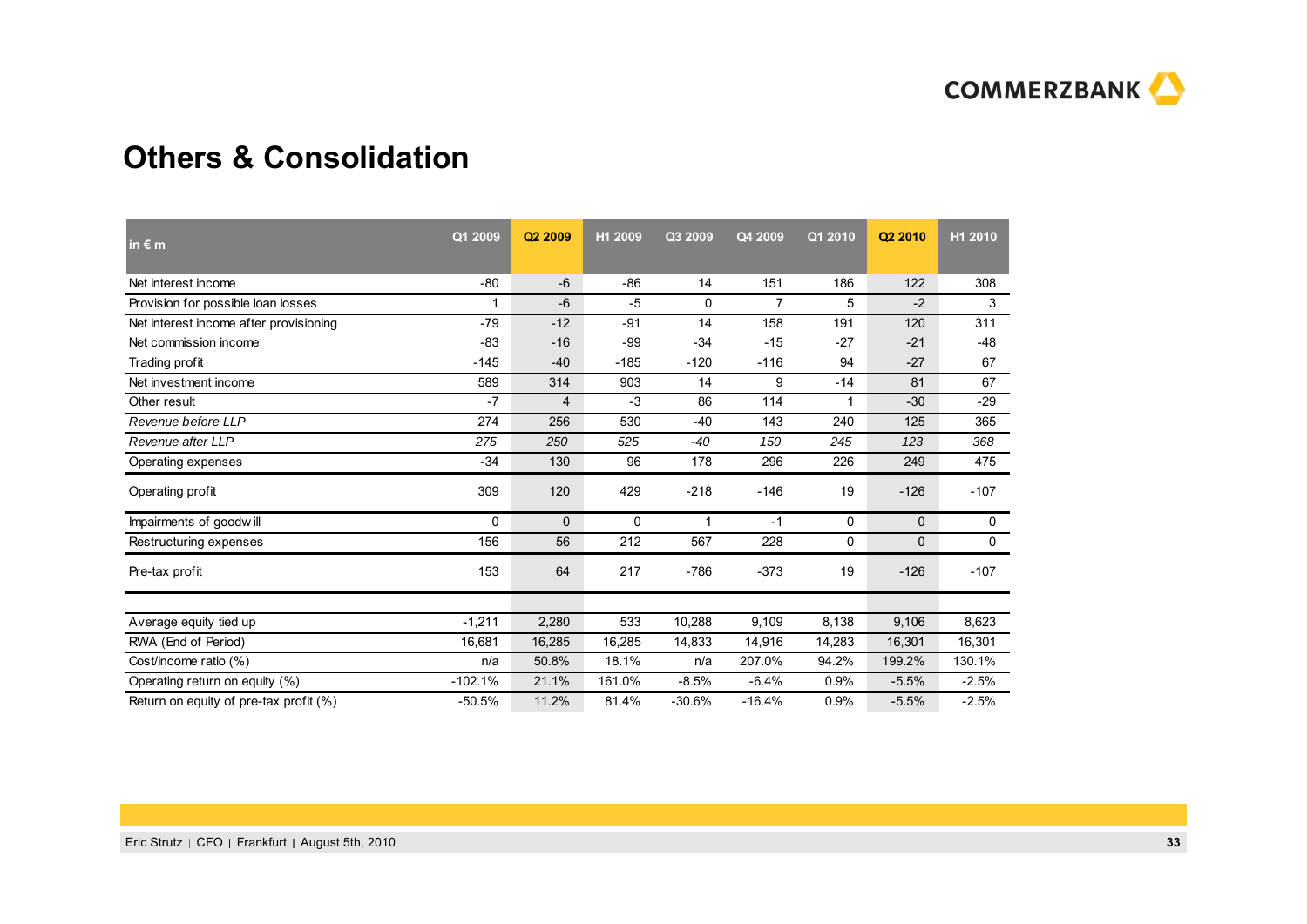

# **Group equity definitions**

| <b>Reconciliation of equity definitions</b>                                                                 |               | <b>Equity basis for RoE</b>             |
|-------------------------------------------------------------------------------------------------------------|---------------|-----------------------------------------|
| Equity definitions in $\epsilon$ m                                                                          | <b>Jun 10</b> |                                         |
| Subscribed capital                                                                                          | 3,063         |                                         |
| Capital reserve                                                                                             | 1,331         |                                         |
| Retained earnings                                                                                           | 7,956         |                                         |
| Silent participation SoFFin                                                                                 | 17,178        |                                         |
| Reserve from currency translation                                                                           | $-126$        |                                         |
| P&L                                                                                                         | 1,060         |                                         |
| <b>Investors' Capital without minorities</b>                                                                | 30,462        | Basis for RoE on net profit             |
| Minority interests (IFRS)*                                                                                  | 703           |                                         |
| <b>Investors' Capital</b>                                                                                   | 31,165        | Basis for operating RoE and pre-tax RoE |
| Change in consolidated companies; goodwill;<br>consolidated net profit minus portion of dividend;<br>others | $-3,654$      |                                         |
| Basel II core capital without hybrid capital                                                                | 27,511        |                                         |
| Hybrid capital                                                                                              | 3,827         |                                         |
| <b>Basel II Tier I capital</b>                                                                              | 31,337        |                                         |

\* excluding:

- Revaluation reserve

- Cash flow hedges - Consolidated profit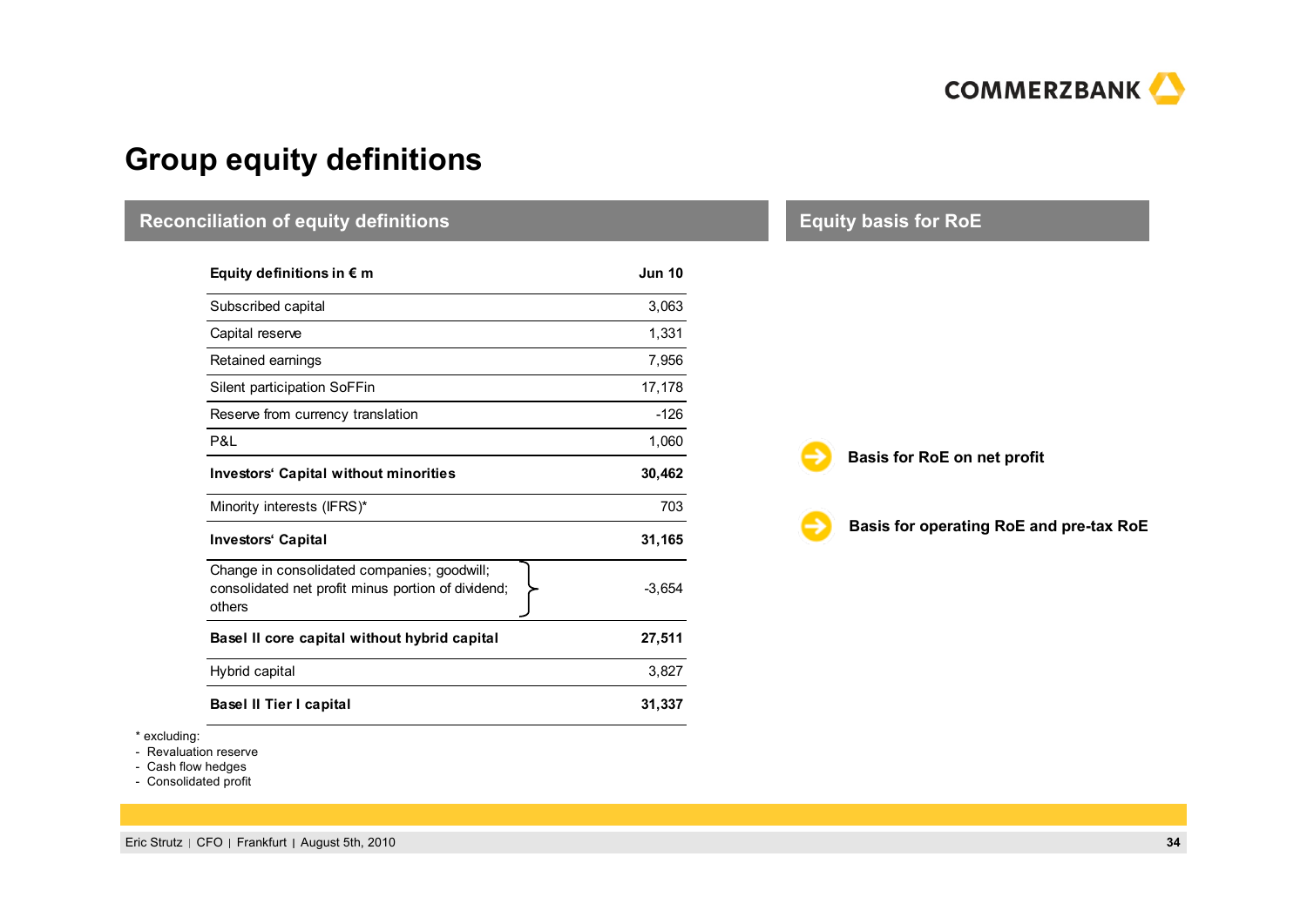

# **Balance Sheet Leverage Ratio**

| $(in \in m)$                         | 31.12.2009 | 30.06.2010 |
|--------------------------------------|------------|------------|
| <b>Equity</b>                        | 26,577     | 27,901     |
|                                      |            |            |
| <b>Total Assets</b>                  | 844,103    | 898,217    |
| Derivatives netting                  | $-6,352$   | $-6,586$   |
| Trading assets / liabilities netting | $-193,004$ | $-236,766$ |
| Deferred taxes netting               | $-2,586$   | $-2,200$   |
| Other assets / liabilities netting   | $-7,893$   | $-13,082$  |
| <b>Total Adjusted Assets</b>         | 634,268    | 639,583    |
|                                      |            |            |
| <b>Leverage Ratio</b>                | 24         | 23         |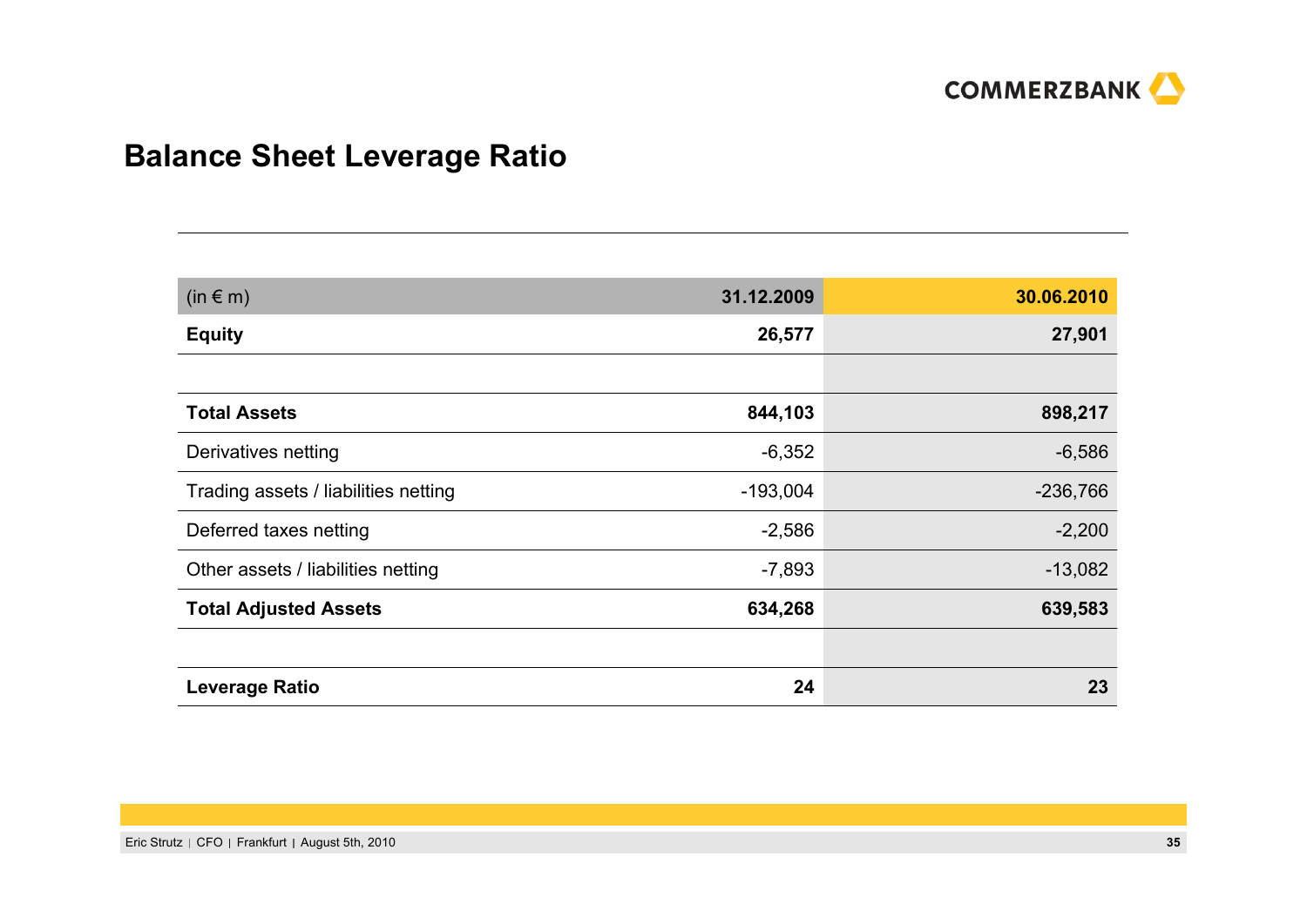

## **Over 80% of 2010 funding plan completed**

in € bn



- Commerzbank has lowered its funding plan 2010 to €12-15 bn due to reduced refinancing needs
- Main drivers are accelerated reduction of non-core activities as well as lower than originally expected loan demand
- **Funding activities of Commerzbank** Group amounted to  $€11.2$ bn by the end of July
- Especially the Pfandbrief market proved to be a stable funding source

\* As of 31 July 2010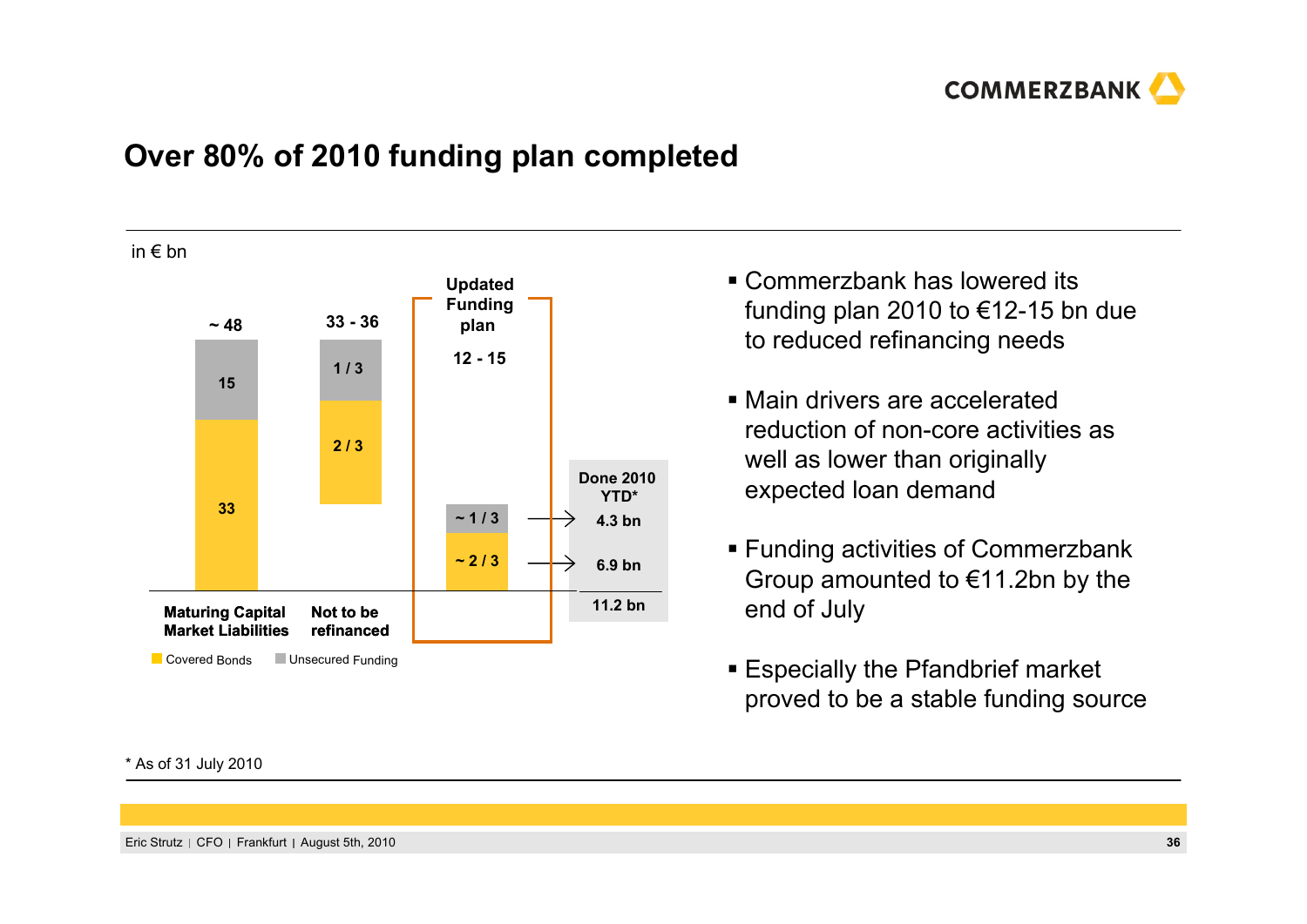

## **Funding base broadened in challenging markets**



## **Covered Bonds January – July 2010: €6.9 bn**



- **Successful 7 year senior unsecured benchmark**
- Average maturity of new issuance increased to 6.2 years vs. 4.3 years in 2009
- Currency diversification, e.g. through USD, JPY, AUD, and NOK private placements
- **Pfandbrief funding continues in size** 
	- Successful public sector and mortgage Jumbos
	- €500m mortgage Pfandbrief benchmark targeted to German investors
	- Constant flow of private placements
- Lettres de Gage benchmark by Eurohypo Lux
- S&P confirmed AAA rating of Eurohypo's Pfandbriefe and Lettres de Gage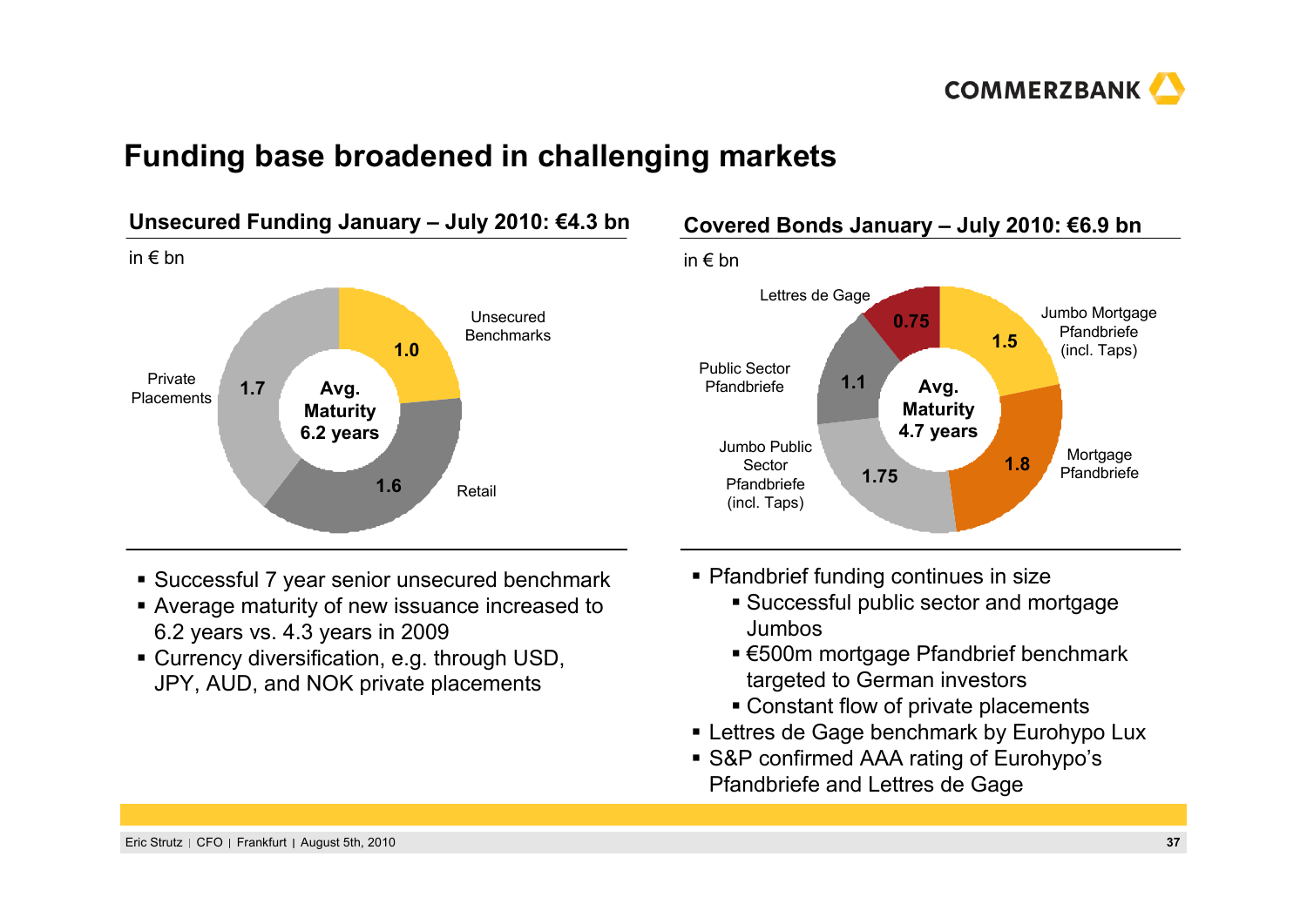

## **Appendix 2: Portfolio Restructuring Unit (PRU) & Leveraged Acquisition Finance (LAF)**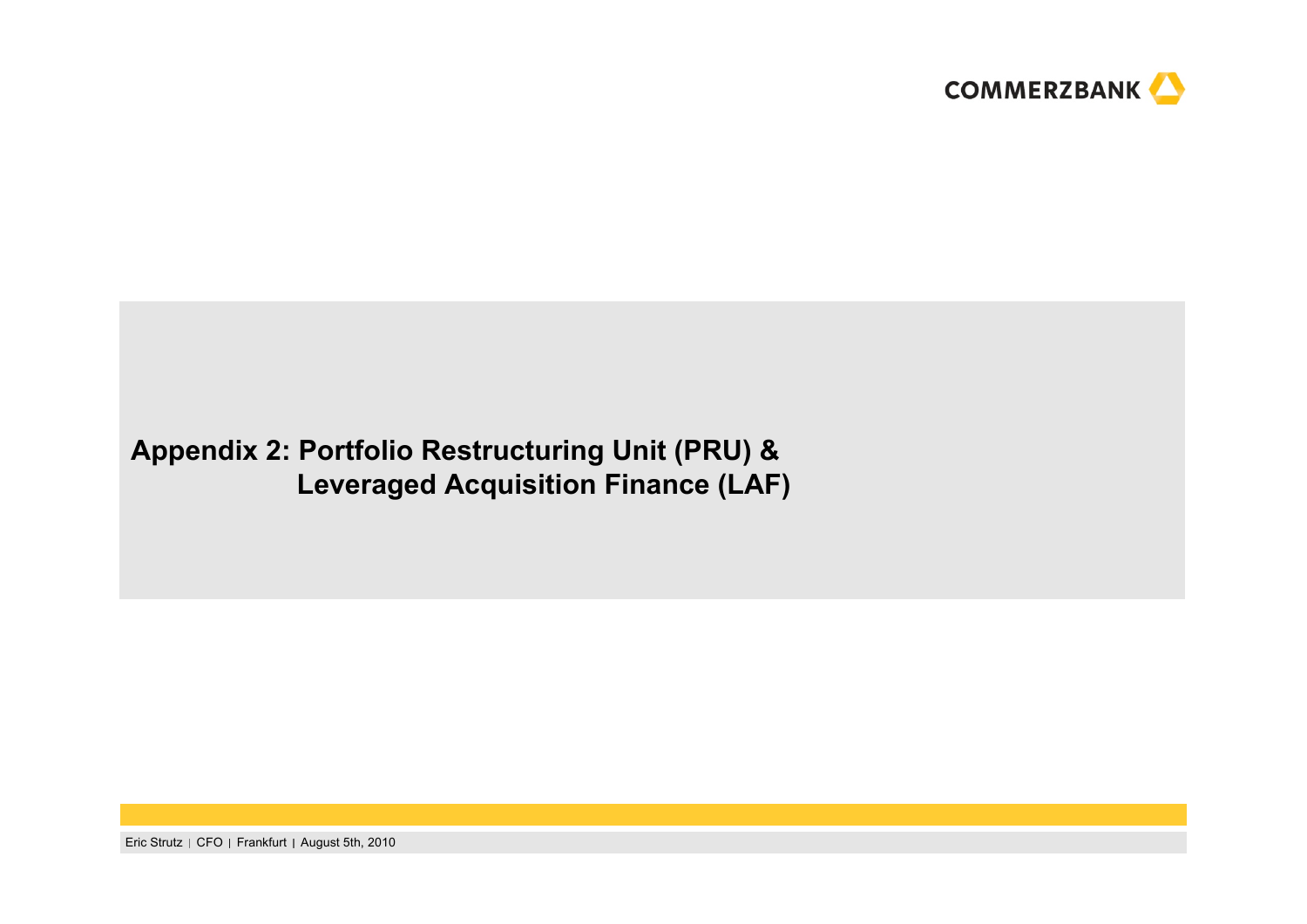

## **PRU Structured Credit by Business Segment - June 2010**

## **Breakdown by asset and rating classes <b>Details Details**



Caused by the market turbulences due to the European sovereign crisis, spreads widened again and also volatility came back into the markets, with an impact especially on senior tranches.

#### **Outlook**

Continue exits focussing increasingly on lower grade product if liquidity returns

Markets may remain volatile; exogenous events (e.g. Greece) might impact liquidity and lead to a re-increase in spreads

| $(in \in bn)$    |  |          | <b>Notional Value</b> |          | Net Assets* |          | <b>Risk Exposure**</b> |         | <b>P&amp;L</b> (in $\in$ m) |                     | OCI effect<br>MDR ***    |
|------------------|--|----------|-----------------------|----------|-------------|----------|------------------------|---------|-----------------------------|---------------------|--------------------------|
| <b>Segments</b>  |  | $Jun-10$ | $Mar-10$              | $Jun-10$ | $Mar-10$    | $Jun-10$ | $Mar-10$               | Q2 2010 | Q1 2010                     | Q <sub>2</sub> 2010 | $Jun-10$                 |
| <b>RMBS</b>      |  | 8.7      | 8.7                   | 2.8      | 2.8         | 5.8      | 6.1                    |         | 34                          | 34                  | 34%                      |
| <b>CMBS</b>      |  | 0.8      | 1.4                   | 0.6      | 1.1         | 0.5      | 1.0                    | 42      | 18                          | 30                  | 32%                      |
| <b>CDO</b>       |  | 12.7     | 11.4                  | 4.5      | 4.1         | 7.6      | 6.6                    | 239     | 111                         | (5)                 | 40%                      |
| <b>Other ABS</b> |  | 4.4      | 4.1                   | 3.5      | 3.6         | 3.7      | 3.6                    | 49      | 64                          | 18                  | 16%                      |
| <b>PFI/Infra</b> |  | 4.3      | 4.2                   | 2.0      | 1.8         | 4.0      | 3.9                    | $-8$    | $-3$                        | $\mathbf 0$         | 8%                       |
| <b>CIRCS</b>     |  | 0.7      | 0.8                   | 0.5      | 0.5         | 0.0      | 0.0                    | $-2$    | $-1$                        | $\mathbf 0$         |                          |
| <b>Others</b>    |  | 3.4      | 3.3                   | 2.1      | 2.2         | 0.2      | 0.0                    | $-8$    | $-4$                        | $\mathbf 0$         | $\overline{\phantom{0}}$ |
| <b>Total</b>     |  | 35.1     | 33.9                  | 15.9     | 16.1        | 21.7     | 21.2                   | 313     | 217                         | 78                  | 38%                      |

\* Net Assets includes both "Buy" and "Sell" Credit Derivatives; all are included on a Mark to Market basis; \*\* Risk Exposure only includes "Sell" Credit derivatives. The exposure is then calculated as if we hold the long Bond (Notional less PV of derivative); \*\*\* Markdown-Ratio = 1-(Risk Exposure / Notional value)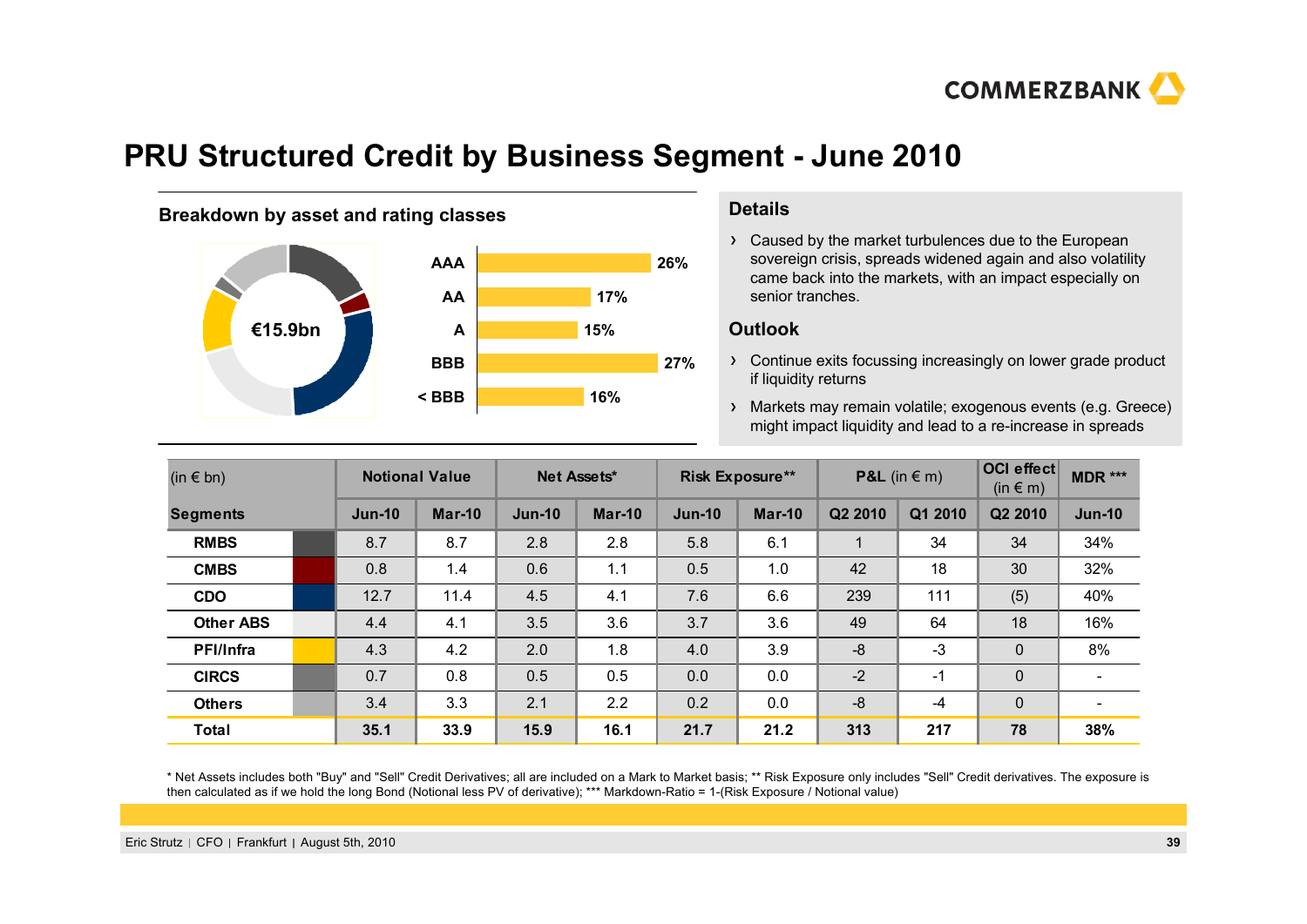

# **CDA and Counterparty Risk from Monolines**



#### **Details**

- > MtM of derivatives has to be adjusted to the creditworthiness of counterparties. This fair value is corrected through trading P&L via CDA.
- CDA in Q2/2010 increased by €88m to €622m mainly driven by increased market values against Monoline counterparties Monoline CDA increased by EUR 84m to EUR 409m

#### **Outlook**

- •Full write-down of protection from critical Monoline counterparties has already been realised in 2010
- There are no significant charges from remaining Monoline counterparties expected in 2010. However, CDS spreads are likely to be volatile which might lead to changes in CDA accordingly.

**1)** CDAs referring to Monoline and Non-Monoline counterparties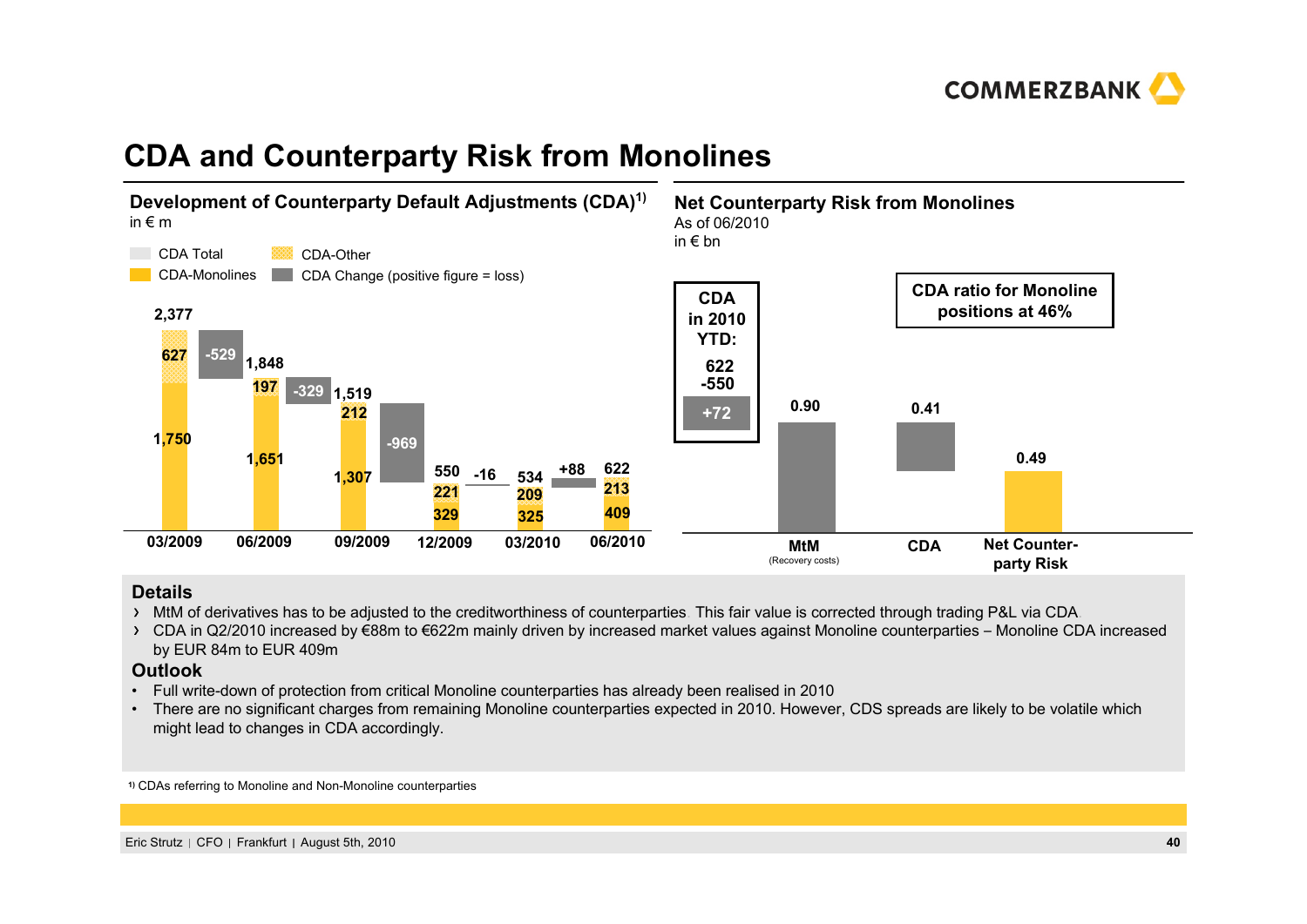

# **Leveraged Acquisition Finance (LAF)**



#### **Portfolio details\***

- $\rightarrow$  In H1 2010 the portfolio was characterised by the funding of new transactions as well as by amendments and prepayments of existing transactions.
- The LAF market has gathered momentum; it confirms the expected process of normalization of this market-segment.
- The total LAF exposure remains unchanged at €4.1bn; a minor provision was established in the second quarter.
- Main exposure (€3.9bn) managed by C&M, only €260m by MSB (with 98% of the exposure in Germany).

#### **Outlook:**

- Due to their high leverage most companies in the portfolio are more susceptible to the economic environment than other corporates across the Bank.
- • Particularly lagging business cycle sectors may experience difficulties in the current stage in the economic cycle if their liquidity position becomes strained. We cannot rule out additional P&L impacts from rating downgrades and/or defaults even if the economic rebound stabilises.
- • New business still requires conservative structures and limited underwriting risks.

\* excluding default portfolio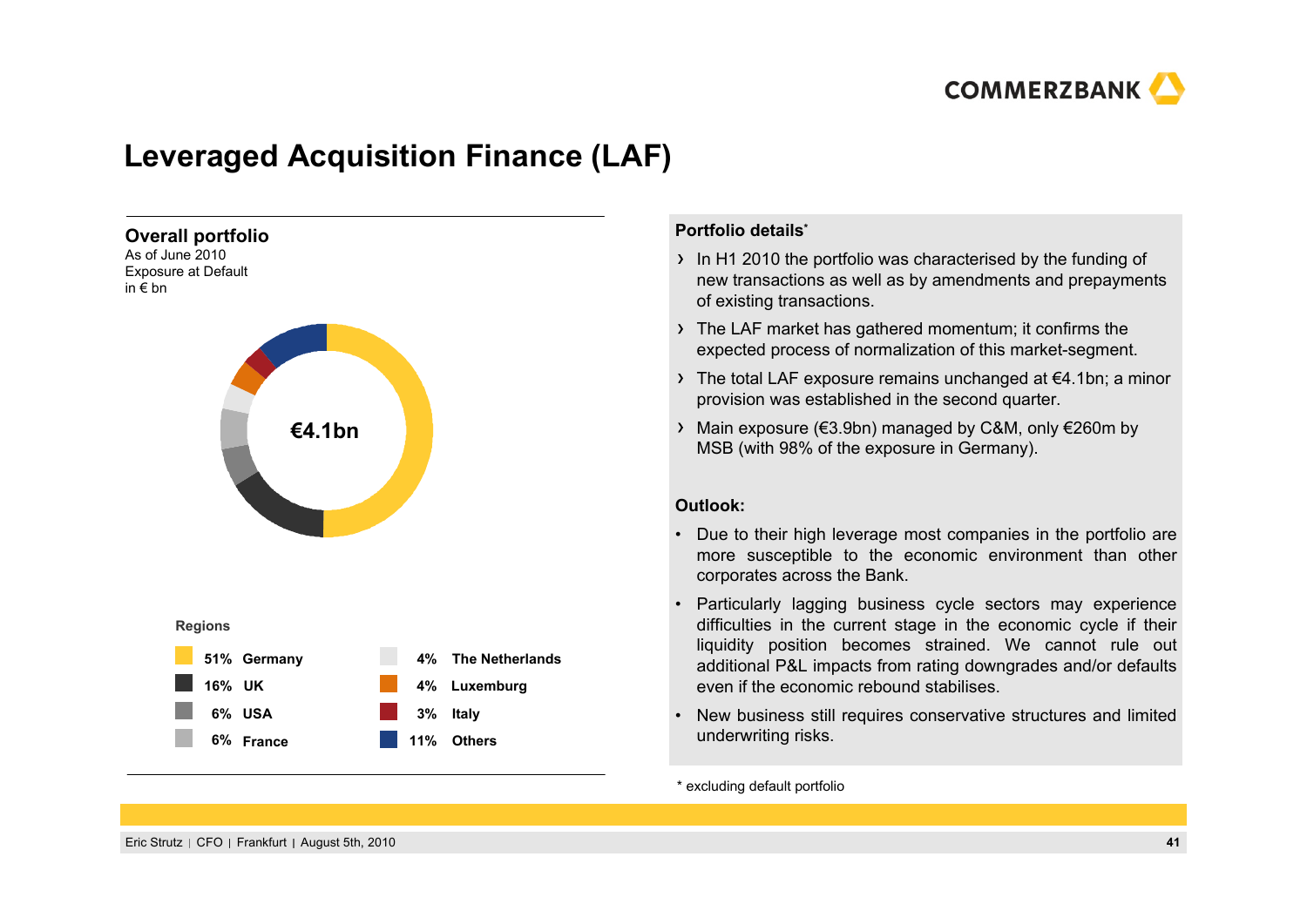

## **Appendix 3: Risk figures**

Eric Strutz | CFO | Frankfurt | August 5th, 2010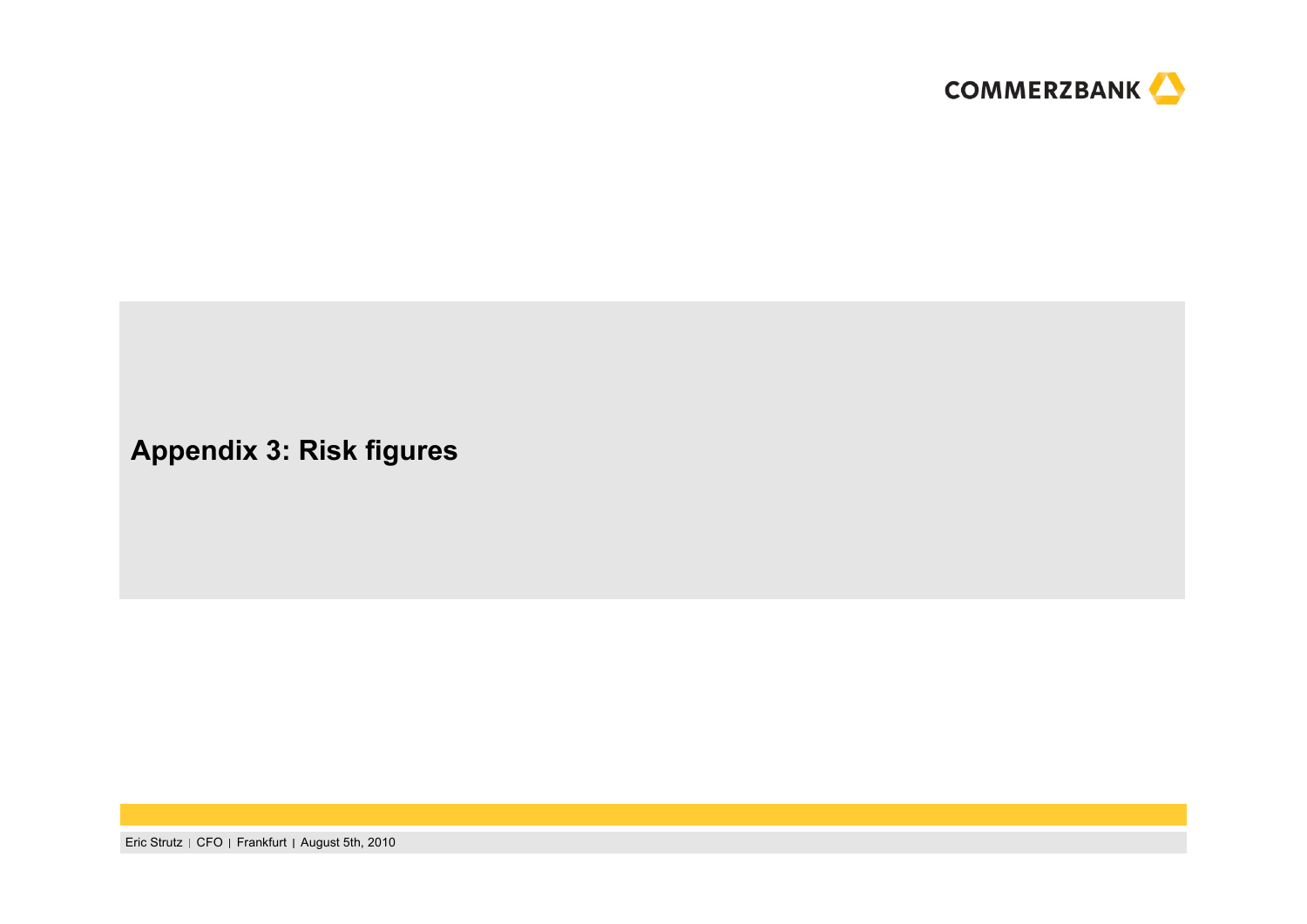

## **Default Portfolio – Continued high coverage ratio**

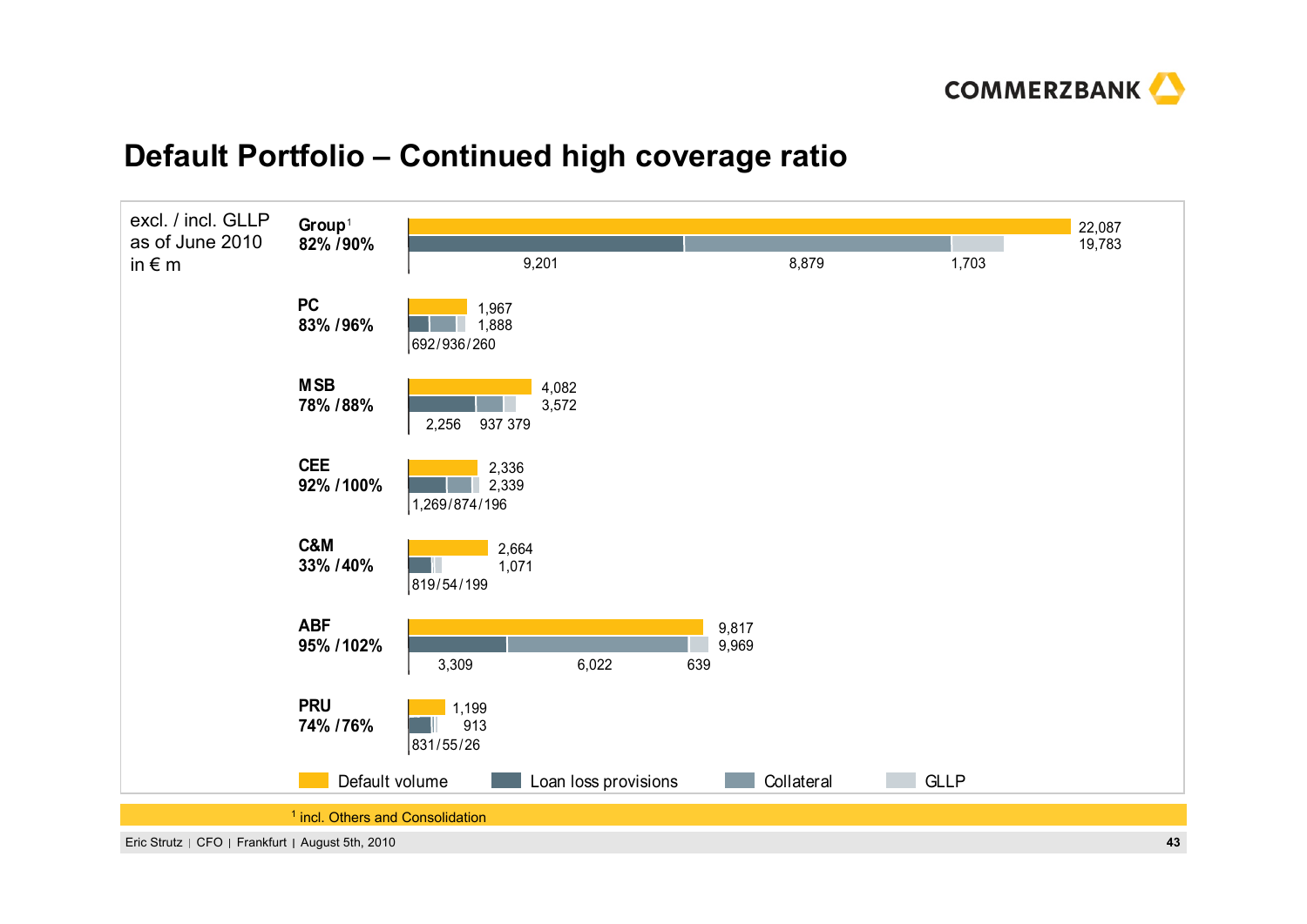

## **Loan to Value figures in the CRE business**



1) LtVs based on market values; excl. margin lines and corporate loans; additional collateral not taken into account; all figures relate to business secured by mortgages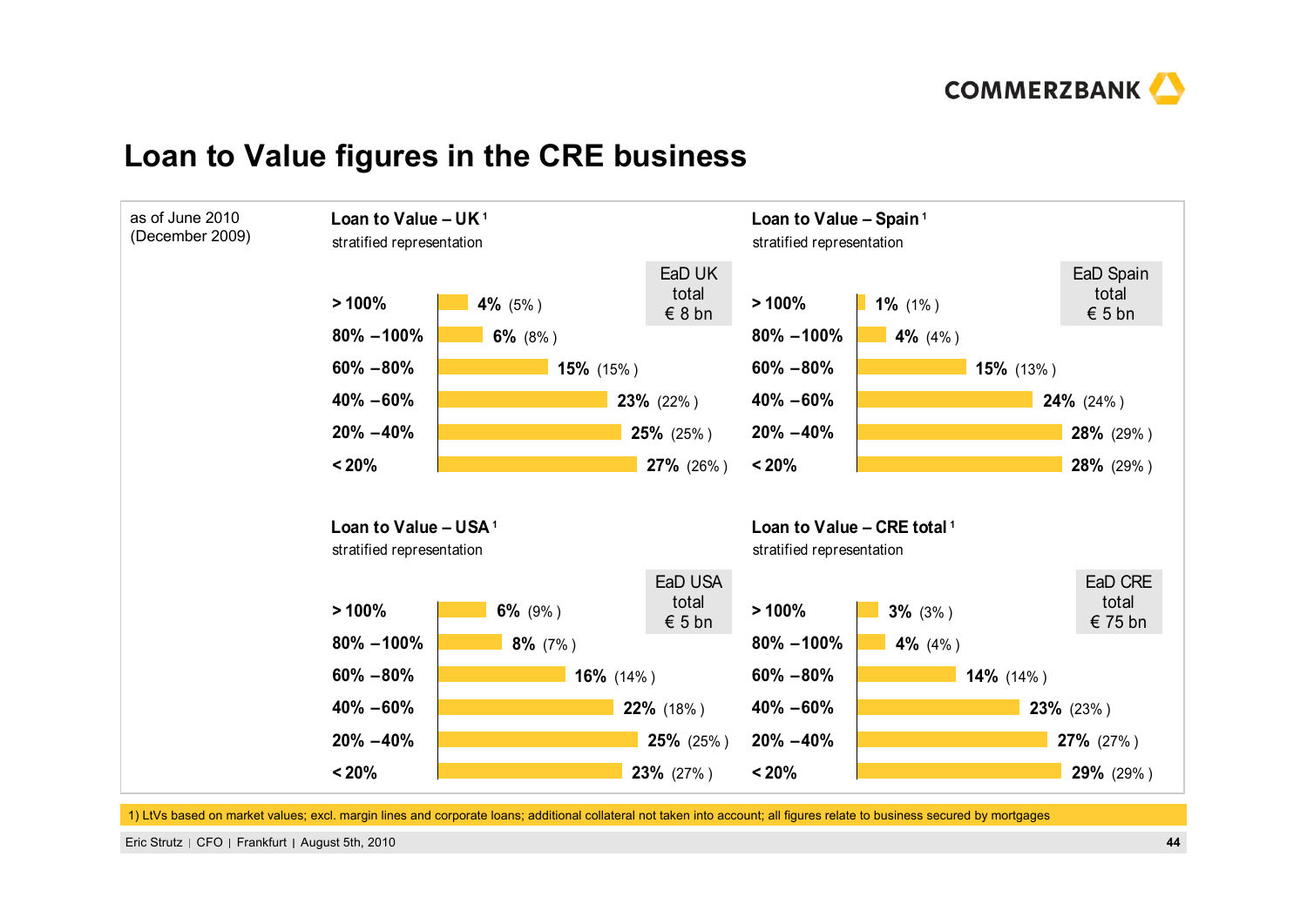

## **Risk provisions**

Specific loan loss provisions <sup>≥</sup> € 10 <sup>m</sup>

|                      | Other cases<br><€10m                             | ≥€10m<br><€20m                                   |                                                | ≥€20m<br><€50m                                   |                                                | ≥€50m                                            |                                                | Indiviual cases<br>$≥£10m$ total                 |                                         |                                                  |
|----------------------|--------------------------------------------------|--------------------------------------------------|------------------------------------------------|--------------------------------------------------|------------------------------------------------|--------------------------------------------------|------------------------------------------------|--------------------------------------------------|-----------------------------------------|--------------------------------------------------|
| Year                 | <b>Net</b><br><b>RP</b> total<br>in $\epsilon$ m | <b>Net</b><br><b>RP</b> total<br>in $\epsilon$ m | <b>Number</b><br><b>of</b><br>commit-<br>ments | <b>Net</b><br><b>RP</b> total<br>in $\epsilon$ m | <b>Number</b><br><b>of</b><br>commit-<br>ments | <b>Net</b><br><b>RP</b> total<br>in $\epsilon$ m | <b>Number</b><br><b>of</b><br>commit-<br>ments | <b>Net</b><br><b>RP</b> total<br>in $\epsilon$ m | <b>Number</b><br>of<br>commit-<br>ments | <b>Net</b><br><b>RP</b> total<br>in $\epsilon$ m |
| 2008 total*          | 1,091                                            | 326                                              | 28                                             | 412                                              | 14                                             | 1,724                                            | 11                                             | 2,462                                            | 53                                      | 3,553                                            |
| Q1 2009              | 196                                              | 104                                              | 8                                              | 180                                              | 5                                              | 364                                              | 4                                              | 648                                              | 17                                      | 844                                              |
| Q2 2009              | 519                                              | 167                                              | 13                                             | $-52$                                            | 2                                              | 359                                              | 6                                              | 474                                              | 21                                      | 993                                              |
| Q3 2009              | 612                                              | 134                                              | 10                                             | 260                                              |                                                | 47                                               | $-3$                                           | 441                                              | 14                                      | 1,053                                            |
| Q4 2009              | 780                                              | 247                                              | 17                                             | 107                                              | 8                                              | 190                                              | 3                                              | 544                                              | 28                                      | 1,324                                            |
| 2009 total           | 2,107                                            | 652                                              | 48                                             | 495                                              | 22                                             | 960                                              | 10                                             | 2,107                                            | 80                                      | 4,214                                            |
| Q1 2010              | 545                                              | 61                                               | 4                                              | 38                                               | 3                                              |                                                  |                                                | 99                                               | 7                                       | 644                                              |
| Q2 2010              | 66                                               | 189                                              | 17                                             | 210                                              | 9                                              | 174                                              | 3                                              | 573                                              | 29                                      | 639                                              |
| <b>H1 2010 total</b> | 611                                              | 250                                              | 21                                             | 248                                              | 12                                             | 174                                              | 3                                              | 672                                              | 36                                      | 1,283                                            |

\*) pro forma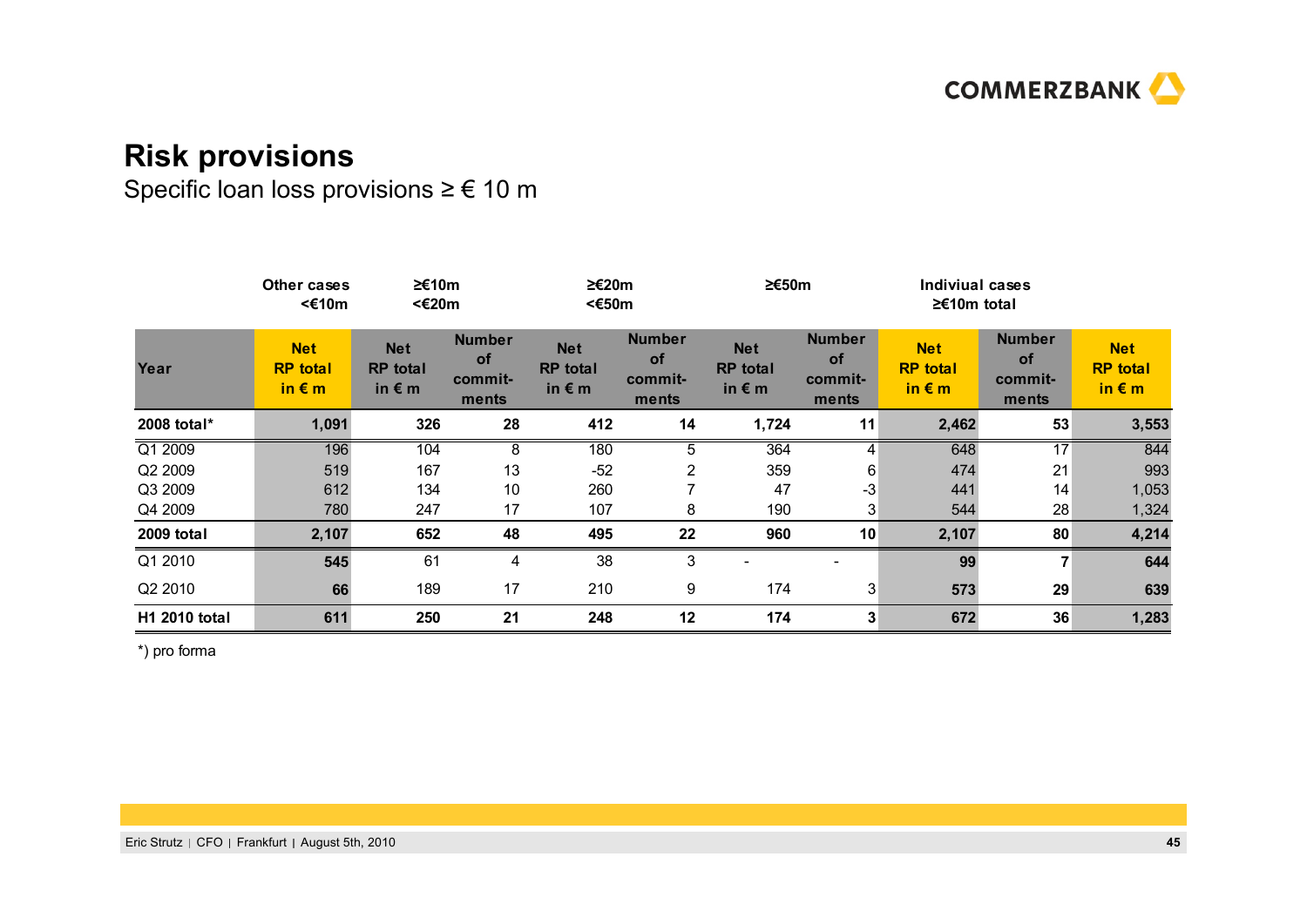

### **For more information, please contact Commerzbank´s IR team:**

**Jürgen Ackermann (Head of Investor Relations)** P: +49 69 136 22338M: juergen.ackermann@commerzbank.com

**Michael H. Klein** (Head of Equity IR)  $P: +496913624522$ M: michael.klein@commerzbank.com

**Sandra Büschken**P: +49 69 136 23617M: sandra.bueschken@commerzbank.com

**Dr. Frank Grobe**P: +49 69 263 50780M: frank.grobe@dresdner-bank.com

**Ute Heiserer-Jäckel**P: +49 69 136 41874M: ute.heiserer-jaeckel@commerzbank.com

**Simone Nuxoll**P: +49 69 136 45660M: simone.nuxoll@commerzbank.com

**Stefan Philippi** P: +49 69 136 45231M: stefan.philippi@commerzbank.com

#### **Equity IR Financial Reporting / Fixed Income Strategic Research**

**Klaus-Dieter Schallmayer** (Head of FR/FI) P: +49-69 263 57628M: klaus-dieter.schallmayer @dresdner-bank.com

**Wennemar von Bodelschwingh** P: +49 69 136 43611M: wennemar.vonbodelschwingh @commerzbank.com

**Michael Desprez** P: +49 69 263 54357M: michael.desprez@dresdner-bank.com

**Dirk Bartsch** (Head of Strategic Research) P: +49 69 136 2 2799 M: dirk.bartsch@commerzbank.com

**ir@commerzbank.com www.ir.commerzbank.com**

**Markus Bär**P: +49 69 136 43886 M: markus.baer@commerzbank.com

**Ulf Plesmann**P: +49 69 136 43888 M: ulf.plesmann@commerzbank.com